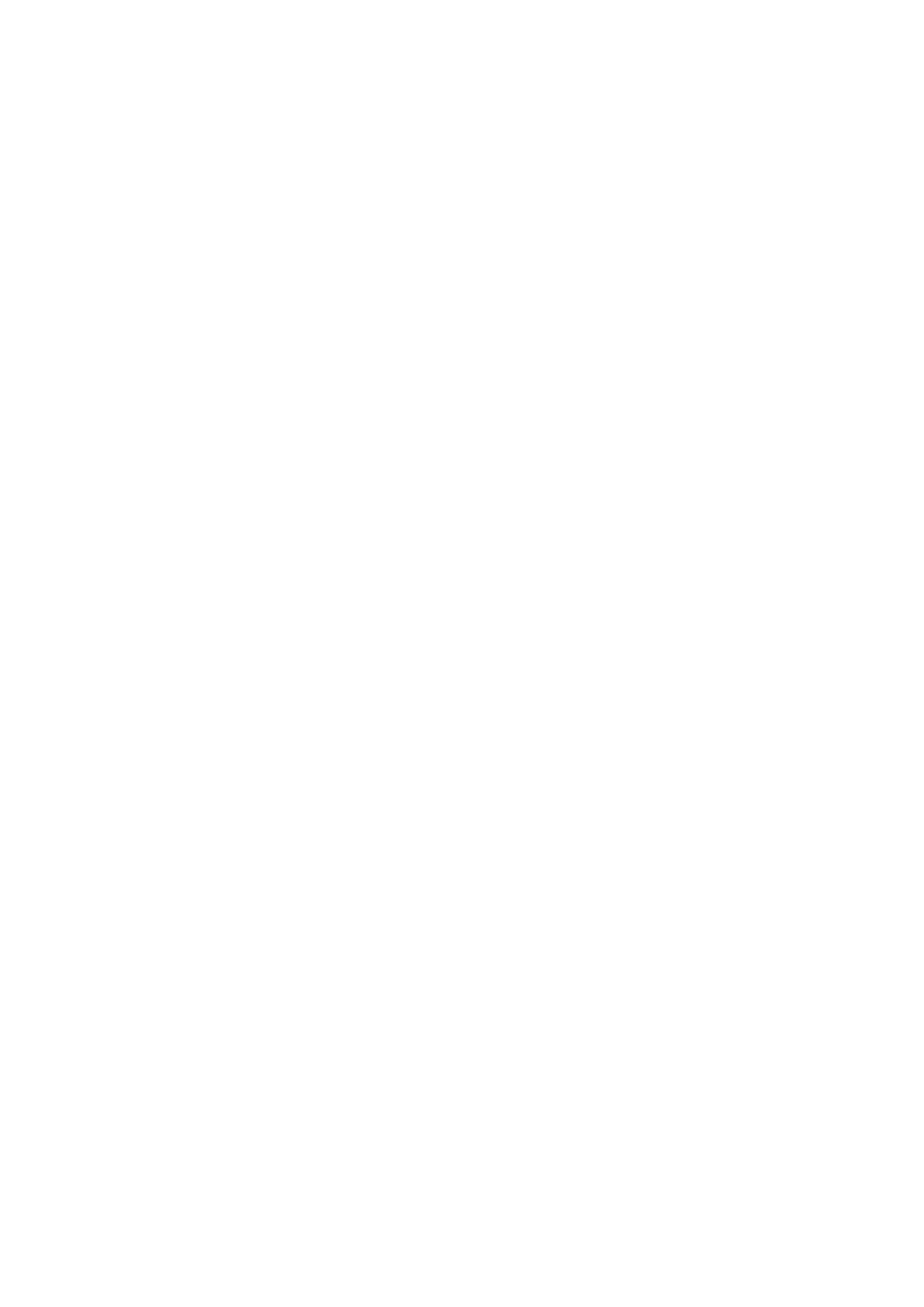## Western Australia

# **Prevention of Collisions at Sea Regulations 1983**

## **Contents**

| 1. | Citation                                           | 1            |
|----|----------------------------------------------------|--------------|
| 2. | Commencement                                       | $\mathbf{1}$ |
| 4. | Construction                                       | 1            |
| 5. | Master responsible for compliance with regulations | 2            |
|    | Part A — General                                   |              |
|    | Rule $1 -$ Application                             | 3            |
|    | Rule $2$ - Responsibility                          | 3            |
|    | Rule $3$ — General definitions                     | 4            |
|    | Part B — Steering and sailing rules                |              |
|    | Section I — Conduct of vessels in any condition    |              |
|    | of visibility                                      |              |
|    | Rule $4$ — Application                             | 6            |
|    | Rule $5 -$ Look-out                                | 6            |
|    | Rule $6$ — Safe speed                              | 6            |
|    | Rule $7$ — Risk of collision                       | 7            |
|    | Rule $8$ — Action to avoid collision               | $\tau$       |
|    | Rule $9$ — Narrow channels                         | 8            |
|    | Rule 10 - Traffic separation schemes               | 9            |
|    | Section II — Conduct of vessels in sight of one    |              |
|    | another                                            |              |
|    | Rule $11$ — Application                            | 11           |
|    | Rule $12$ - Sailing vessels                        | 11           |
|    | Rule 13 - Overtaking                               | 12           |
|    | Rule 14 — Head-on situation                        | 12           |
|    | Rule $15$ — Crossing situation                     | 12           |
|    | Rule 16 — Action by give-way vessel                | 13           |
|    |                                                    |              |

As at 27 May 2005 Version 01-b0-11 Page i Published on www.legislation.wa.gov.au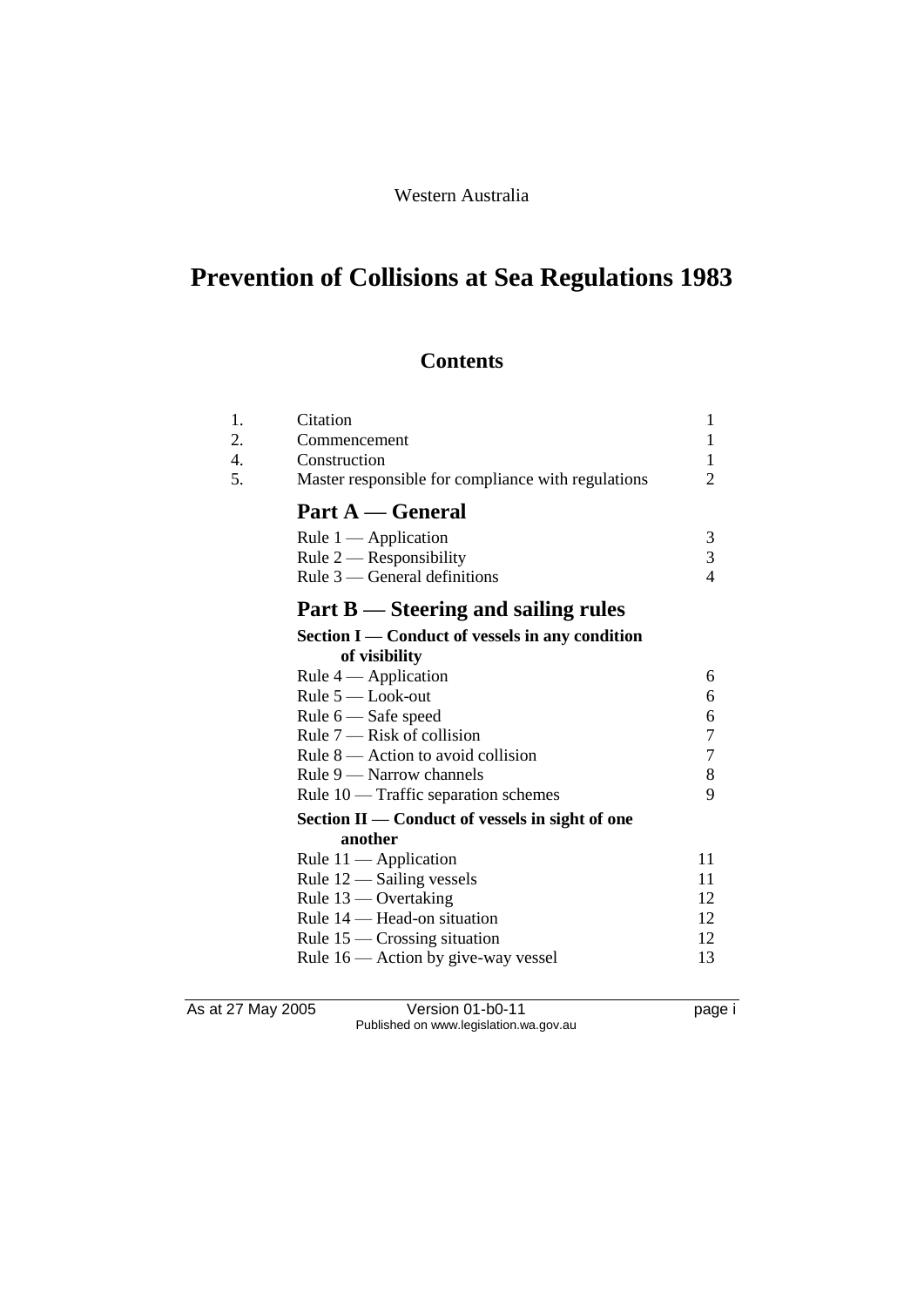#### **Contents**

|    | Rule 17 - Action by stand-on vessel                                       | 13 |
|----|---------------------------------------------------------------------------|----|
|    | Rule 18 - Responsibilities between vessels                                | 13 |
|    | Section III — Conduct of vessels in restricted<br>visibility              |    |
|    | Rule 19 — Conduct of vessels in restricted                                |    |
|    | visibility                                                                | 14 |
|    | Part C — Lights and shape                                                 |    |
|    | Rule 20 - Application                                                     | 16 |
|    | Rule $21 -$ Definitions                                                   | 16 |
|    | Rule 22 — Visibility of lights                                            | 17 |
|    | Rule 23 — Power-driven vessels underway                                   | 18 |
|    | Rule 24 — Towing and pushing                                              | 19 |
|    | Rule 25 — Sailing vessels underway and vessels                            |    |
|    | under oars                                                                | 20 |
|    | Rule 26 – Fishing vessels                                                 | 21 |
|    | Rule 27 — Vessels not under command or                                    |    |
|    | restricted in their ability to manoeuvre                                  | 22 |
|    | Rule 28 — Vessels constrained by their draught<br>Rule 29 — Pilot vessels | 24 |
|    |                                                                           | 24 |
|    | Rule 30 - Anchored vessels and vessels aground                            | 24 |
|    | Rule 31 - Seaplanes                                                       | 25 |
|    | Part $D$ — Sound and light signals                                        |    |
|    | Rule $32$ - Definitions                                                   | 26 |
|    | Rule 33 — Equipment for sound signals                                     | 26 |
|    | Rule 34 - Manoeuvring and warning signals                                 | 26 |
|    | Rule $35$ — Sound signals in restricted visibility                        | 28 |
|    | Rule 36 - Signals to attract attention                                    | 29 |
|    | Rule 37 — Distress signals                                                | 30 |
|    | Part $E$ — Exemptions                                                     |    |
|    | Rule $38$ — Exemptions                                                    | 31 |
|    | <b>Annex I</b>                                                            |    |
| 1. | Definition                                                                | 33 |
| 2. | Vertical positioning and spacing of lights                                | 33 |
| 3. | Horizontal positioning and spacing of lights                              | 35 |
| 4. | Location of direction-indicating lights                                   | 36 |
| 5. | Screens for sidelights                                                    | 36 |
|    |                                                                           |    |

page ii Version 01-b0-11 As at 27 May 2005 Published on www.legislation.wa.gov.au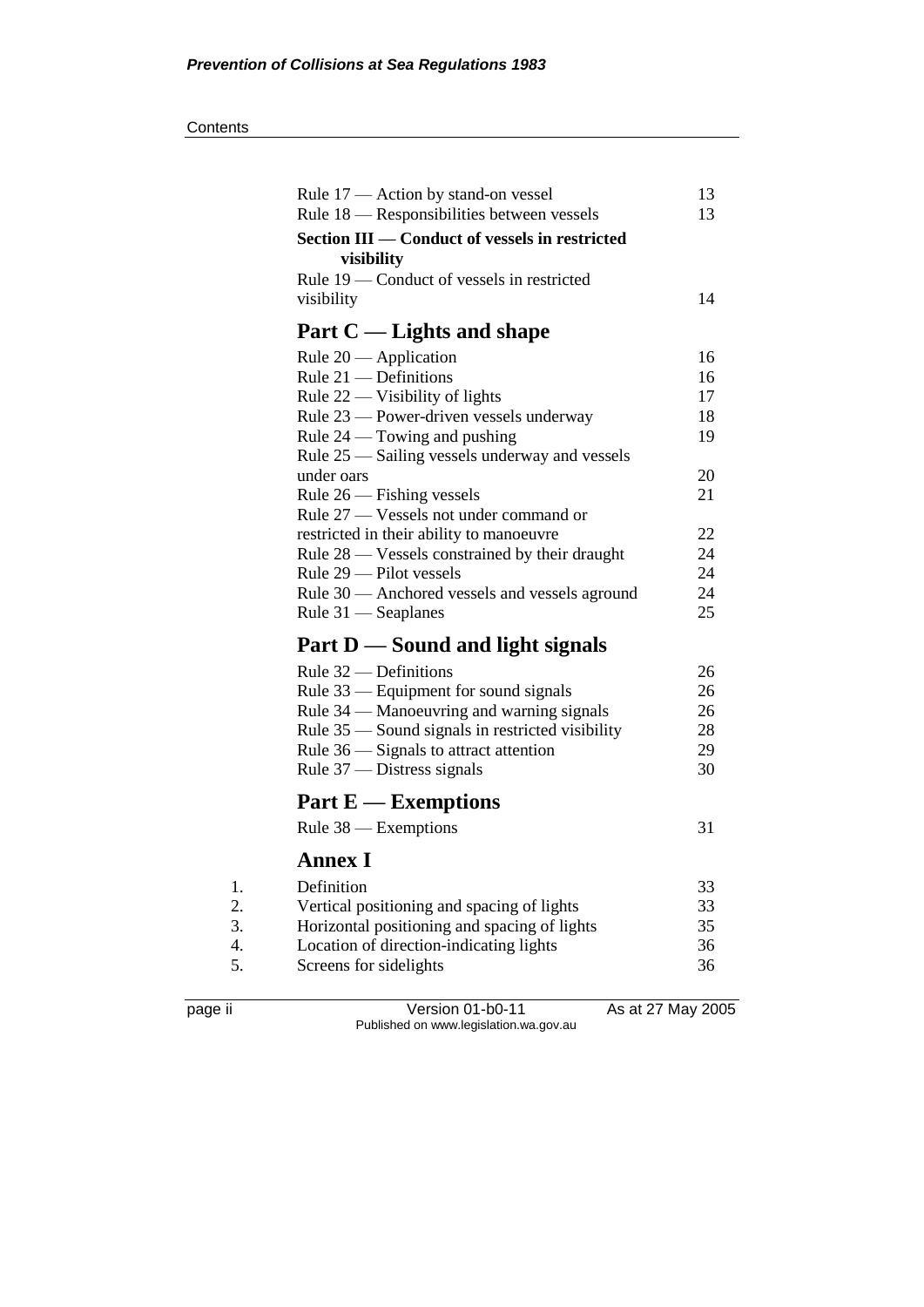| 6.   | <b>Shapes</b>                    | 36 |
|------|----------------------------------|----|
| 7.   | Colour specification of lights   | 37 |
| 8.   | Intensity of lights              | 37 |
| 9.   | Horizontal sectors               | 38 |
| 10.  | Vertical sectors                 | 39 |
| 11.  | Intensity of non-electric lights | 39 |
| 12.  | Manoeuvring light                | 40 |
| 13.  | Approval                         | 40 |
| 13A. | High speed craft                 | 40 |
|      | <b>Annex II</b>                  |    |
| 1.   | General                          | 42 |
| 2.   | Signals for trawlers             | 42 |
| 3.   | Signals for purse seiners        | 43 |
|      | <b>Annex III</b>                 |    |
| 1.   | Whistles                         | 44 |
| 2.   | Bell or gong                     | 46 |
| 3.   | Approval                         | 47 |
|      | <b>Annex IV</b>                  |    |
|      | <b>Notes</b>                     |    |
|      | Compilation table                | 50 |

As at 27 May 2005 Version 01-b0-11 page iii Published on www.legislation.wa.gov.au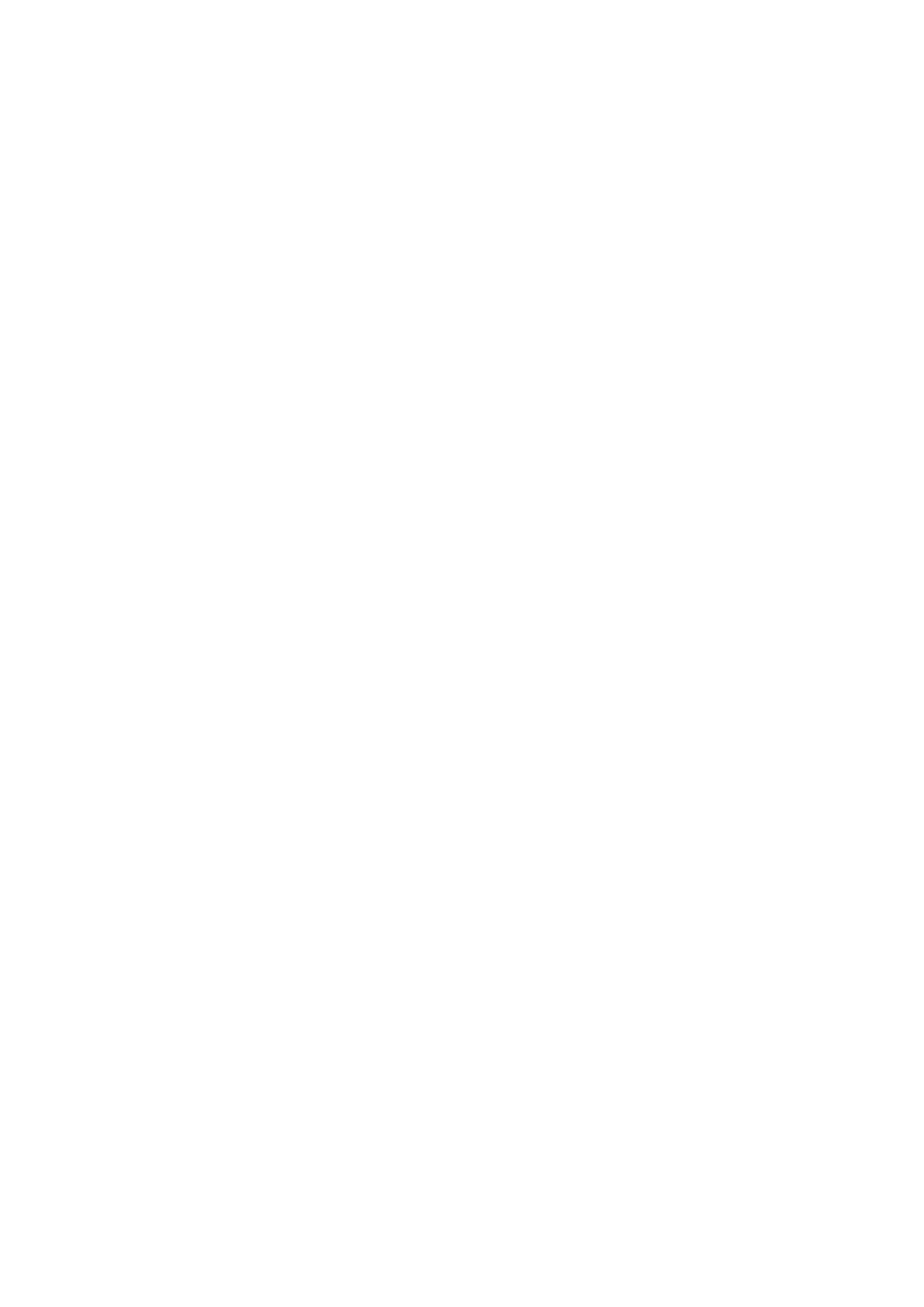## Western Australia

Western Australian Marine Act 1982

# **Prevention of Collisions at Sea Regulations 1983**

## **1. Citation**

These regulations may be cited as the *Prevention of Collisions at Sea Regulations 1983* <sup>1</sup> .

## **2. Commencement**

These regulations shall come into operation on 1 July 1983.

*[3. Omitted under the Reprints Act 1984 s. 7(4)(f).]*

## **4. Construction**

These regulations shall comprise the Rules set out in the *International Regulations for Preventing Collisions at Sea 1972* which Rules are set out in Schedule 3 to the *Western Australian Marine Act 1982*, amended pursuant to Part IV of that Act and set out as so amended in these regulations and shall have effect in relation to vessels, while they are in the area constituted  $by -$ 

- (a) the territorial sea adjacent to the State;
- (b) the sea on the landward side of the territorial sea adjacent to the State that is not within the limits of the State; and
- (c) waters within the limits of the State.

As at 27 May 2005 Version 01-b0-11 Page 1 Published on www.legislation.wa.gov.au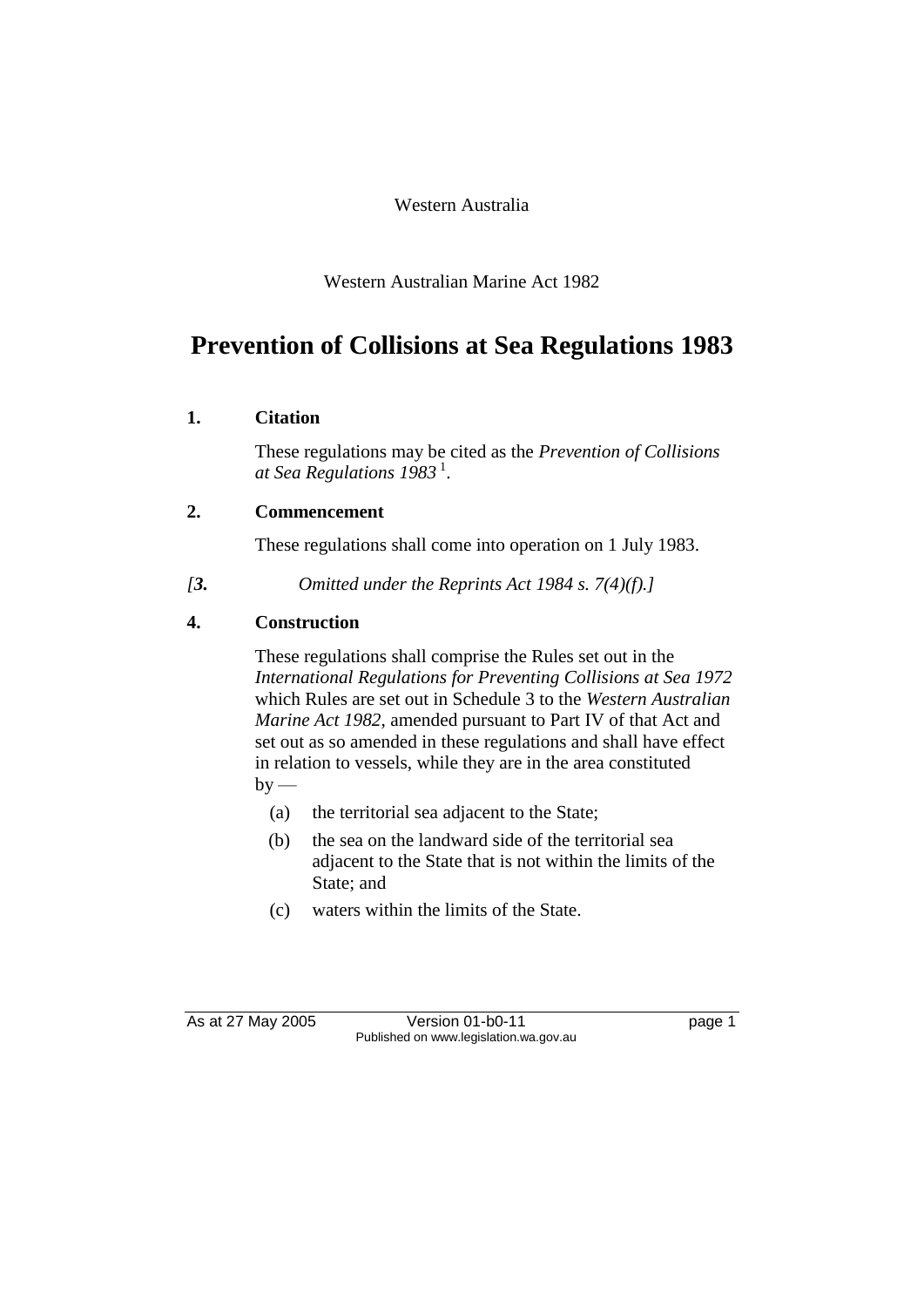#### **s. 5**

### **5. Master responsible for compliance with regulations**

The person charged with the responsibility to comply with these regulations in relation to a vessel is the master, officer or person in charge of the navigation, management or working of the vessel and the master, officer or person in charge of the vessel shall not delegate that responsibility to an unqualified person.

page 2 Version 01-b0-11 As at 27 May 2005 Published on www.legislation.wa.gov.au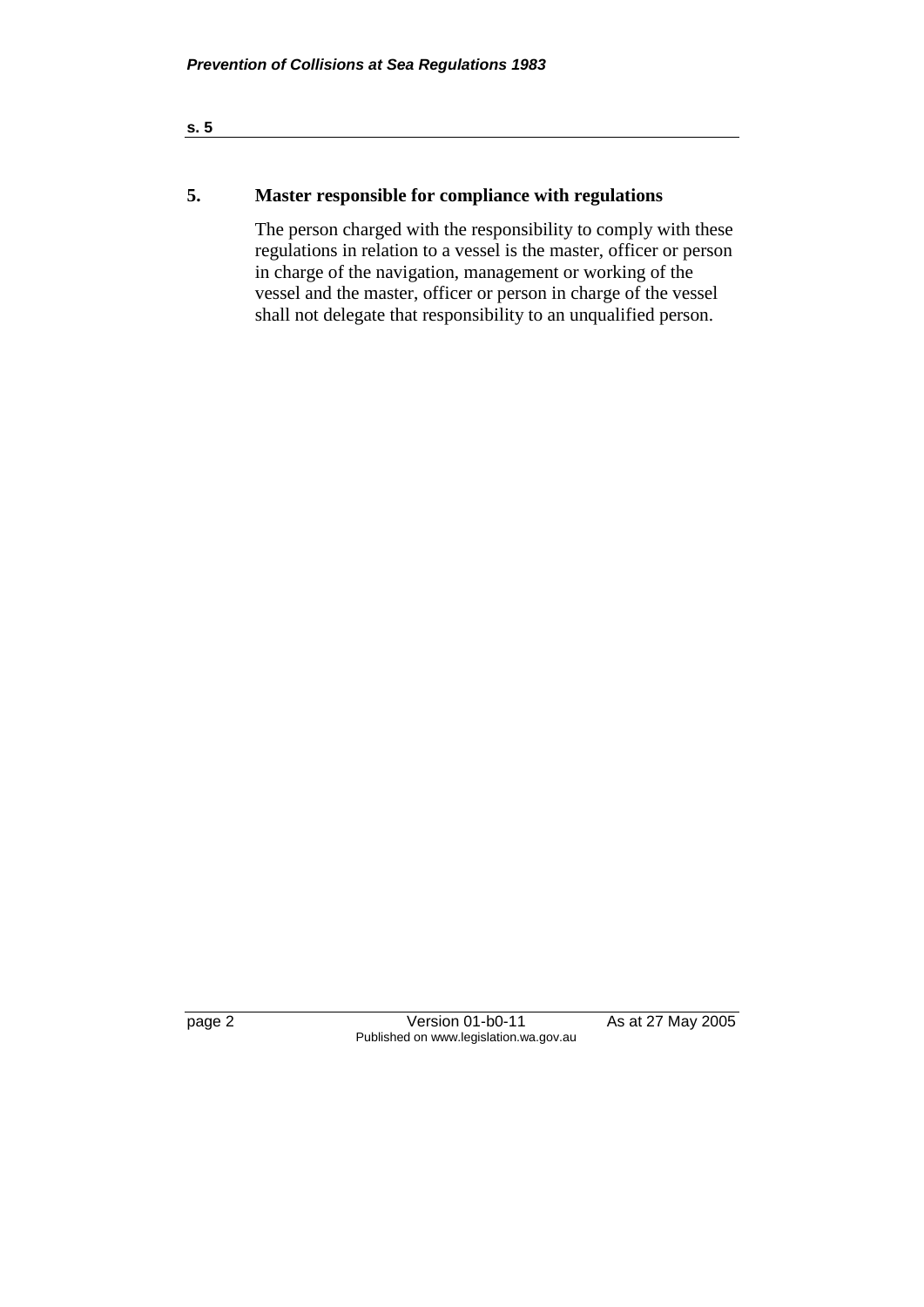General **Part A**

## **Part A — General**

#### **Rule 1 — Application**

- (a) These Rules shall apply to all vessels upon the high seas and in all waters connected therewith navigable by sea-going vessels.
- (b) Nothing in these Rules shall interfere with the operation of special rules made by an appropriate authority for roadsteads, harbours, rivers, lakes or inland waterways connected with the high seas and navigable by sea-going vessels. Such special rules shall conform as closely as possible to these Rules.
- (c) Nothing in these Rules shall interfere with the operation of any special rules made by the Government of any State with respect to additional station or signal lights, shapes or whistle signals for ships of war and vessels proceeding under convoy, or with respect to additional station or signal lights or shapes for fishing vessels engaged in fishing as a fleet. These additional station or signal lights, shapes or whistle signals shall, so far as possible, be such that they cannot be mistaken for any light, shape or signal authorized elsewhere under these Rules.
- (d) Traffic separation schemes may be adopted by the Organisation for the purpose of these Rules.
- (e) Whenever the Government concerned shall have determined that a vessel of special construction or purpose cannot comply fully with the provisions of any of these Rules with respect to the number, position, range or arc of visibility of lights or shapes, as well as to the disposition and characteristics of sound-signalling appliances such vessel shall comply with such other provisions in regard to the number, position, range or arc of visibility of lights or shapes as well as to the disposition and characteristics of sound-signalling appliances, as her Government shall have determined to be the closest possible compliance with these Rules in respect of that vessel.

*[Rule 1 amended: Gazette 27 May 2005 p. 2295.]* 

#### **Rule 2 — Responsibility**

(a) Nothing in these Rules shall exonerate any vessel, or the owner, master or crew thereof, from the consequences of any neglect to

As at 27 May 2005 Version 01-b0-11 page 3 Published on www.legislation.wa.gov.au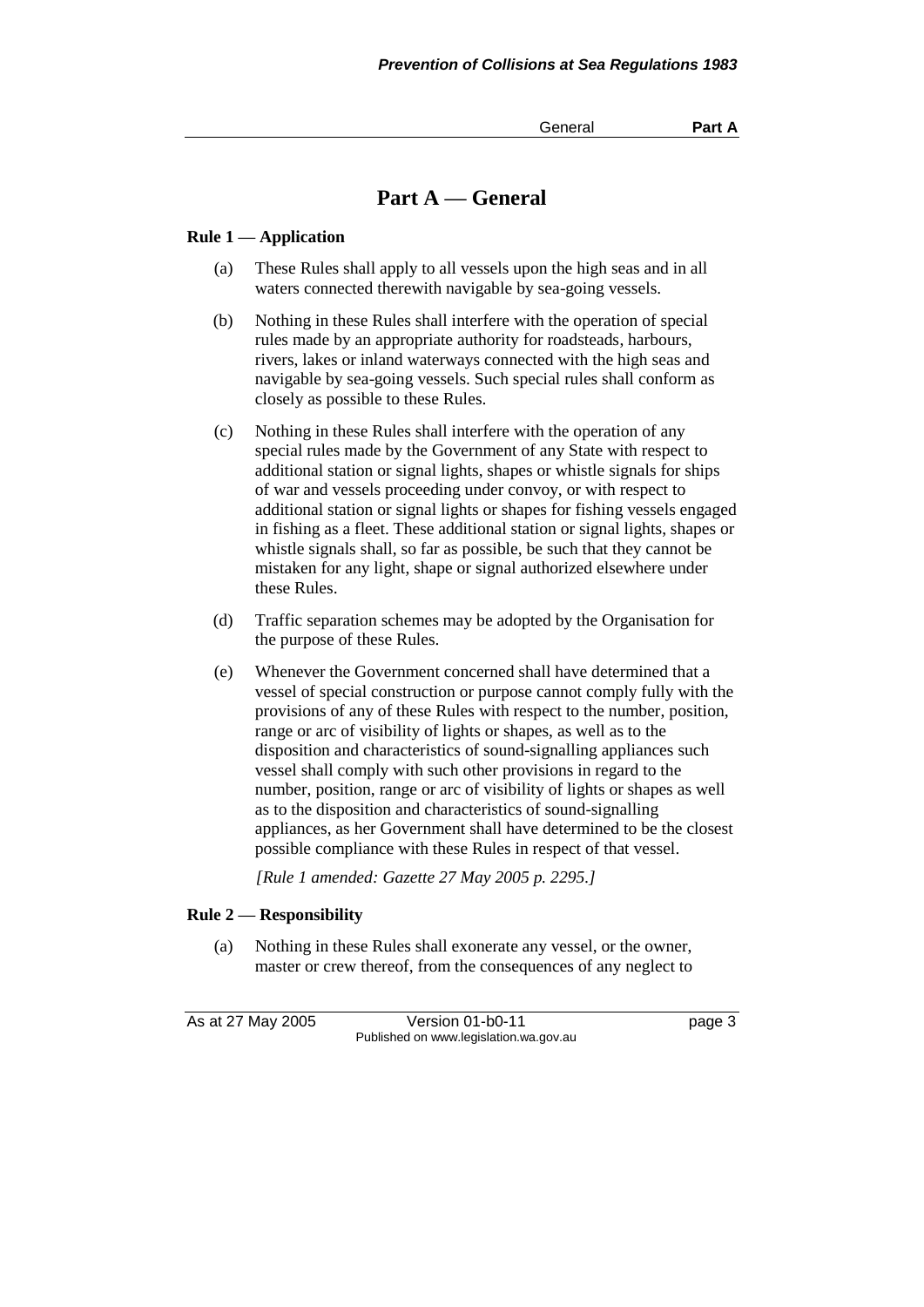#### Part A **General**

comply with these Rules or of the neglect of any precaution which may be required by the ordinary practice of seamen, or by the special circumstances of the case.

(b) In construing and complying with these Rules due regard shall be had to all dangers of navigation and collision and to any special circumstances, including the limitations of the vessels involved, which may make a departure from these Rules necessary to avoid immediate danger.

#### **Rule 3 — General definitions**

For the purpose of these Rules, except where the context otherwise requires: —

- (a) The word "vessel" includes every description of water craft, including non-displacement craft, WIG craft and seaplanes, used or capable of being used as a means of transportation on water.
- (b) The term "power-driven vessel" means any vessel propelled by machinery.
- (c) The term "sailing vessel" means any vessel under sail provided that propelling machinery, if fitted, is not being used.
- (d) The term "vessel engaged in fishing" means any vessel fishing with nets, lines, trawls or other fishing apparatus which restrict the manoeuvrability, but does not include a vessel fishing with trolling lines or other fishing apparatus which do not restrict manoeuvrability.
- (e) The word "seaplane" includes any aircraft designed to manoeuvre on the water.
- (f) The term "vessel not under command" means a vessel which through some exceptional circumstance is unable to manoeuvre as required by these Rules and is therefore unable to keep out of the way of another vessel.

page 4 Version 01-b0-11 As at 27 May 2005 Published on www.legislation.wa.gov.au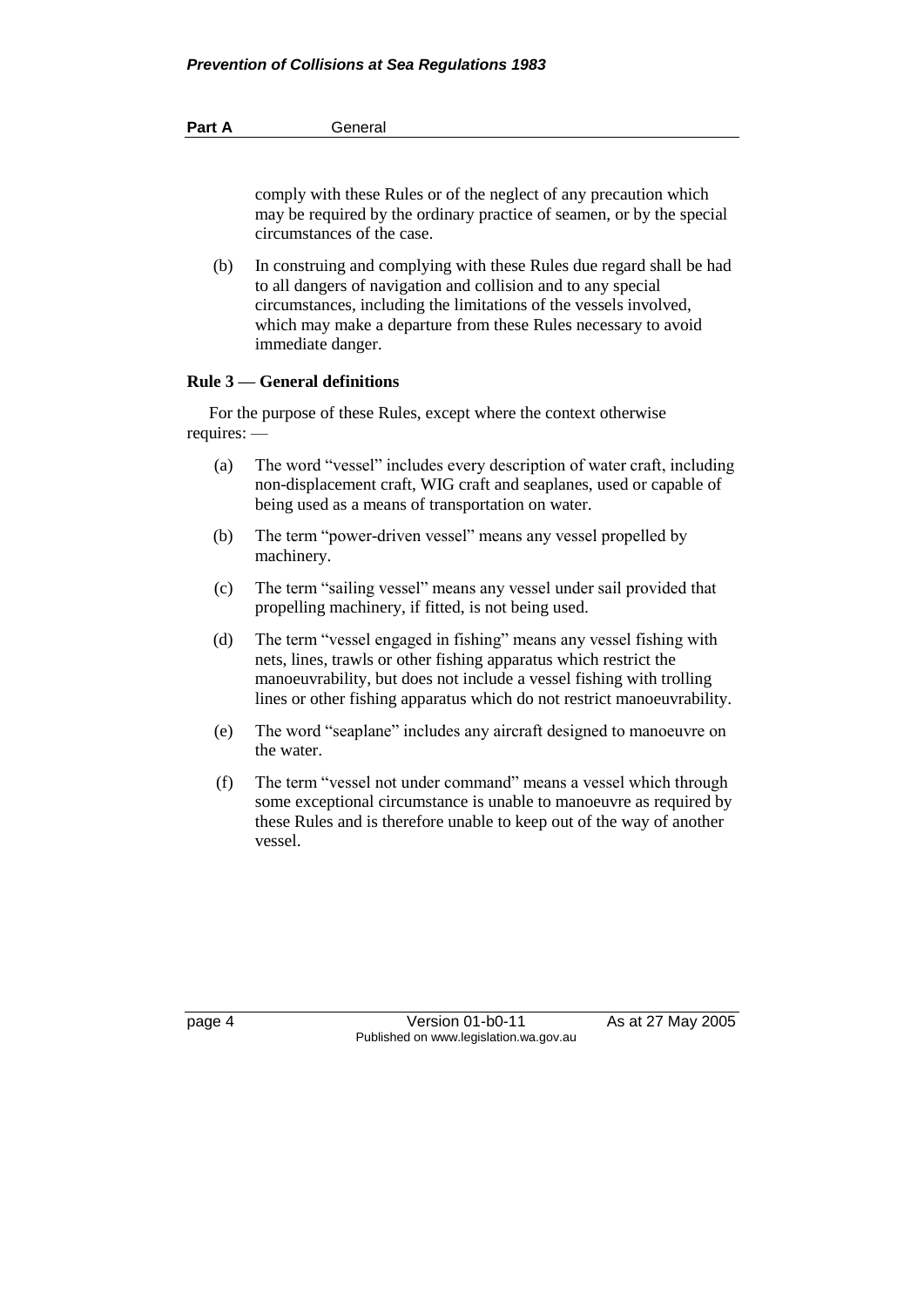| <b>Part A</b><br>General |
|--------------------------|
|--------------------------|

- (g) The term "vessel restricted in her ability to manoeuvre" means a vessel which from the nature of her work is restricted in her ability to manoeuvre as required by these Rules and is therefore unable to keep out of the way of another vessel. The term shall include but not be limited to:
	- (i) a vessel engaged in laying, servicing or picking up a navigation mark, submarine cable or pipeline;
	- (ii) a vessel engaged in dredging, surveying or underwater operations;
	- (iii) a vessel engaged in replenishment or transferring persons, provisions or cargo while underway;
	- (iv) a vessel engaged in the launching or recovery of aircraft;
	- (v) a vessel engaged in mine clearance operations;
	- (vi) a vessel engaged in a towing operation such as severely restricts the towing vessel and her tow in their ability to deviate from their course.
- (h) The term "vessel constrained by her draught" means a power-driven vessel which because of her draught in relation to the available depth and width of navigable water is severely restricted in her ability to deviate from the course she is following.
- (i) The word "underway" means that a vessel is not at anchor, or made fast to the shore, or aground.
- (j) The words "length" and "breadth" of a vessel means her length overall and greatest breadth.
- (k) Vessels shall be deemed to be in sight of one another only when one can be observed visually from the other.
- (l) The term "restricted visibility" means any condition in which visibility is restricted by fog, mist, falling snow, heavy rainstorms, sandstorms or any other similar causes.
- (m) The term *WIG craft* means a multimodal craft which, in its main operational mode, flies in close operational proximity to the surface by utilising surface-effect action.

*[Rule 3 amended: Gazette 27 May 2005 p. 2296.]* 

As at 27 May 2005 Version 01-b0-11 Page 5 Published on www.legislation.wa.gov.au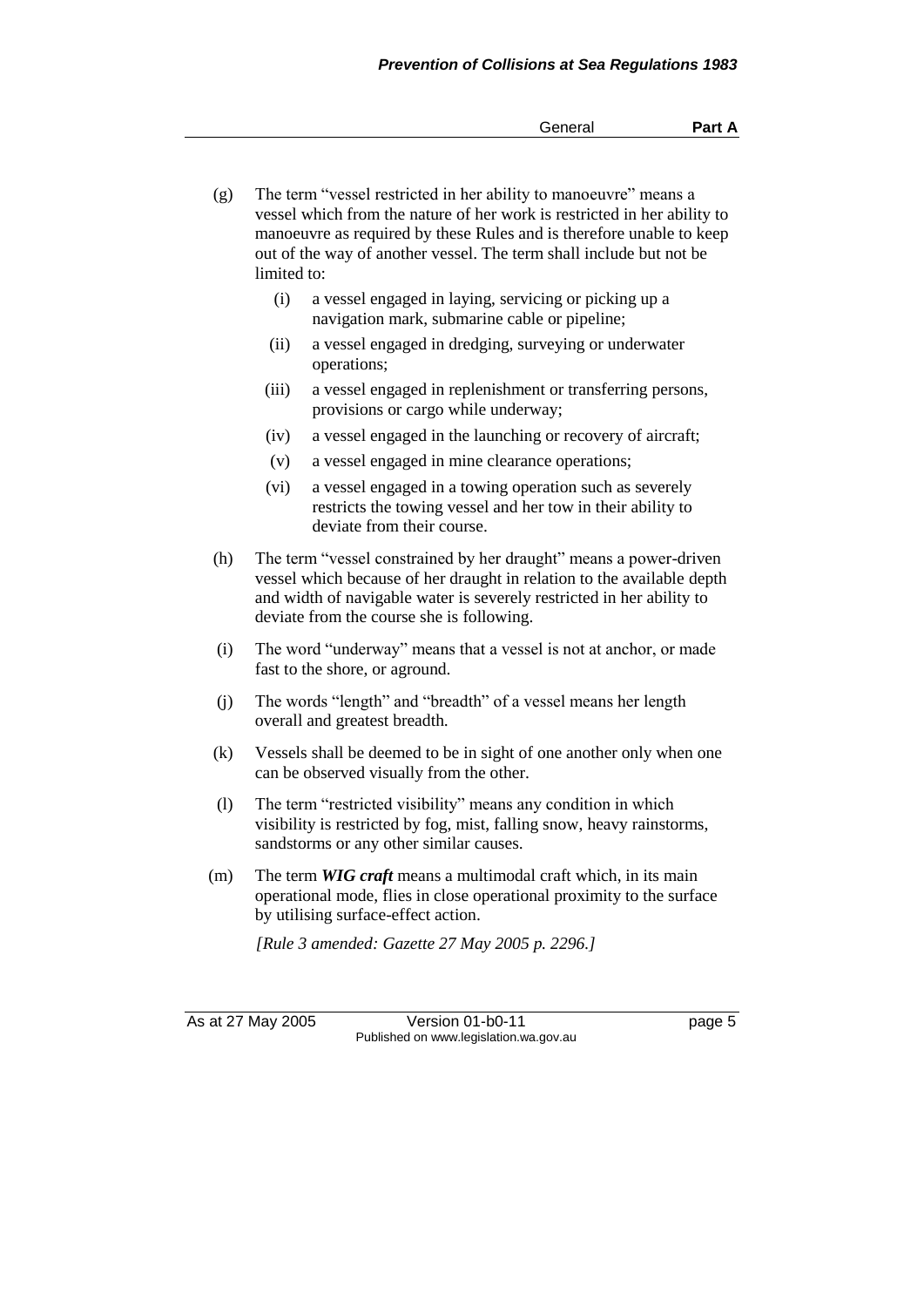**Part B** Steering and sailing rules

## **Part B — Steering and sailing rules**

## **Section I — Conduct of vessels in any condition of visibility**

#### **Rule 4 — Application**

Rules in this section apply in any condition of visibility.

#### **Rule 5 — Look-out**

Every vessel shall at all times maintain a proper look-out by sight and hearing as well as by all available means appropriate in the prevailing circumstances and conditions so as to make a full appraisal of the situation and of the risk of collision.

#### **Rule 6 — Safe speed**

Every vessel shall at all times proceed at a safe speed so that she can take proper and effective action to avoid collision and be stopped within a distance appropriate to the prevailing circumstances and conditions.

In determining a safe speed the following factors shall be among those taken into account:

- (a) By all vessels:
	- (i) the state of visibility;
	- (ii) the traffic density including concentrations of fishing vessels or any other vessels;
	- (iii) the manoeuvrability of the vessel with special reference to stopping distance and turning ability in the prevailing conditions;
	- (iv) at night the presence of background light such as from shore lights or from back scatter of her own lights;
	- (v) the state of wind, sea and current, and the proximity of navigational hazards;
	- (vi) the draught in relation to the available depth of water.
- (b) Additionally by vessels with operational radar:
	- (i) the characteristics, efficiency and limitations of the radar equipment;

page 6 Version 01-b0-11 As at 27 May 2005 Published on www.legislation.wa.gov.au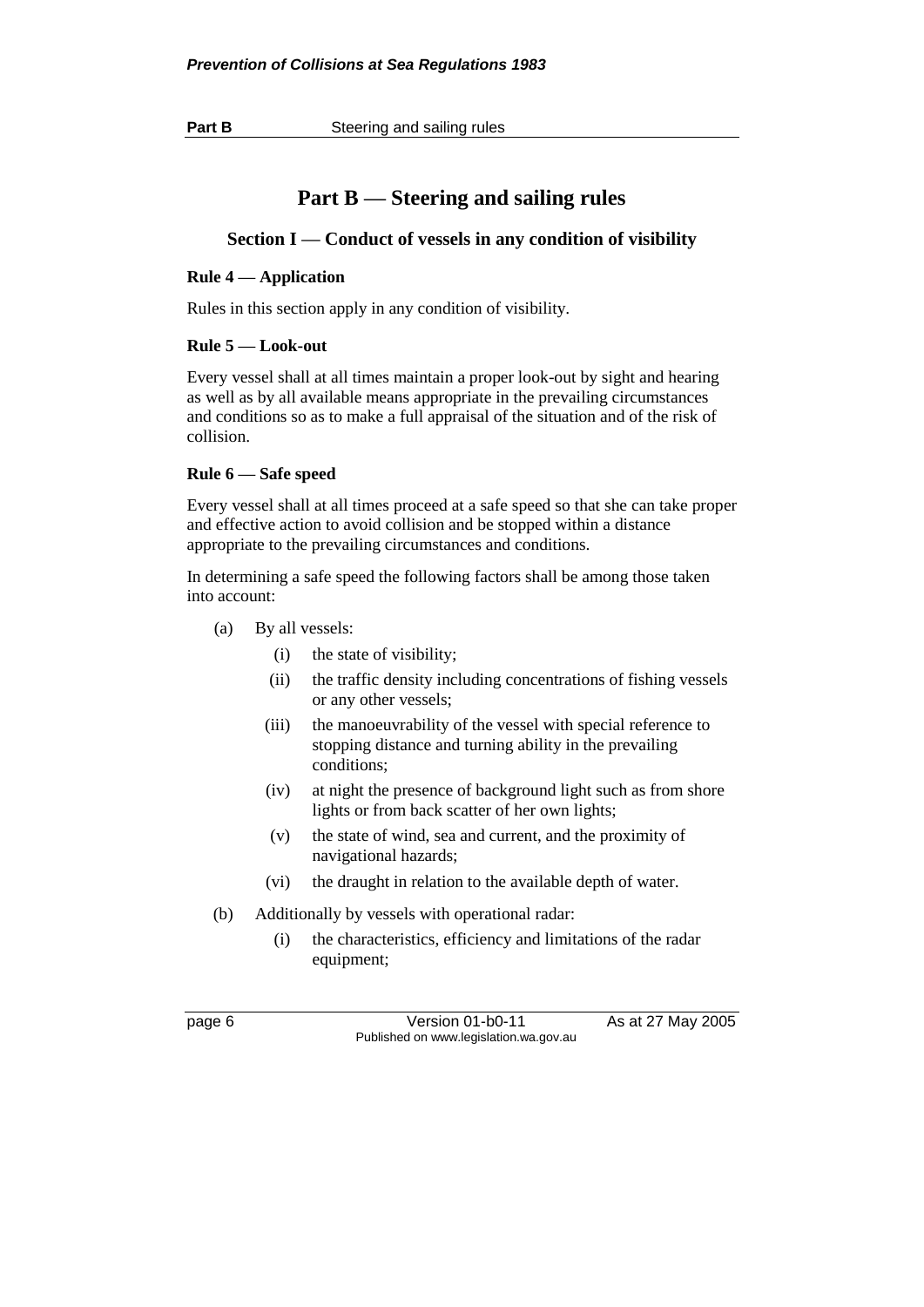- (ii) any constraints imposed by the radar range scale in use;
- (iii) the effect on radar detection of the sea state, weather and other sources of interference;
- (iv) the possibility that small vessels, ice and other floating objects may not be detected by radar at an adequate range;
- (v) the number, location and movement of vessels detected by radar;
- (vi) the more exact assessment of the visibility that may be possible when radar is used to determine the range of vessels or other objects in the vicinity.

#### **Rule 7 — Risk of collision**

- (a) Every vessel shall use all available means appropriate to the prevailing circumstances and conditions to determine if risk of collision exists. If there is any doubt such risk shall be deemed to exist.
- (b) Proper use shall be made of radar equipment if fitted and operational including long-range scanning to obtain early warning of risk of collision and radar plotting or equivalent systematic observation of detected objects.
- (c) Assumptions shall not be made on the basis of scanty information especially scanty radar information.
- (d) In determining if risk of collision exists the following considerations shall be among those taken into account:
	- (i) such risk shall be deemed to exist if the compass bearing of an approaching vessel does not appreciably change;
	- (ii) such risk may sometimes exist even when an appreciable bearing change is evident, particularly when approaching a very large vessel or a tow or when approaching a vessel at close range.

#### **Rule 8 — Action to avoid collision**

(a) Any action taken to avoid collision shall be taken in accordance with the Rules of this Part and shall, if the circumstances of the case admit, be positive, made in ample time and with due regard to the observance of good seamanship.

As at 27 May 2005 Version 01-b0-11 page 7 Published on www.legislation.wa.gov.au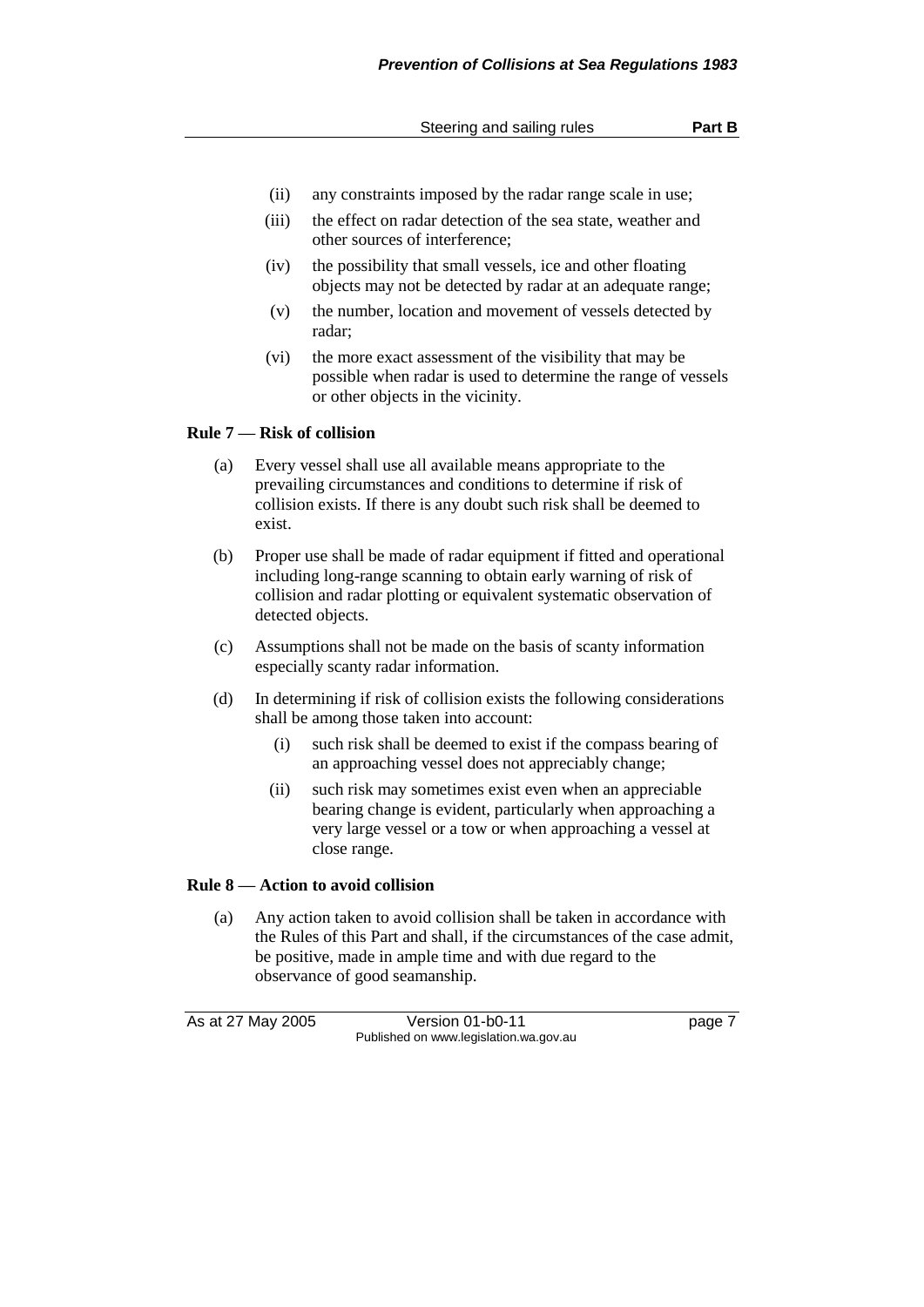| Part B |                                                                                                                                                                                                        | Steering and sailing rules                                                                                                                                                                                                                                                                                     |                   |  |  |
|--------|--------------------------------------------------------------------------------------------------------------------------------------------------------------------------------------------------------|----------------------------------------------------------------------------------------------------------------------------------------------------------------------------------------------------------------------------------------------------------------------------------------------------------------|-------------------|--|--|
|        |                                                                                                                                                                                                        |                                                                                                                                                                                                                                                                                                                |                   |  |  |
| (b)    |                                                                                                                                                                                                        | Any alteration of course and/or speed to avoid collision shall, if the<br>circumstances of the case admit, be large enough to be readily<br>apparent to another vessel observing visually or by radar; a succession<br>of small alterations of course and/or speed should be avoided.                          |                   |  |  |
| (c)    |                                                                                                                                                                                                        | If there is sufficient sea room, alteration of course alone may be the<br>most effective action to avoid a close-quarters situation provided that<br>it is made in good time, is substantial and does not result in another<br>close-quarters situation.                                                       |                   |  |  |
| (d)    | clear.                                                                                                                                                                                                 | Action taken to avoid collision with another vessel shall be such as to<br>result in passing at a safe distance. The effectiveness of the action<br>shall be carefully checked until the other vessel is finally past and                                                                                      |                   |  |  |
| (e)    |                                                                                                                                                                                                        | If necessary to avoid collision or allow more time to assess the<br>situation, a vessel shall slacken her speed or take all way off by<br>stopping or reversing her means of propulsion.                                                                                                                       |                   |  |  |
| (f)    | (i)                                                                                                                                                                                                    | A vessel which, by any of these Rules, is required not to<br>impede the passage or safe passage of another vessel shall,<br>when required by the circumstances of the case, take early<br>action to allow sufficient sea room for the safe passage of the<br>other vessel.                                     |                   |  |  |
|        | (ii)                                                                                                                                                                                                   | A vessel required not to impede the passage or safe passage<br>of another vessel is not relieved of this obligation if<br>approaching the other vessel so as to involve risk of collision<br>and shall, when taking action, have full regard to the action<br>which may be required by the Rules of this Part. |                   |  |  |
|        | (iii)                                                                                                                                                                                                  | A vessel the passage of which is not to be impeded remains<br>fully obliged to comply with the Rules of this Part when the 2<br>vessels are approaching one another so as to involve risk of<br>collision.                                                                                                     |                   |  |  |
|        |                                                                                                                                                                                                        | [Rule 8 amended: Gazette 27 May 2005 p. 2296.]                                                                                                                                                                                                                                                                 |                   |  |  |
|        |                                                                                                                                                                                                        | <b>Rule 9 — Narrow channels</b>                                                                                                                                                                                                                                                                                |                   |  |  |
| (a)    | A vessel proceeding along the course of a narrow channel or fairway<br>shall keep as near to the outer limit of the channel or fairway which<br>lies on her starboard side as is safe and practicable. |                                                                                                                                                                                                                                                                                                                |                   |  |  |
| page 8 |                                                                                                                                                                                                        | Version 01-b0-11<br>Published on www.legislation.wa.gov.au                                                                                                                                                                                                                                                     | As at 27 May 2005 |  |  |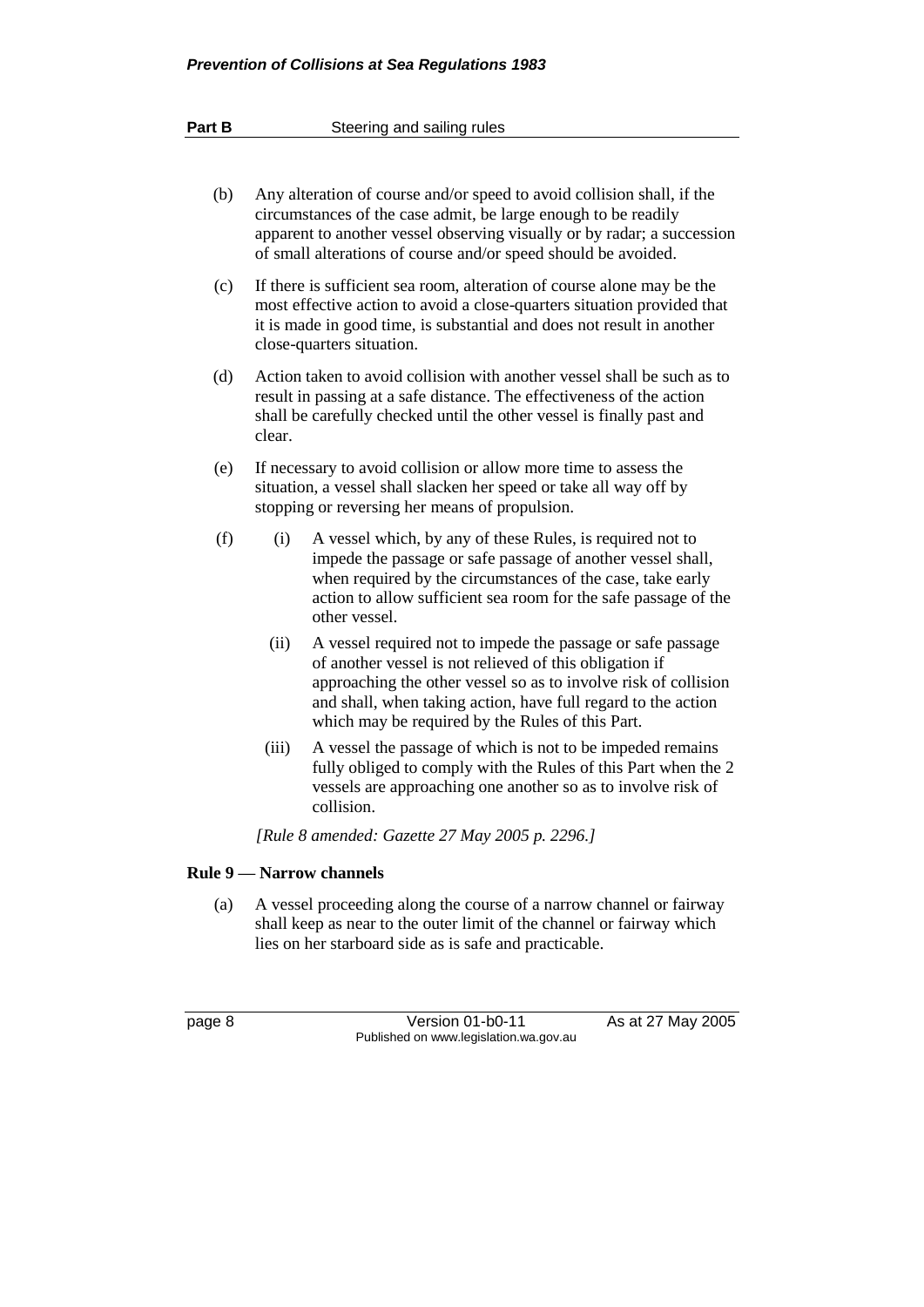- (c) A vessel engaged in fishing shall not impede the passage of any other vessel navigating within a narrow channel or fairway.
- (d) A vessel shall not cross a narrow channel or fairway if such crossing impedes the passage of a vessel which can safely navigate only within such channel or fairway. The latter vessel may use the sound signal prescribed in Rule 34(d) if in doubt as to the intention of the crossing vessel.
- (e) (i) In a narrow channel or fairway when overtaking can take place only if the vessel to be overtaken has to take action to permit safe passing, the vessel intending to overtake shall indicate her intention by sounding the appropriate signal prescribed in Rule 34(c)(i). The vessel to be overtaken shall, if in agreement, sound the appropriate signal prescribed in Rule 34(c)(ii) and take steps to permit safe passing. If in doubt she may sound the signals prescribed in Rule 34(d).
	- (ii) This Rule does not relieve the overtaking vessel of her obligation under Rule 13.
- (f) A vessel nearing a bend or an area of a narrow channel or fairway where other vessels may be obscured by an intervening obstruction shall navigate with particular alertness and caution and shall sound the appropriate signal prescribed in Rule 34(e).
- (g) Any vessel shall, if the circumstances of the case admit, avoid anchoring in a narrow channel.

#### **Rule 10 — Traffic separation schemes**

- (a) This Rule applies to traffic separation schemes adopted by the Organisation and does not relieve any vessel of her obligations under any other of these Rules.
- (b) A vessel using a traffic separation scheme shall:
	- (i) proceed in the appropriate traffic lane in the general direction of traffic flow for that lane;

As at 27 May 2005 Version 01-b0-11 page 9 Published on www.legislation.wa.gov.au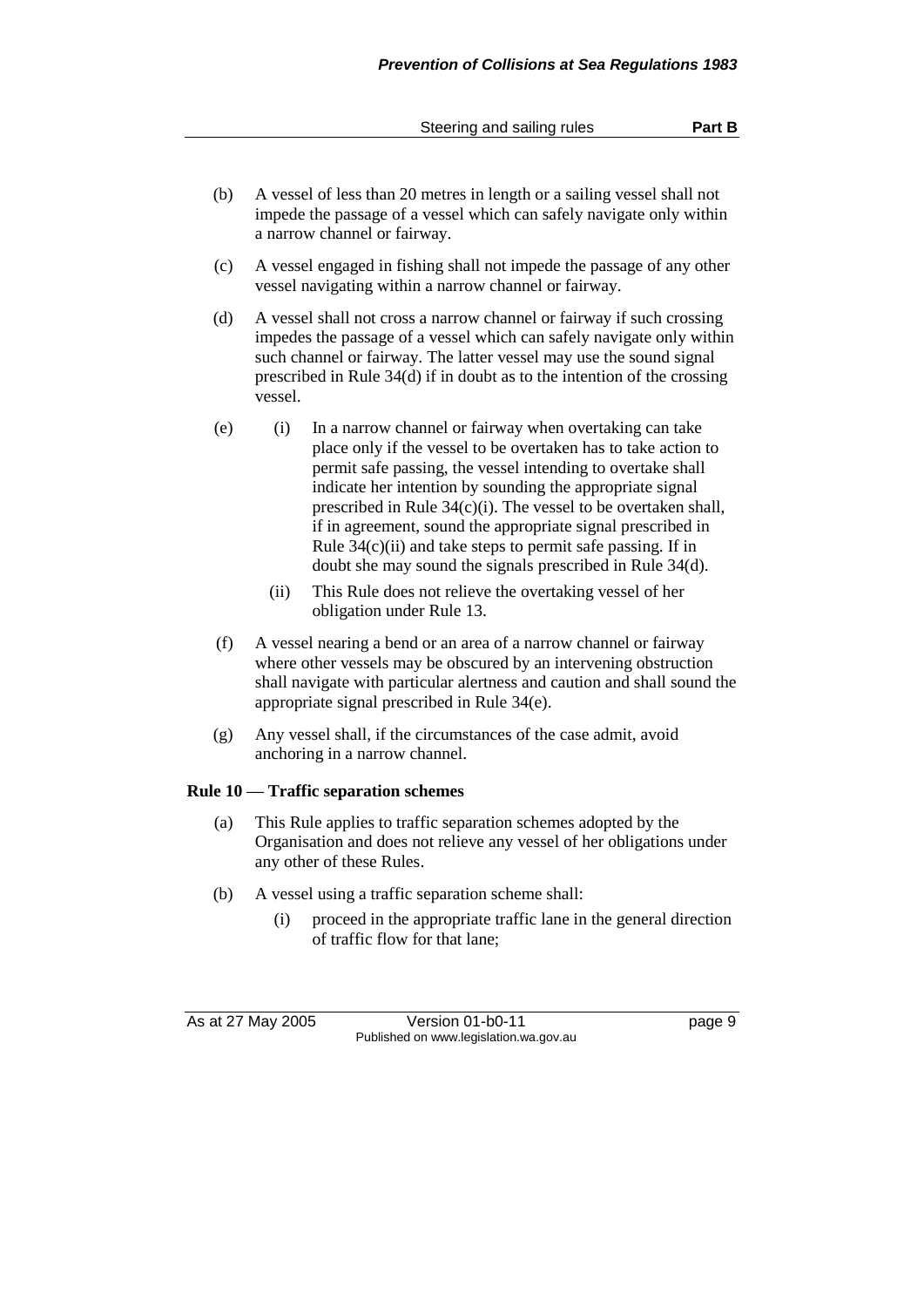| <b>Part B</b> |              | Steering and sailing rules                                                                                                                                                                                                                                                                         |
|---------------|--------------|----------------------------------------------------------------------------------------------------------------------------------------------------------------------------------------------------------------------------------------------------------------------------------------------------|
|               |              |                                                                                                                                                                                                                                                                                                    |
|               | (ii)         | so far as practicable keep clear of a traffic separation line or<br>separation zone;                                                                                                                                                                                                               |
|               | (iii)        | normally join or leave a traffic lane at the termination of the<br>lane, but when joining or leaving from either side shall do so<br>at as small an angle to the general direction of traffic flow as<br>practicable.                                                                              |
| (c)           |              | A vessel shall so far as practicable avoid crossing traffic lanes, but if<br>obliged to do so shall cross on a heading as nearly as practicable at<br>right angles to the general direction of traffic flow.                                                                                       |
| (d)           | (i)          | A vessel shall not use an inshore traffic zone when she can<br>safely use the appropriate traffic lane within the adjacent<br>traffic separation scheme. However, vessels of less than 20<br>metres in length, sailing vessels and vessels engaged in<br>fishing may use the inshore traffic zone. |
|               | (ii)         | Despite subparagraph (i), a vessel may use an inshore traffic<br>zone when en route to or from a port, offshore installation or<br>structure, pilot station or any other place situated within the<br>inshore traffic zone, or to avoid immediate danger.                                          |
| (e)           | line except: | A vessel other than a crossing vessel or a vessel joining or leaving a<br>lane shall not normally enter a separation zone or cross a separation                                                                                                                                                    |
|               | (i)          | in cases of emergency to avoid immediate danger;                                                                                                                                                                                                                                                   |
|               | (ii)         | to engage in fishing within a separation zone.                                                                                                                                                                                                                                                     |
| (f)           |              | A vessel navigating in areas near the terminations of traffic separation<br>schemes shall do so with particular caution.                                                                                                                                                                           |

- (g) A vessel shall so far as practicable avoid anchoring in a traffic separation scheme or in areas near its terminations.
- (h) A vessel not using a traffic separation scheme shall avoid it by as wide a margin as is practicable.
- (i) A vessel engaged in fishing shall not impede the passage of any vessel following a traffic lane.
- (j) A vessel of less than 20 metres in length or a sailing vessel shall not impede the safe passage of a power-driven vessel following a traffic lane.

page 10 Version 01-b0-11 As at 27 May 2005 Published on www.legislation.wa.gov.au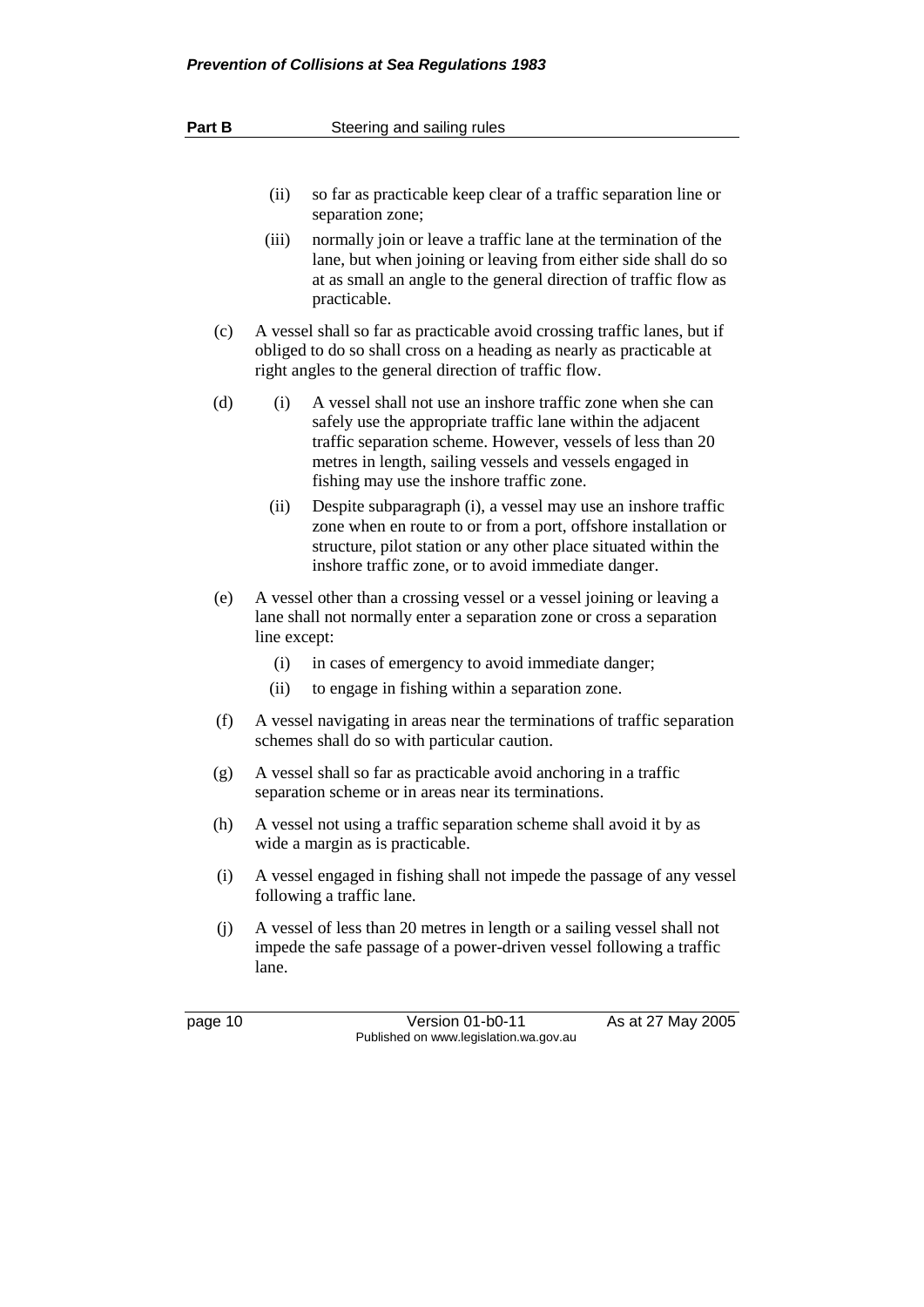- (k) A vessel restricted in her ability to manoeuvre when engaged in an operation for the maintenance of safety of navigation in a traffic separation scheme is exempted from complying with this Rule to the extent necessary to carry out the operation.
- (l) A vessel restricted in her ability to manoeuvre when engaged in an operation for the laying, servicing or picking up of a submarine cable, within a traffic separation scheme, is exempted from complying with this Rule to the extent necessary to carry out the operation.

*[Rule 10 amended: Gazette 27 May 2005 p. 2296-7.]* 

#### **Section II — Conduct of vessels in sight of one another**

#### **Rule 11 — Application**

Rules in this Section apply to vessels in sight of one another.

#### **Rule 12 — Sailing vessels**

- (a) When two sailing vessels are approaching one another, so as to involve risk of collision, one of them shall keep out of the way of the other as follows:
	- (i) when each has the wind on a different side, the vessel which has the wind on the port side shall keep out of the way of the other;
	- (ii) when both have the wind on the same side, the vessel which is to windward shall keep out of the way of the vessel which is to leeward;
	- (iii) if a vessel with the wind on the port side sees a vessel to windward and cannot determine with certainty whether the other vessel has the wind on the port or on the starboard side, she shall keep out of the way of the other.
- (b) For the purposes of this Rule the windward side shall be deemed to be the side opposite to that on which the mainsail is carried or, in the case of a square-rigged vessel, the side opposite to that on which the largest fore-and-aft sail is carried.

As at 27 May 2005 Version 01-b0-11 page 11 Published on www.legislation.wa.gov.au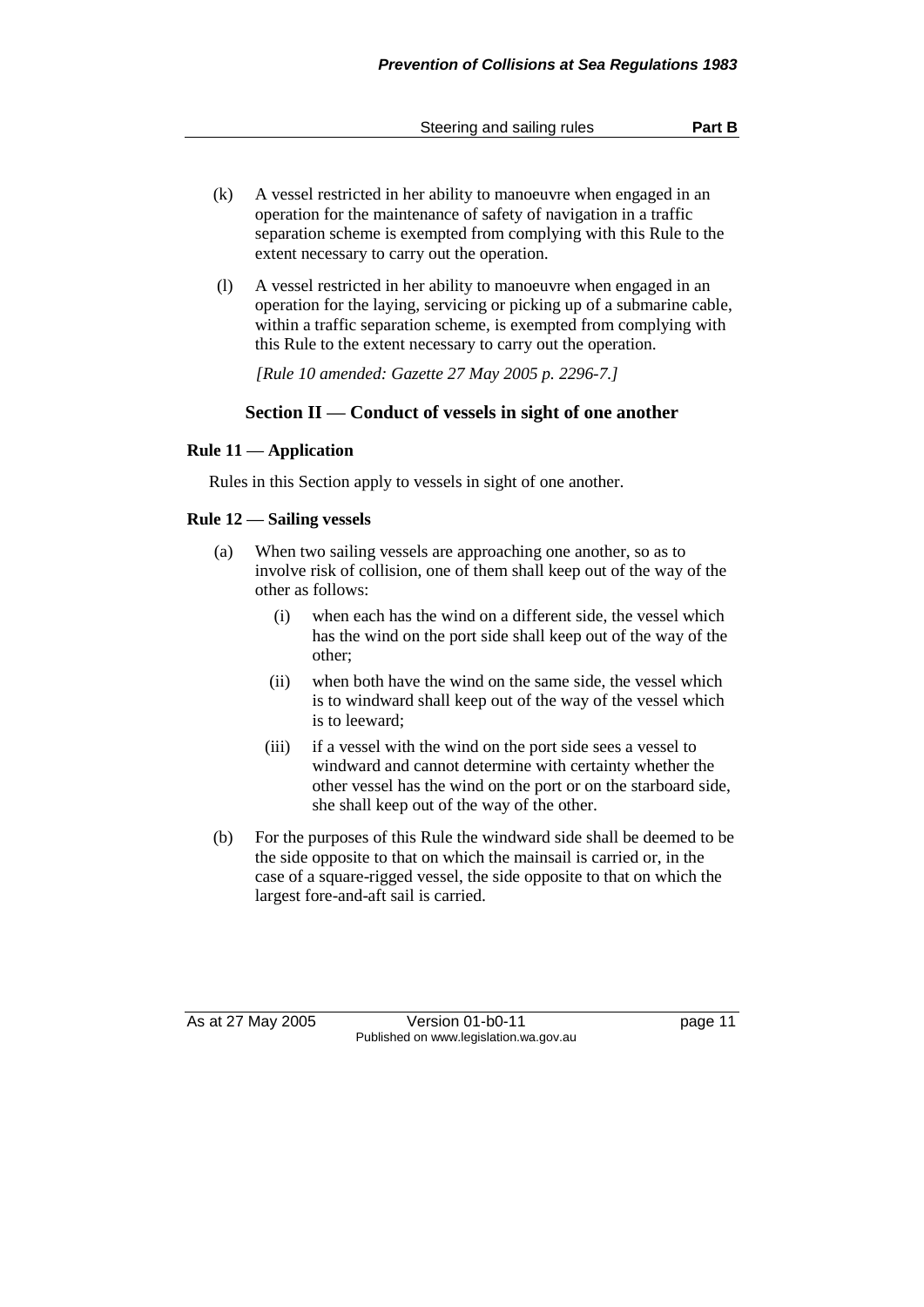**Part B** Steering and sailing rules

#### **Rule 13 — Overtaking**

- (a) Notwithstanding anything contained in the Rules of Part B, Sections I and II, any vessel overtaking any other shall keep out of the way of the vessel being overtaken.
- (b) A vessel shall be deemed to be overtaking when coming up with another vessel from a direction more than 22.5 degrees abaft her beam, that is, in such a position with reference to the vessel she is overtaking that at night she would be able to see only the sternlight of that vessel but neither of her sidelights.
- (c) When a vessel is in any doubt as to whether she is overtaking another, she shall assume that this is the case and act accordingly.
- (d) Any subsequent alteration of the bearing between the two vessels shall not make the overtaking vessel a crossing vessel within the meaning of these Rules or relieve her of the duty of keeping clear of the overtaken vessel until she is finally past and clear.

#### **Rule 14 — Head-on situation**

- (a) When two power-driven vessels are meeting on reciprocal or nearly reciprocal courses so as to involve risk of collision each shall alter her course to starboard so that each shall pass on the port side of the other.
- (b) Such a situation shall be deemed to exist when a vessel sees the other ahead or nearly ahead and by night she could see the masthead lights of the other in a line or nearly in a line and/or both sidelights and by day she observes the corresponding aspect of the other vessel.
- (c) When a vessel is in any doubt as to whether such a situation exists she shall assume that it does exist and act accordingly.

#### **Rule 15 — Crossing situation**

When two power-driven vessels are crossing so as to involve risk of collision, the vessel which has the other on her own starboard side shall keep out of the way and shall, if the circumstances of the case admit, avoid crossing ahead of the other vessel.

page 12 Version 01-b0-11 As at 27 May 2005 Published on www.legislation.wa.gov.au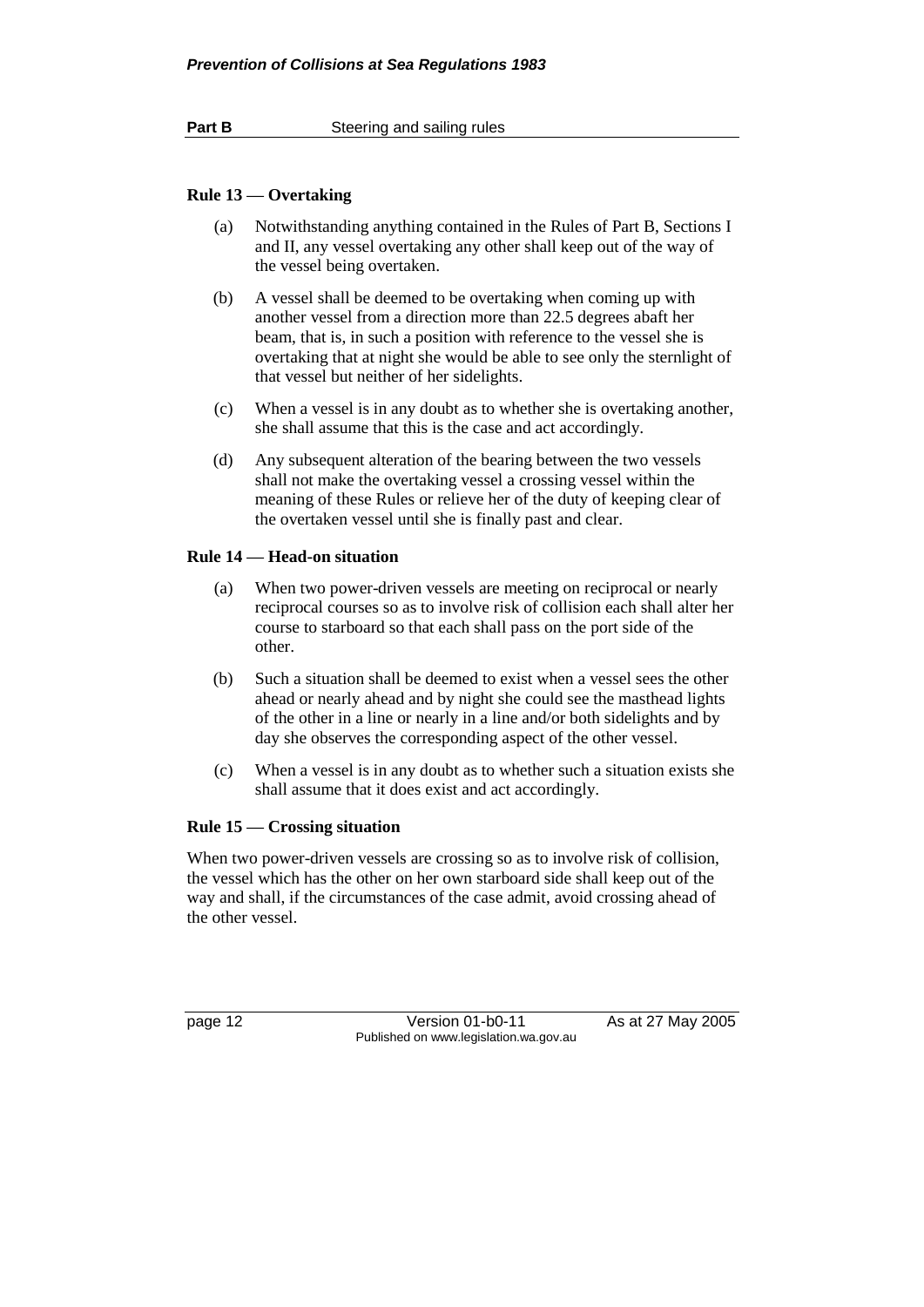#### **Rule 16 — Action by give-way vessel**

Every vessel which is directed to keep out of the way of another vessel shall, so far as possible, take early and substantial action to keep well clear.

#### **Rule 17 — Action by stand-on vessel**

- (a) (i) Where one of two vessels is to keep out of the way the other shall keep her course and speed;
	- (ii) The latter vessel may however take action to avoid collision by her manoeuvre alone, as soon as it becomes apparent to her that the vessel required to keep out of the way is not taking appropriate action in compliance with these Rules.
- (b) When, from any cause, the vessel required to keep her course and speed finds herself so close that collision cannot be avoided by the action of the give-way vessel alone, she shall take such action as will best aid to avoid collision.
- (c) A power-driven vessel which takes action in a crossing situation in accordance with subparagraph (a)(ii) of this Rule to avoid collision with another power-driven vessel shall, if the circumstances of the case admit, not alter course to port for a vessel on her own port side.
- (d) This Rule does not relieve the give-way vessel of her obligation to keep out of the way.

#### **Rule 18 — Responsibilities between vessels**

Except where Rules 9, 10 and 13 otherwise require:

- (a) A power-driven vessel underway shall keep out of the way of:
	- (i) a vessel not under command;
	- (ii) a vessel restricted in her ability to manoeuvre;
	- (iii) a vessel engaged in fishing;
	- (iv) a sailing vessel.
- (b) A sailing vessel underway shall keep out of the way of:
	- (i) a vessel not under command;
	- (ii) a vessel restricted in her ability to manoeuvre;
	- (iii) a vessel engaged in fishing.

As at 27 May 2005 Version 01-b0-11 page 13 Published on www.legislation.wa.gov.au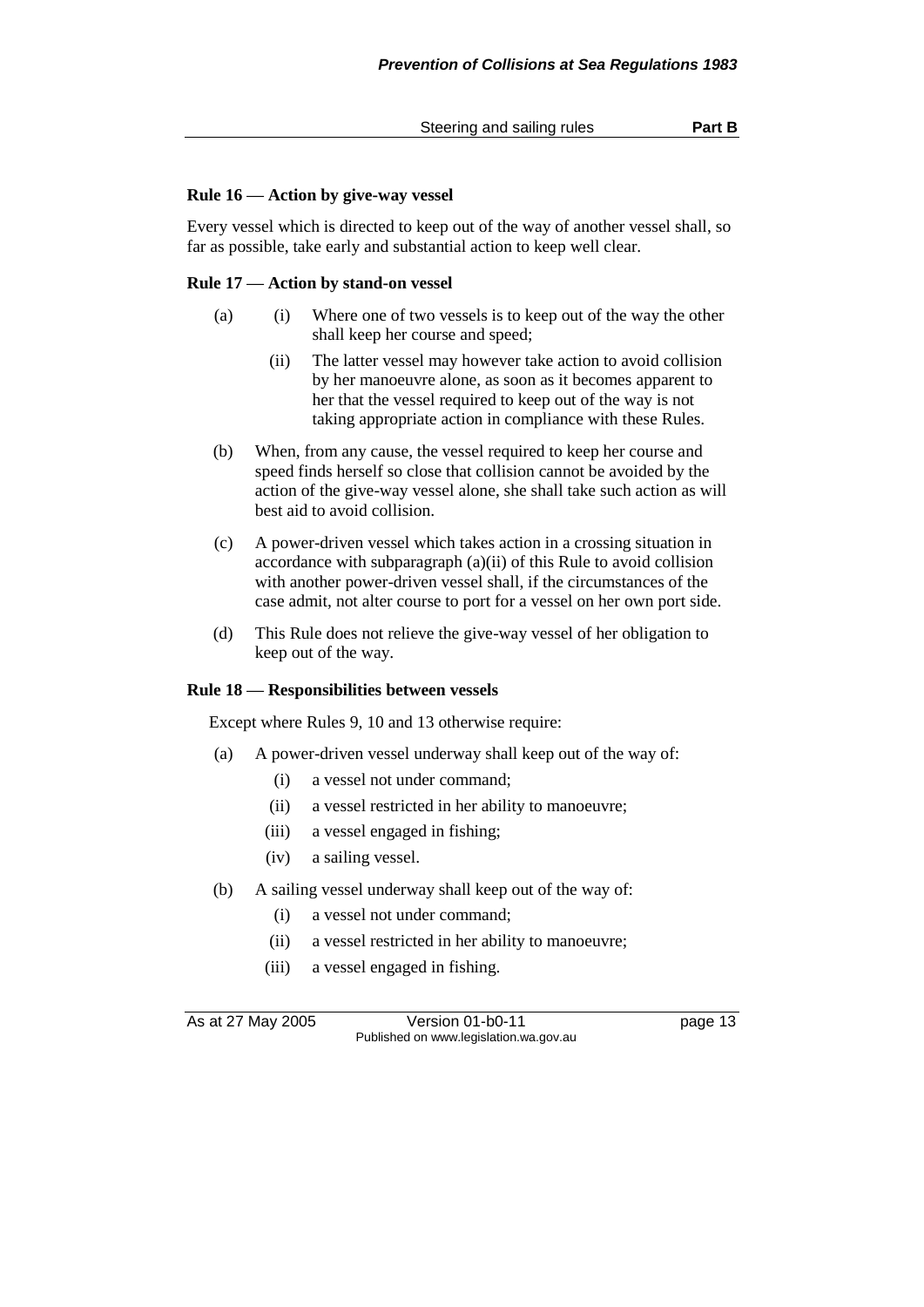| Part B |                                                                                                                                                                                                               | Steering and sailing rules                                                                                                                                                                                                                                                |
|--------|---------------------------------------------------------------------------------------------------------------------------------------------------------------------------------------------------------------|---------------------------------------------------------------------------------------------------------------------------------------------------------------------------------------------------------------------------------------------------------------------------|
|        |                                                                                                                                                                                                               |                                                                                                                                                                                                                                                                           |
| (c)    |                                                                                                                                                                                                               | A vessel engaged in fishing when underway shall, so far as possible,<br>keep out of the way of:                                                                                                                                                                           |
|        | (i)                                                                                                                                                                                                           | a vessel not under command;                                                                                                                                                                                                                                               |
|        | (ii)                                                                                                                                                                                                          | a vessel restricted in her ability to manoeuvre.                                                                                                                                                                                                                          |
| (d)    | (i)                                                                                                                                                                                                           | Any vessel other than a vessel not under command or a vessel<br>restricted in her ability to manoeuvre shall, if the<br>circumstances of the case admit, avoid impeding the safe<br>passage of a vessel constrained by her draught, exhibiting the<br>signals in Rule 28. |
|        | (ii)                                                                                                                                                                                                          | A vessel constrained by her draught shall navigate with<br>particular caution having full regard to her special condition.                                                                                                                                                |
| (e)    | Part.                                                                                                                                                                                                         | A seaplane on the water shall, in general, keep well clear of all vessels<br>and avoid impeding their navigation. In circumstances, however,<br>where risk of collision exists, she shall comply with the Rules of this                                                   |
| (f)    | (i)                                                                                                                                                                                                           | A WIG craft shall, when taking off, landing and in flight near<br>the surface, keep well clear of all other vessels and avoid<br>impeding their navigation.                                                                                                               |
|        | (ii)                                                                                                                                                                                                          | A WIG craft operating on the water surface shall comply with<br>the Rules of this Part as if it were a power-driven vessel.                                                                                                                                               |
|        |                                                                                                                                                                                                               | [Rule 18 amended: Gazette 27 May 2005 p. 2297.]                                                                                                                                                                                                                           |
|        |                                                                                                                                                                                                               | Section III - Conduct of vessels in restricted visibility                                                                                                                                                                                                                 |
|        |                                                                                                                                                                                                               | Rule 19 – Conduct of vessels in restricted visibility                                                                                                                                                                                                                     |
| (a)    |                                                                                                                                                                                                               | This Rule applies to vessels not in sight of one another when<br>navigating in or near an area of restricted visibility.                                                                                                                                                  |
| (b)    | Every vessel shall proceed at a safe speed adapted to the prevailing<br>circumstances and conditions of restricted visibility. A power-driven<br>vessel shall have her engines ready for immediate manoeuvre. |                                                                                                                                                                                                                                                                           |
| (c)    |                                                                                                                                                                                                               | Every vessel shall have due regard to the prevailing circumstances<br>and conditions of restricted visibility when complying with the Rules<br>of Section I of this Part.                                                                                                 |
| (d)    |                                                                                                                                                                                                               | A vessel which detects by radar alone the presence of another vessel                                                                                                                                                                                                      |

shall determine if a close-quarters situation is developing and/or risk

page 14 Version 01-b0-11 As at 27 May 2005 Published on www.legislation.wa.gov.au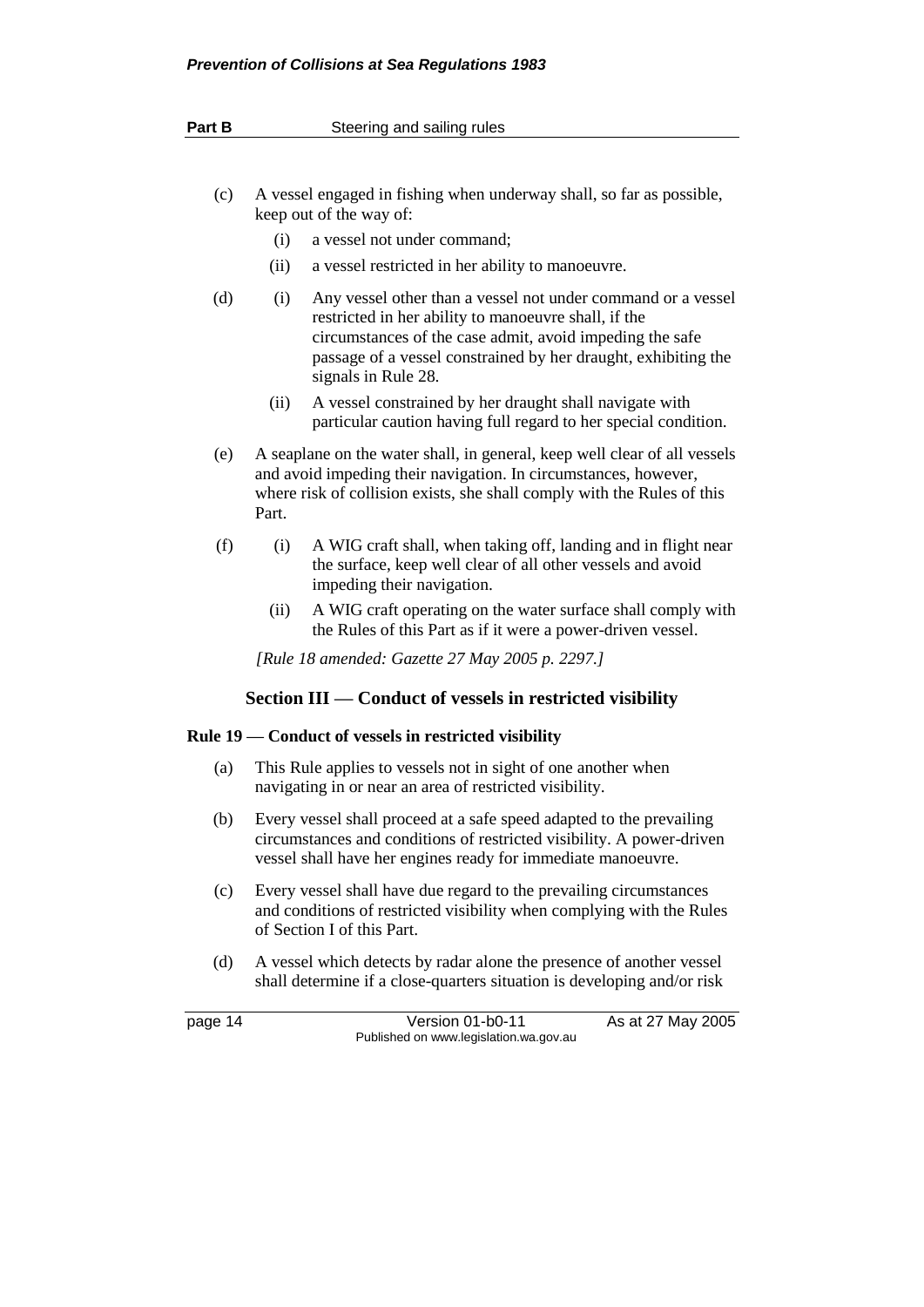- (i) an alteration of course to port for a vessel forward of the beam, other than for a vessel being overtaken;
- (ii) an alteration of course towards a vessel abeam or abaft the beam.
- (e) Except where it had been determined that a risk of collision does not exist, every vessel which hears apparently forward of her beam the fog signal of another vessel, or which cannot avoid a close-quarters situation with another vessel forward of her beam, shall reduce her speed to the minimum at which she can be kept on her course. She shall if necessary take all her way off and in any event navigate with extreme caution until danger of collision is over.

As at 27 May 2005 Version 01-b0-11 page 15 Published on www.legislation.wa.gov.au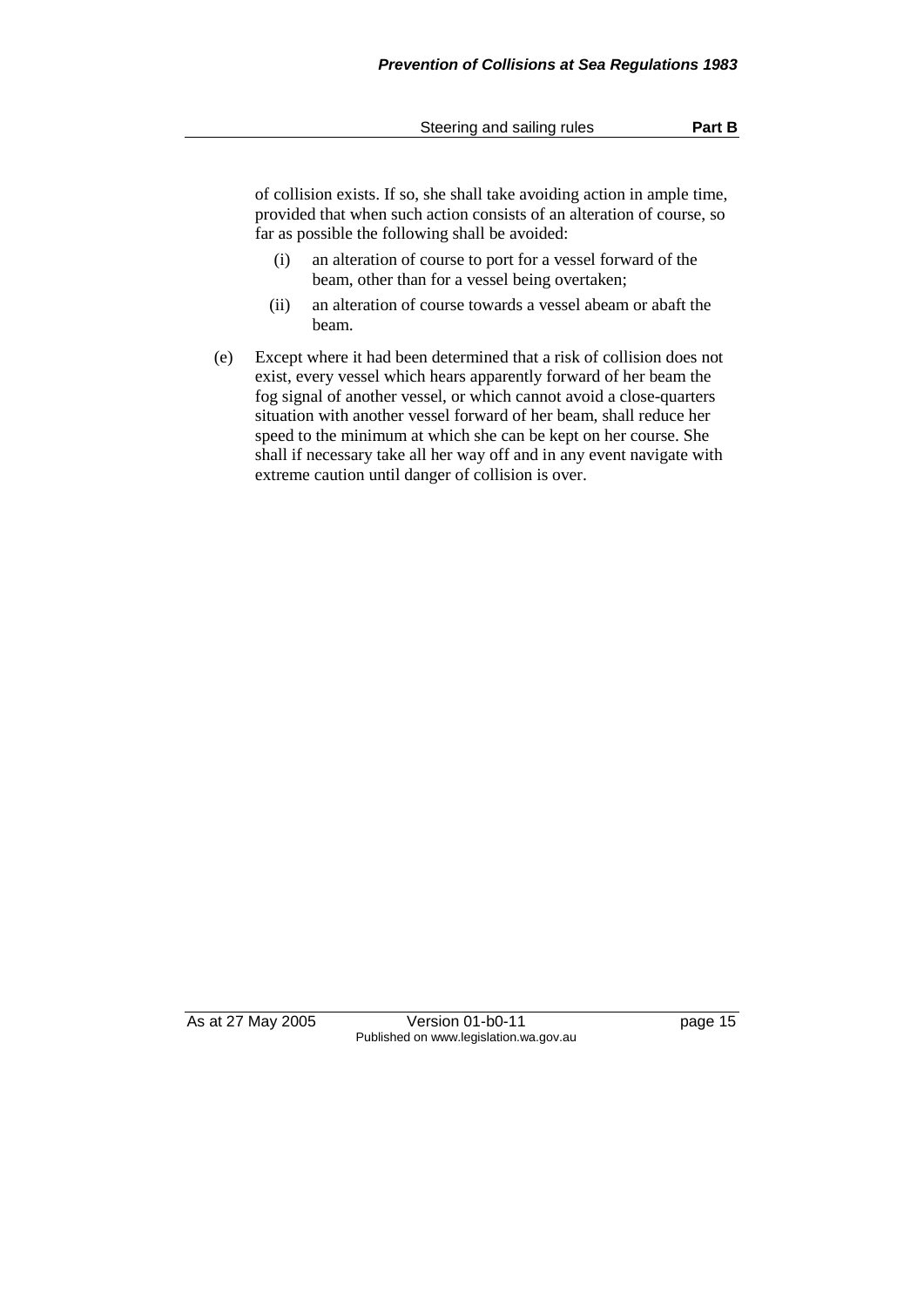**Part C** Lights and shape

## **Part C — Lights and shape**

#### **Rule 20 — Application**

- (a) Rules in this Part shall be complied with in all weathers.
- (b) The Rules concerning lights shall be complied with from sunset to sunrise, and during such times no other lights shall be exhibited, except such lights as cannot be mistaken for the lights specified in these Rules or do not impair their visibility or distinctive character, or interfere with the keeping of a proper look-out.
- (c) The lights prescribed by these Rules shall, if carried, also be exhibited from sunrise to sunset in restricted visibility and may be exhibited in all other circumstances when it is deemed necessary.
- (d) The Rules concerning shapes shall be complied with by day.
- (e) The lights and shapes specified in these Rules shall comply with the provisions of Annex l to these regulations.

#### **Rule 21 — Definitions**

- (a) "Masthead light" means a white light placed over the fore and aft centreline of the vessel showing an unbroken light over an arc of the horizon of 225 degrees and so fixed as to show the light from right ahead to 22.5 degrees abaft the beam on either side of the vessel.
- (b) "Sidelights" means a green light on the starboard side and a red light on the port side each showing an unbroken light over an arc of the horizon of 112.5 degrees and so fixed as to show the light from right ahead to 22.5 degrees abaft the beam on its respective side. In a vessel of less than 20 metres in length the sidelights may be combined in one lantern carried on the fore and aft centreline of the vessel.
- (c) "Sternlight" means a white light placed as nearly as practicable at the stern showing an unbroken light over an arc of the horizon of 135 degrees and so fixed as to show the light 67.5 degrees right aft on each side of the vessel.
- (d) "Towing light" means a yellow light having the same characteristics as the "sternlight" defined in paragraph (c) of this Rule.

page 16 Version 01-b0-11 As at 27 May 2005 Published on www.legislation.wa.gov.au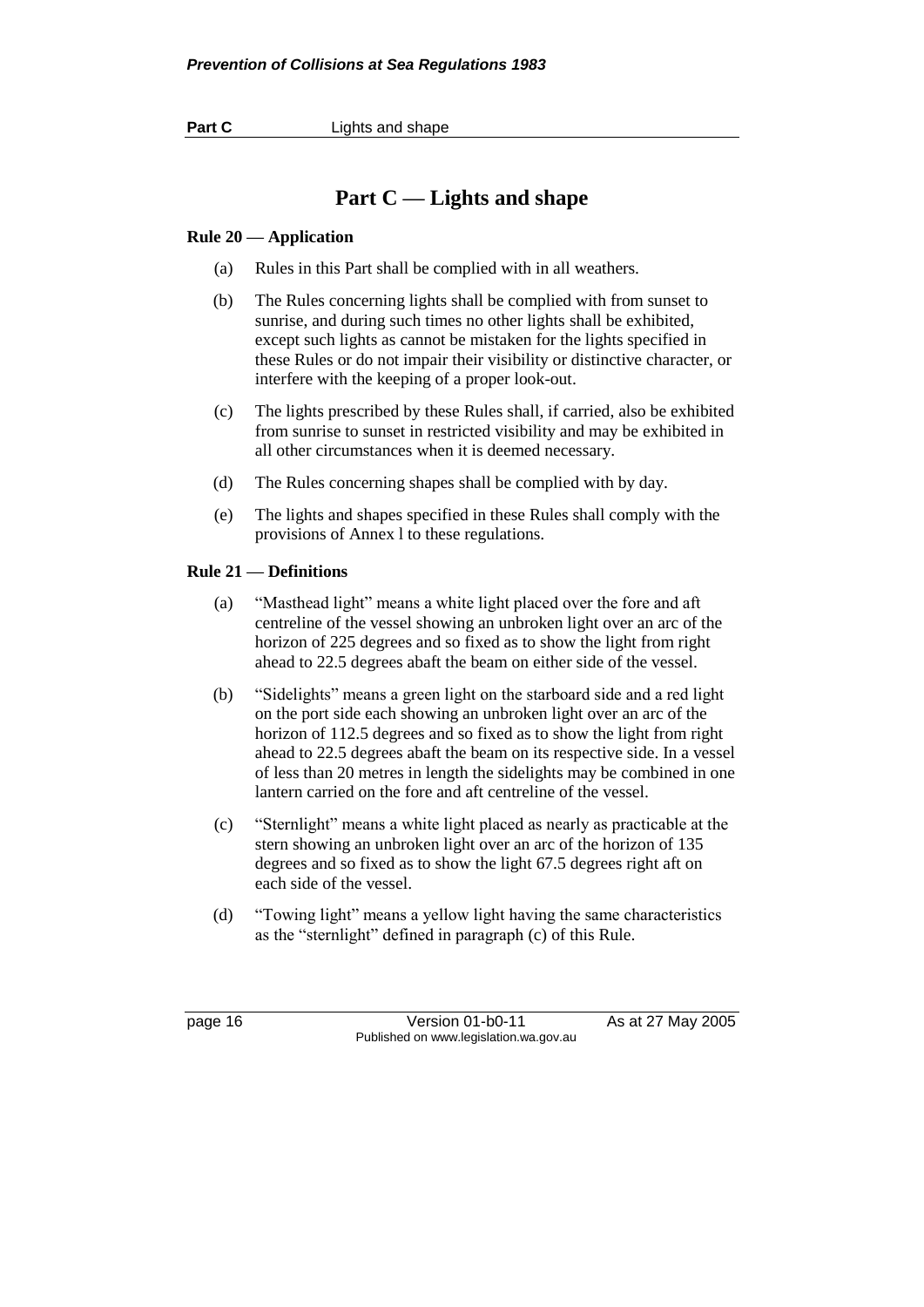```
(e) "All-round light" means a light showing an unbroken light over an arc 
of the horizon of 360 degrees.
```
(f) "Flashing light" means a light flashing at regular intervals at a frequency of 120 flashes or more per minute.

#### **Rule 22 — Visibility of lights**

The lights prescribed in these Rules shall have an intensity as specified in Section 8 of Annex I to these regulations so as to be visible at the following minimum ranges:

- (a) in vessels of 50 metres or more in length:
	- a masthead light, 6 miles;
	- sidelight, 3 miles;
	- a sternlight, 3 miles;
	- a towing light, 3 miles;
	- a white, red, green or yellow all-round light, 3 miles.
- (b) In vessels of 12 metres or more in length but less than 50 metres in length:
	- a masthead light, 5 miles; except that where the length of the vessel is less than 20 metres, 3 miles;
	- a sidelight, 2 miles;
	- a sternlight, 2 miles;
	- a towing light, 2 miles;
	- a white, red, green or yellow all-round light, 2 miles.
- (c) In vessels of less than 12 metres in length:
	- a masthead light, 2 miles;
	- a sidelight, l mile;
	- a sternlight, 2 miles;
	- a towing light, 2 miles;
	- a white, red, green or yellow all-round light, 2 miles.
- (d) In inconspicuous, partly submerged vessels or objects being towed:
	- a white all-round light, 3 miles.

As at 27 May 2005 Version 01-b0-11 page 17 Published on www.legislation.wa.gov.au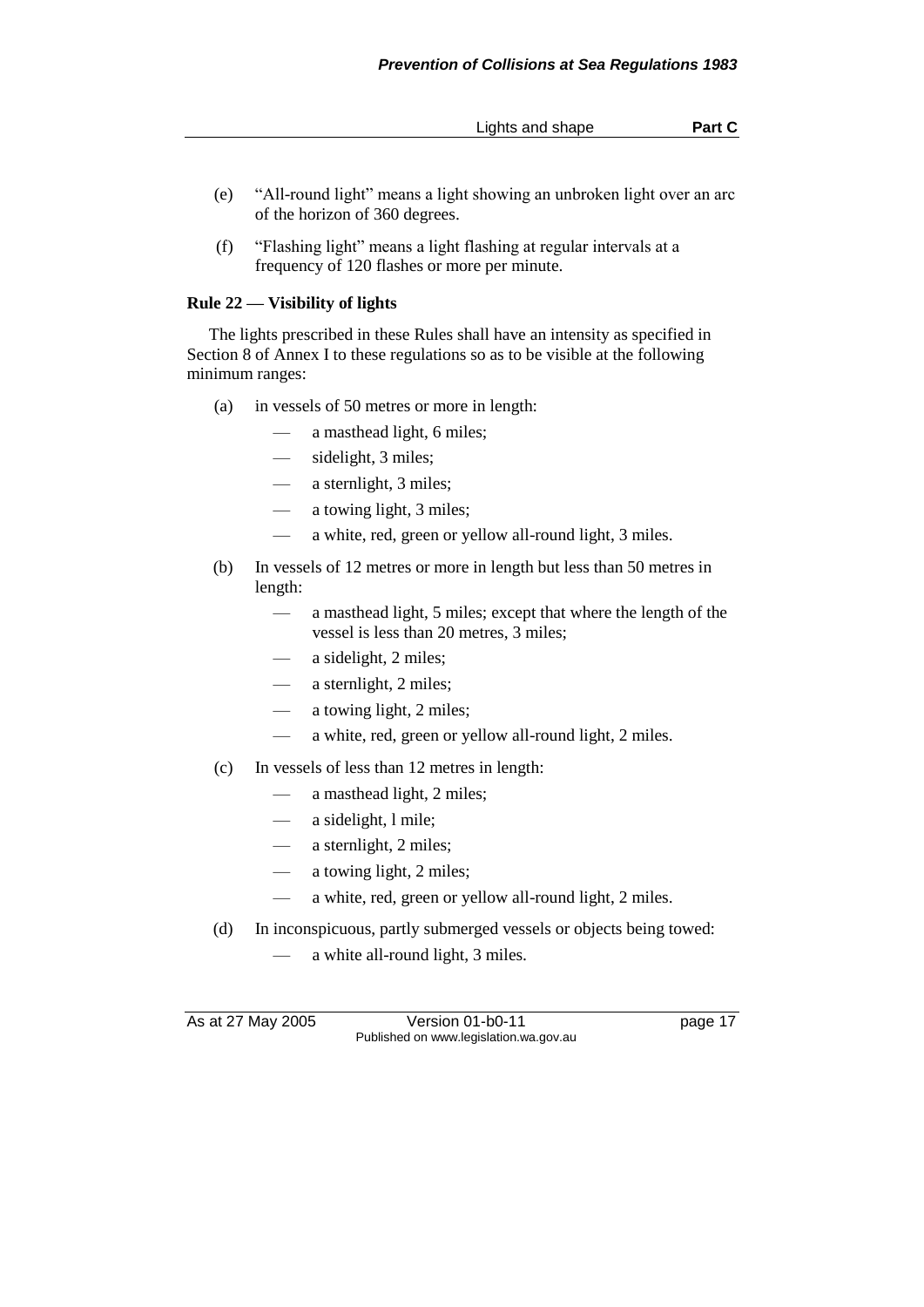**Part C** Lights and shape

*[Rule 22 amended: Gazette 27 May 2005 p. 2297.]* 

#### **Rule 23 — Power-driven vessels underway**

- (a) A power-driven vessel underway shall exhibit:
	- (i) a masthead light forward;
	- (ii) a second masthead light abaft of and higher than the forward one; except that a vessel of less than 50 metres in length shall not be obliged to exhibit such light but may do so;
	- (iii) sidelights;
	- (iv) a sternlight.
- (b) An air-cushion vessel when operating in the non-displacement mode shall, in addition to the lights prescribed in paragraph (a) of this Rule, exhibit an all-round flashing yellow light.
- (c) A WIG craft when taking off, landing and in flight near the surface shall, in addition to the lights prescribed in paragraph (a) of this Rule, exhibit a high intensity all-round flashing red light;
- (d) (i) A power-driven vessel of less than 12 metres in length may in lieu of the lights prescribed in paragraph (a) of this Rule, exhibit an all-round white light and sidelights;
	- (ii) A power-driven vessel of less than 7 metres in length whose maximum speed does not exceed 7 knots may in lieu of the lights prescribed in paragraph (a) of this Rule exhibit an allround white light and shall, if practicable, also exhibit sidelights;
	- (iii) The masthead light or all-round white light on a power-driven vessel of less than 12 metres in length may be displaced from the fore and aft centreline of the vessel if centreline fitting is not practicable, provided that the sidelights are combined in one lantern which shall be carried on the fore and aft centreline of the vessel or located as nearly as practicable in the same fore and aft line as the masthead light or the allround white light.

*[Rule 23 amended: Gazette 27 May 2005 p. 2297-8.]* 

page 18 Version 01-b0-11 As at 27 May 2005 Published on www.legislation.wa.gov.au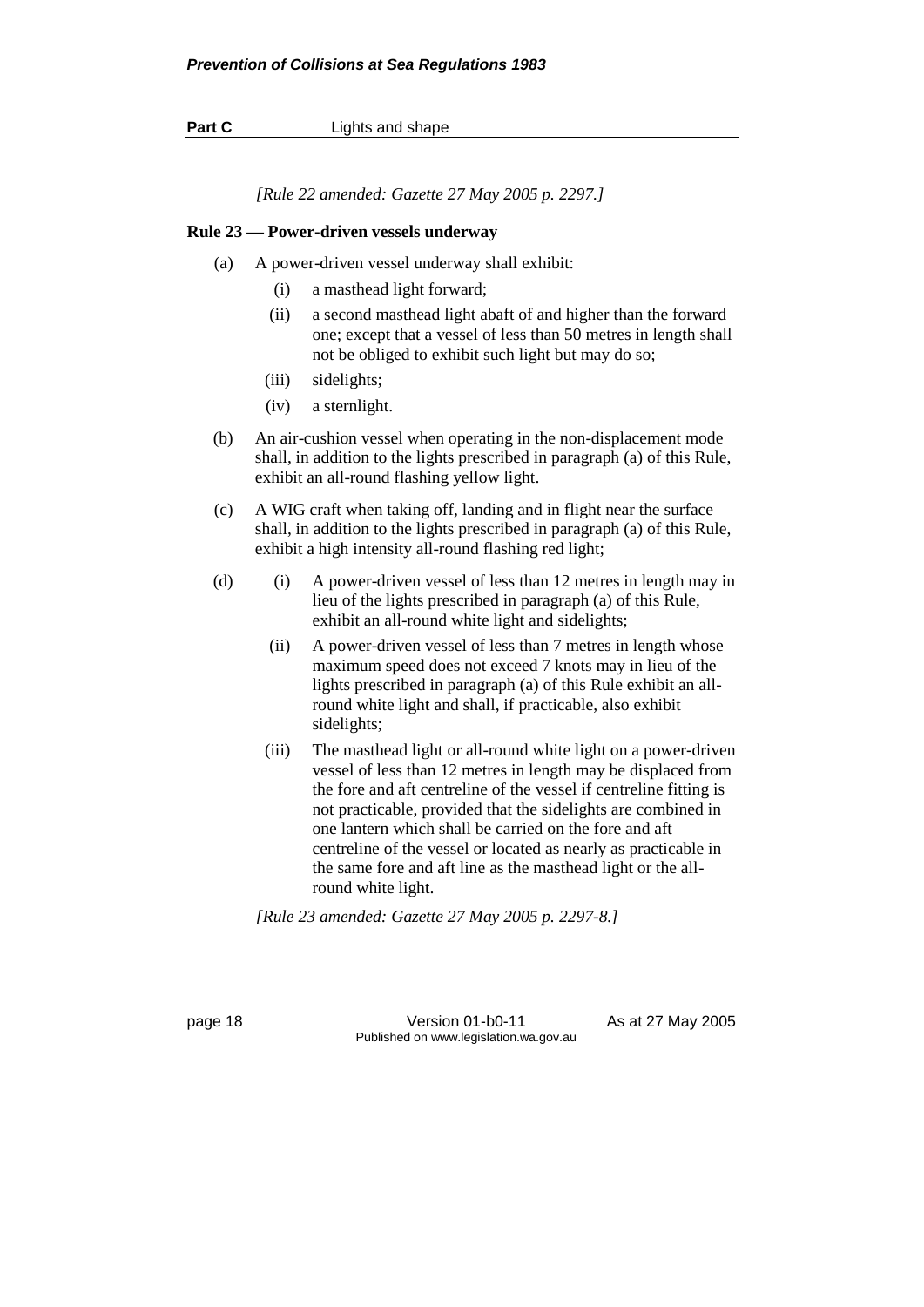#### **Rule 24 — Towing and pushing**

- (a) A power-driven vessel when towing shall exhibit:
	- (i) instead of the light prescribed in Rule  $23(a)(i)$  or  $(a)(ii)$ , two masthead lights in a vertical line. When the length of the tow, measuring from the stern of the towing vessel to the after end of the tow exceeds 200 metres, three such lights in a vertical line;
	- (ii) sidelights;
	- (iii) a sternlight;
	- (iv) a towing light in a vertical line above the sternlight;
	- (v) when the length of the tow exceeds 200 metres, a diamond shape where it can best be seen.
- (b) When a pushing vessel and a vessel being pushed are rigidly connected in a composite unit they shall be regarded as a power-driven vessel and exhibit the lights prescribed in Rule 23.
- (c) A power-driven vessel when pushing ahead or towing alongside, except in the case of a composite unit, shall exhibit:
	- (i) instead of the light prescribed in Rule  $23(a)(i)$  or  $(a)(ii)$ , two masthead lights in a vertical line;
	- (ii) sidelights;
	- (iii) a sternlight.
- (d) A power-driven vessel to which paragraph (a) or (c) of this Rule applies shall also comply with Rule 23(a)(ii).
- (e) A vessel or object being towed other than those referred to in paragraph (g) of this Rule shall exhibit:
	- (i) sidelights;
	- (ii) a sternlight;
	- (iii) when the length of the tow exceeds 200 metres, a diamond shape where it can best be seen.
- (f) Provided that any number of vessels being towed alongside or pushed in a group shall be lighted as one vessel:
	- (i) a vessel being pushed ahead, not being part of a composite unit, shall exhibit at the forward end, sidelights;

As at 27 May 2005 Version 01-b0-11 page 19 Published on www.legislation.wa.gov.au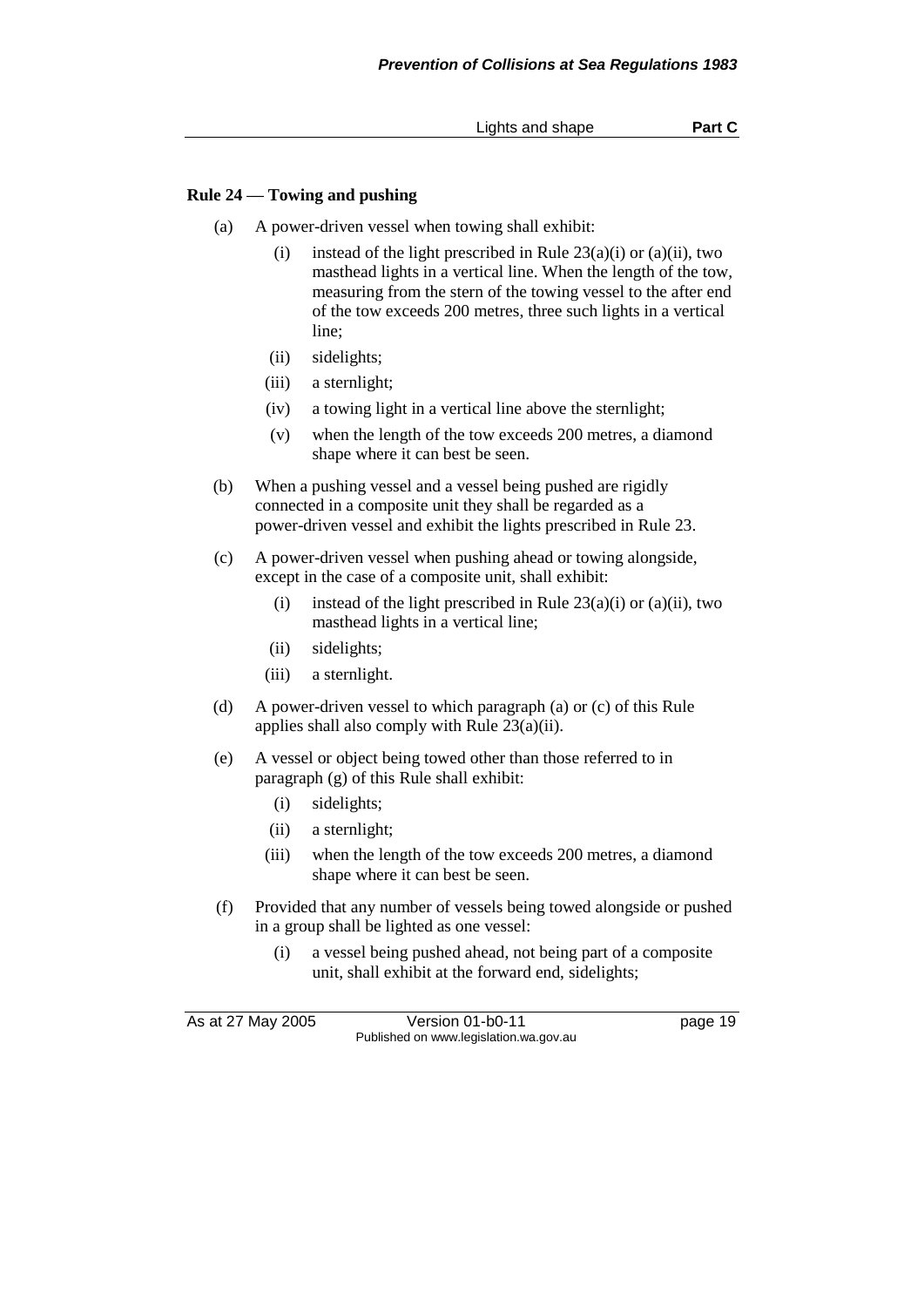| Part C |                                                                                                                                                                                                                                                                                                                                                                                                                                                                                                                                                                   | Lights and shape                                                                                                                                                                                                                                         |  |
|--------|-------------------------------------------------------------------------------------------------------------------------------------------------------------------------------------------------------------------------------------------------------------------------------------------------------------------------------------------------------------------------------------------------------------------------------------------------------------------------------------------------------------------------------------------------------------------|----------------------------------------------------------------------------------------------------------------------------------------------------------------------------------------------------------------------------------------------------------|--|
|        |                                                                                                                                                                                                                                                                                                                                                                                                                                                                                                                                                                   |                                                                                                                                                                                                                                                          |  |
|        | (ii)                                                                                                                                                                                                                                                                                                                                                                                                                                                                                                                                                              | a vessel being towed alongside shall exhibit a sternlight and<br>at the forward end, sidelights.                                                                                                                                                         |  |
| (g)    | An inconspicuous, partly submerged vessel or object, or combination<br>of such vessels or objects being towed, shall exhibit:                                                                                                                                                                                                                                                                                                                                                                                                                                     |                                                                                                                                                                                                                                                          |  |
|        | (i)                                                                                                                                                                                                                                                                                                                                                                                                                                                                                                                                                               | where less than 25 metres in breadth, one all-round white<br>light at or near the forward end and one at or near the after<br>end except that dracones need not exhibit a light at or near the<br>forward end;                                           |  |
|        | (ii)                                                                                                                                                                                                                                                                                                                                                                                                                                                                                                                                                              | where 25 metres or more in breadth, two additional all-round<br>white lights at or near the extremities of its breadth;                                                                                                                                  |  |
|        | (iii)                                                                                                                                                                                                                                                                                                                                                                                                                                                                                                                                                             | where it exceeds 100 metres in length, additional all-round<br>white lights between the lights prescribed in<br>subparagraphs (i) and (ii) of this paragraph so that the<br>distance between the lights shall not exceed 100 metres;                     |  |
|        | (iv)                                                                                                                                                                                                                                                                                                                                                                                                                                                                                                                                                              | a diamond shape at or near the aftermost extremity of the last<br>vessel or object being towed and if the length of the tow<br>exceeds 200 metres an additional diamond shape where it can<br>best be seen and located as far forward as is practicable. |  |
| (h)    | Where from any sufficient cause it is impracticable for a vessel or<br>object being towed to exhibit the lights or shapes prescribed in<br>paragraph (e) or (g) of this Rule, all possible measures shall be taken<br>to light the vessel or object towed or at least to indicate the presence<br>of such vessel or object.                                                                                                                                                                                                                                       |                                                                                                                                                                                                                                                          |  |
| (i)    | Where from any sufficient cause it is impracticable for a vessel not<br>normally engaged in towing operations to display the lights prescribed<br>in paragraph (a) or (c) of this Rule, such vessel shall not be required<br>to exhibit those lights when engaged in towing another vessel in<br>distress or otherwise in need of assistance. All possible measures shall<br>be taken to indicate the nature of the relationship between the towing<br>vessel and the vessel being towed as authorized by Rule 36, in<br>particular by illuminating the tow line. |                                                                                                                                                                                                                                                          |  |
|        |                                                                                                                                                                                                                                                                                                                                                                                                                                                                                                                                                                   | Rule 25 – Sailing vessels underway and vessels under oars                                                                                                                                                                                                |  |
| (a)    |                                                                                                                                                                                                                                                                                                                                                                                                                                                                                                                                                                   | A sailing vessel underway shall exhibit:                                                                                                                                                                                                                 |  |
|        | (i)                                                                                                                                                                                                                                                                                                                                                                                                                                                                                                                                                               | sidelights;                                                                                                                                                                                                                                              |  |
|        | (ii)                                                                                                                                                                                                                                                                                                                                                                                                                                                                                                                                                              | a sternlight.                                                                                                                                                                                                                                            |  |

page 20 Version 01-b0-11 As at 27 May 2005 Published on www.legislation.wa.gov.au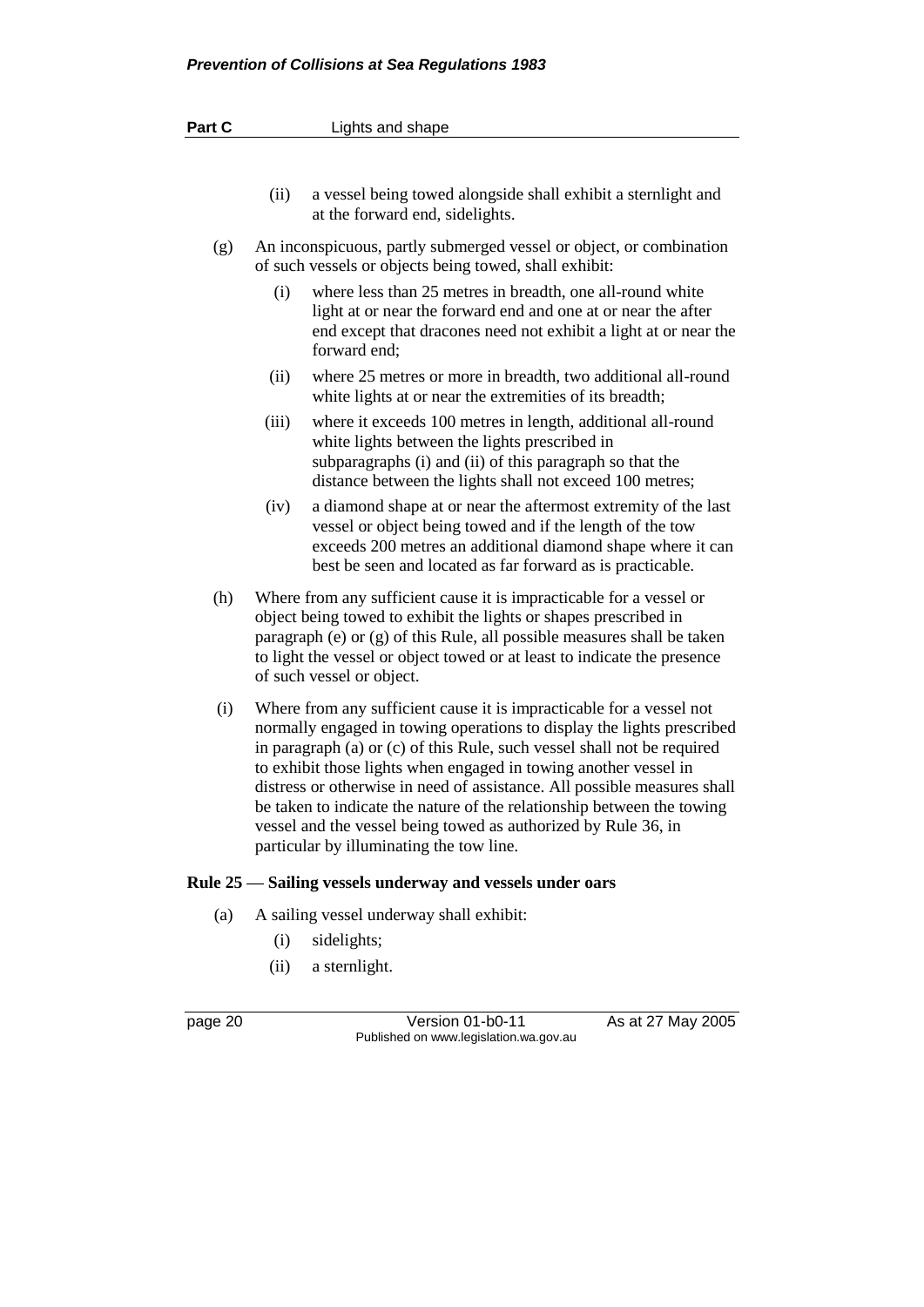- (b) In a sailing vessel of less than 20 metres in length the lights prescribed in paragraph (a) of this Rule may be combined in one lantern carried at or near the top of the mast where it can best be seen.
- (c) A sailing vessel underway may, in addition to the lights prescribed in paragraph (a) of this Rule, exhibit at or near the top of the mast, where they can best be seen, two all-round lights in a vertical line, the upper being red and the lower green, but these lights shall not be exhibited in conjunction with the combined lantern permitted by paragraph (b) of this Rule.
- (d) (i) A sailing vessel of less than 7 metres in length shall, if practicable, exhibit the lights prescribed in paragraph (a) or (b) of this Rule, but if she does not, she shall have ready at hand an electric torch or lighted lantern showing a white light which shall be exhibited in sufficient time to prevent collision.
	- (ii) A vessel under oars may exhibit the lights prescribed in this Rule for sailing vessels, but if she does not, she shall have ready at hand an electric torch or lighted lantern showing a white light which shall be exhibited in sufficient time to prevent collision.
- (e) A vessel proceeding under sail when also being propelled by machinery shall exhibit forward where it can best be seen a conical shape, apex downwards.

#### **Rule 26 — Fishing vessels**

- (a) A vessel engaged in fishing, whether underway or at anchor, shall exhibit only the lights and shapes prescribed in this Rule.
- (b) A vessel when engaged in trawling, by which is meant the dragging through the water of a dredge net or other apparatus used as a fishing appliance, shall exhibit:
	- (i) two all-round lights in a vertical line, the upper being green and the lower white, or a shape consisting of two cones with their apexes together in a vertical line one above the other;
	- (ii) a masthead light abaft of and higher than the all-round green light; a vessel of less than 50 metres in length shall not be obliged to exhibit such a light but may do so;

As at 27 May 2005 Version 01-b0-11 page 21 Published on www.legislation.wa.gov.au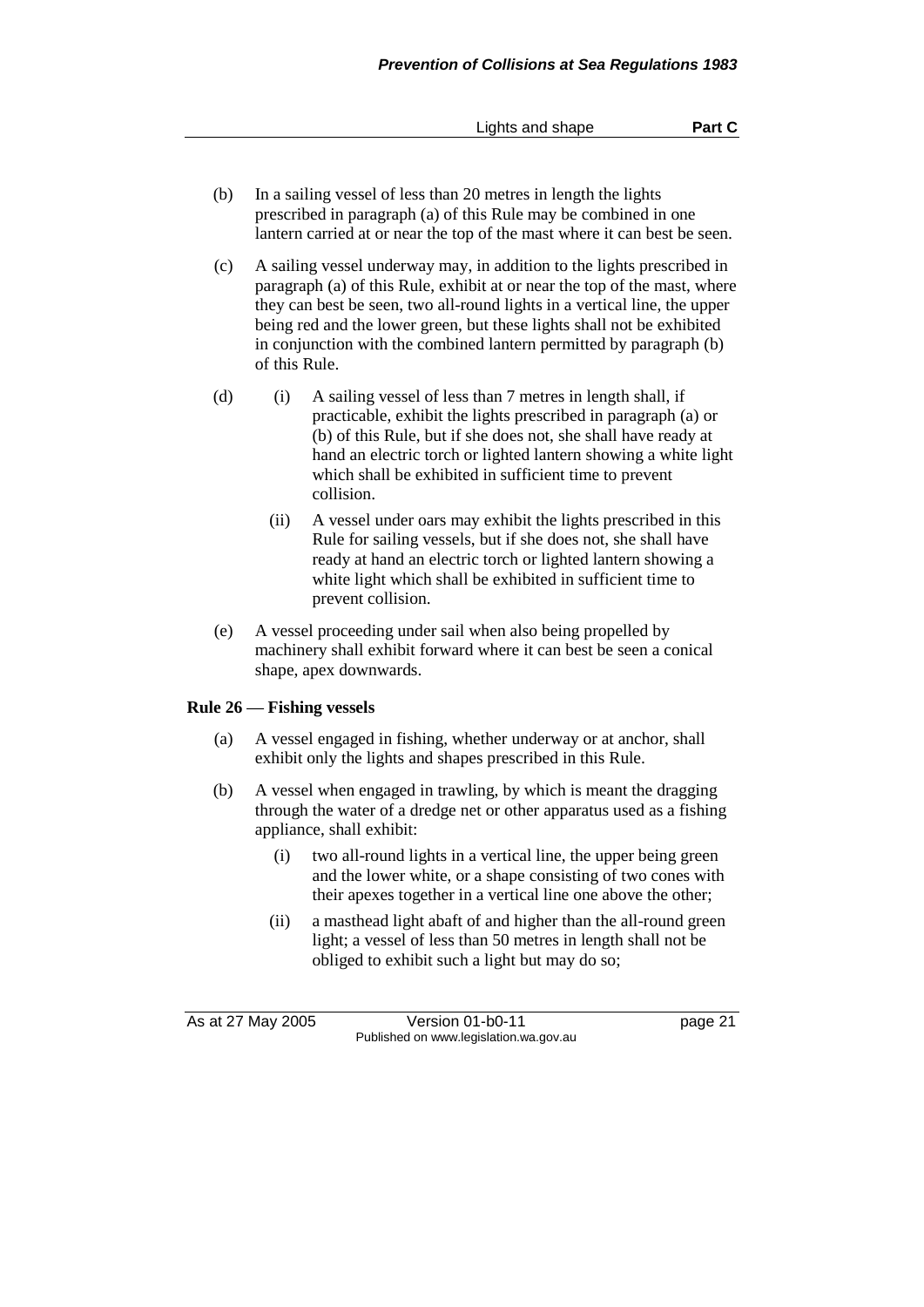| Part C    |                                                                                                                                                                  | Lights and shape                                                                                                                                                                        |  |
|-----------|------------------------------------------------------------------------------------------------------------------------------------------------------------------|-----------------------------------------------------------------------------------------------------------------------------------------------------------------------------------------|--|
|           |                                                                                                                                                                  |                                                                                                                                                                                         |  |
|           | (iii)                                                                                                                                                            | when making way through the water, in addition to the lights<br>prescribed in this paragraph, sidelights and a sternlight.                                                              |  |
| (c)       |                                                                                                                                                                  | A vessel engaged in fishing, other than trawling, shall exhibit:                                                                                                                        |  |
|           | (i)                                                                                                                                                              | two all-round lights in a vertical line, the upper being red and<br>the lower white, or a shape consisting of two cones with<br>apexes together in a vertical line one above the other; |  |
|           | (ii)                                                                                                                                                             | when there is outlying gear extending more than 150 metres<br>horizontally from the vessel, an all-round white light or a<br>cone apex upwards in the direction of the gear;            |  |
|           | (iii)                                                                                                                                                            | when making way through the water, in addition to the lights<br>prescribed in this paragraph, sidelights and a sternlight.                                                              |  |
| (d)       |                                                                                                                                                                  | The additional signals described in Annex II to these regulations<br>apply to a vessel engaged in fishing in close proximity to other vessels<br>engaged in fishing.                    |  |
| (e)       | A vessel when not engaged in fishing shall not exhibit the lights or<br>shapes prescribed in this Rule, but only those prescribed for a vessel<br>of her length. |                                                                                                                                                                                         |  |
|           | [Rule 26 amended: Gazette 27 May 2005 p. 2298.]                                                                                                                  |                                                                                                                                                                                         |  |
| manoeuvre |                                                                                                                                                                  | Rule 27 — Vessels not under command or restricted in their ability to                                                                                                                   |  |
| (a)       |                                                                                                                                                                  | A vessel not under command shall exhibit:                                                                                                                                               |  |
|           | (i)                                                                                                                                                              | two all-round red lights in a vertical line where they can best<br>be seen;                                                                                                             |  |
|           | (ii)                                                                                                                                                             | two balls or similar shapes in a vertical line where they can<br>best be seen;                                                                                                          |  |
|           | (iii)                                                                                                                                                            | when making way through the water, in addition to the lights<br>prescribed in this paragraph, sidelights and a sternlight.                                                              |  |
| (b)       | A vessel restricted in her ability to manoeuvre, except a vessel<br>engaged in mine clearance operations, shall exhibit:                                         |                                                                                                                                                                                         |  |
|           | (i)                                                                                                                                                              | three all-round lights in a vertical line where they can best be<br>seen. The highest and lowest of these lights shall be red and<br>the middle light shall be white;                   |  |
|           |                                                                                                                                                                  |                                                                                                                                                                                         |  |
| page 22   |                                                                                                                                                                  | Version 01-b0-11<br>As at 27 May 2005<br>Published on www.legislation.wa.gov.au                                                                                                         |  |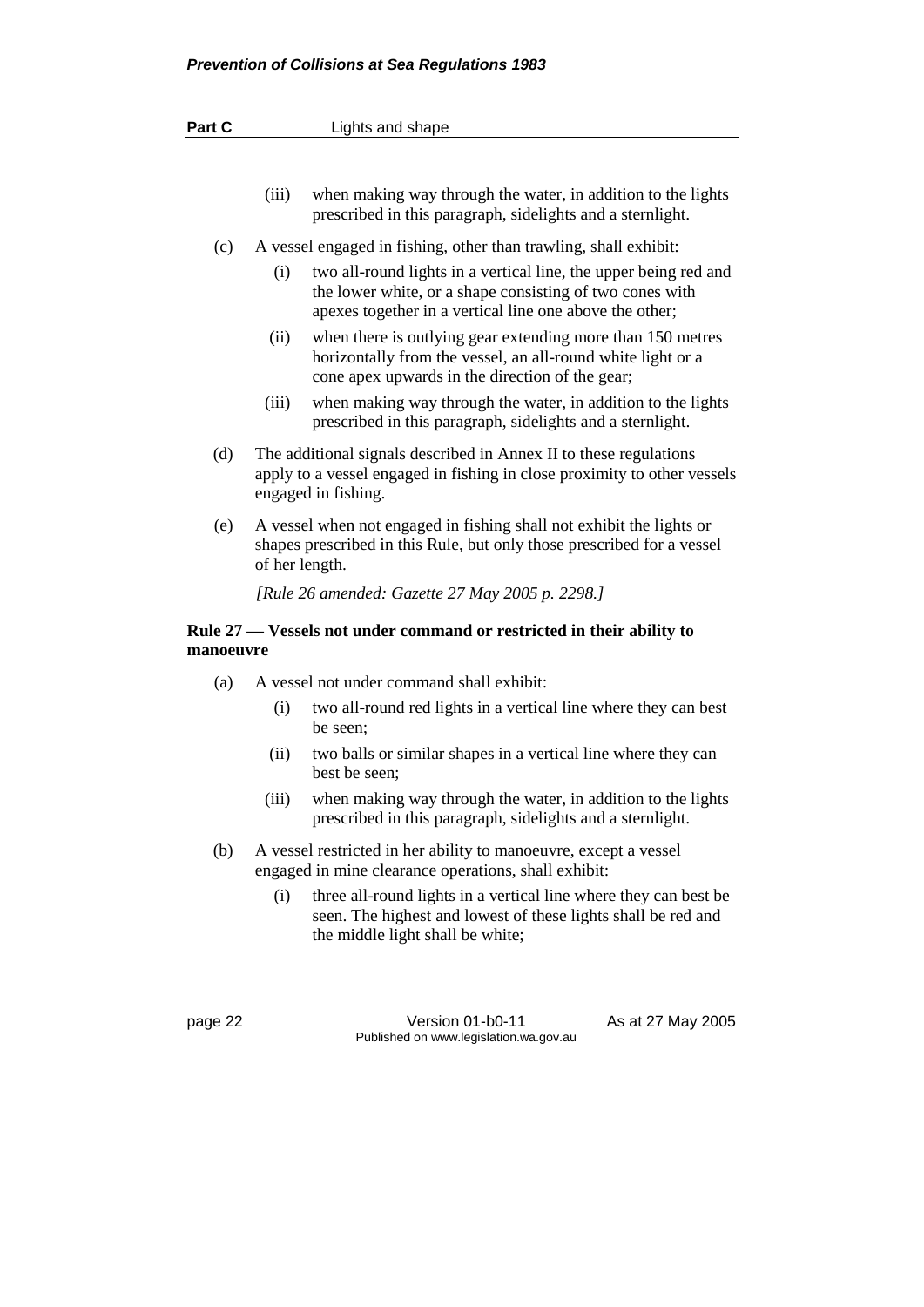- (ii) three shapes in a vertical line where they can best be seen. The highest and lowest of these shapes shall be balls and the middle one a diamond;
- (iii) when making way through the water, a masthead light or lights, sidelights and a sternlight, in addition to the lights prescribed in subparagraph (i);
- (iv) when at anchor, in addition to the lights or shapes prescribed in subparagraphs (i) and (ii), the light, or lights or shape prescribed in Rule 30.
- (c) A power-driven vessel engaged in a towing operation which severely restricts the towing vessel and her tow in their ability to deviate from their course shall, in addition to the lights or shapes prescribed in Rule (24)(a), exhibit the lights or shapes prescribed in subparagraphs (b)(i) and (ii) of this Rule.
- (d) A vessel engaged in dredging or underwater operations, when restricted in her ability to manoeuvre, shall exhibit the lights and shapes prescribed in subparagraphs (b)(i), (ii) and (iii) of this Rule and shall in addition, when an obstruction exists, exhibit:
	- (i) two all-round red lights or two balls in a vertical line to indicate the side on which the obstruction exists;
	- (ii) two all-round green lights or two diamonds in a vertical line to indicate the side on which another vessel may pass;
	- (iii) when at anchor, the lights or shapes prescribed in this paragraph instead of the lights or shape prescribed in Rule 30.
- (e) Whenever the size of a vessel engaged in diving operations makes it impracticable to exhibit all lights and shapes prescribed in paragraph (d) of this Rule, the following shall be exhibited:
	- (i) three all-round lights in a vertical line where they can best be seen. The highest and lowest of these lights shall be red and the middle light shall be white;
	- (ii) except where a vessel exhibits an International Code Flag "A" (diving flag) pursuant to regulation 19C of the *Navigable Waters Regulations* (WA), a rigid replica of the International Code flag "A" not less than 1 metre in height. Measures shall be taken to ensure its all-round visibility.

As at 27 May 2005 Version 01-b0-11 page 23 Published on www.legislation.wa.gov.au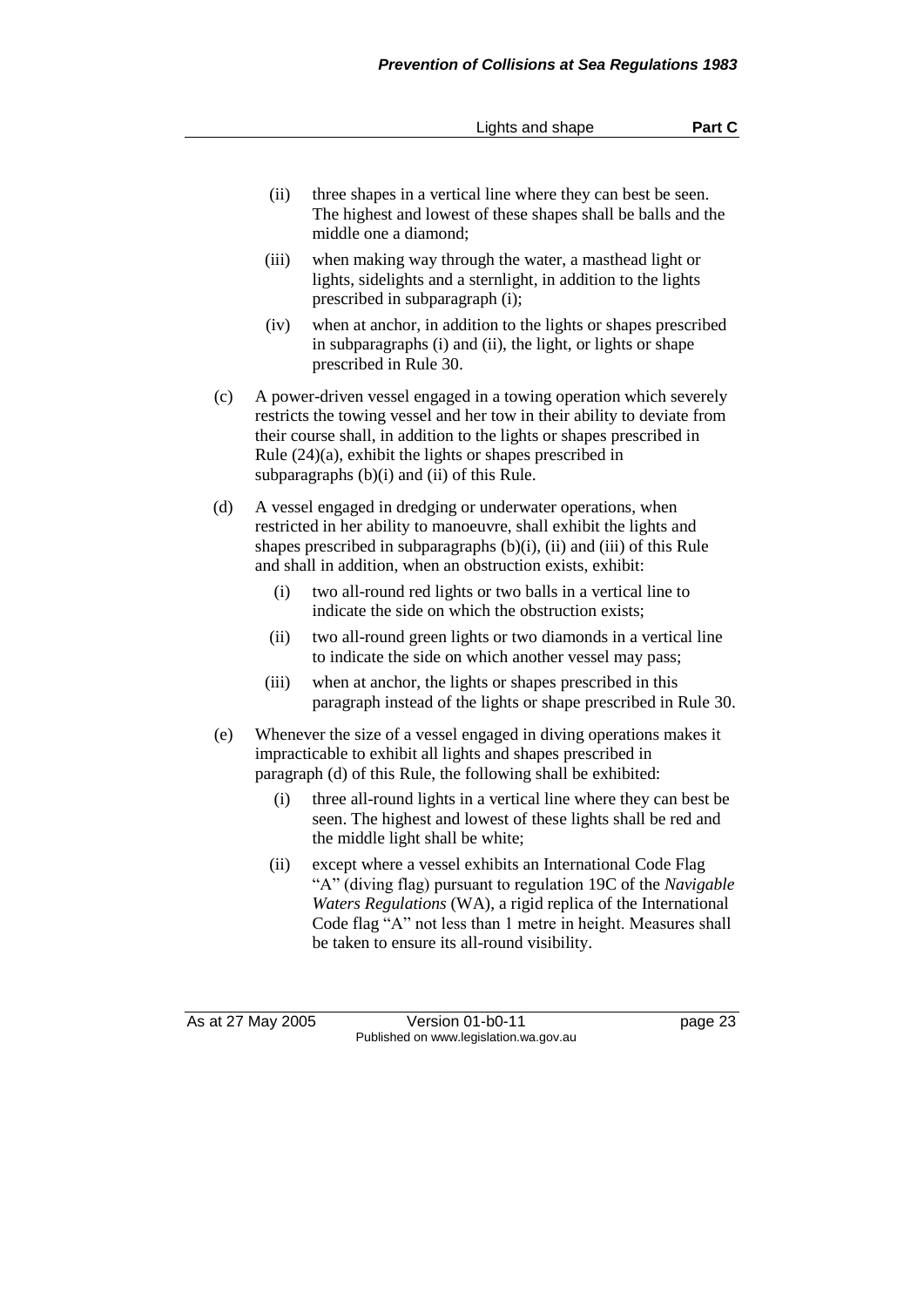**Part C** Lights and shape

- (f) A vessel engaged in mine clearance operations shall in addition to the lights prescribed for a power-driven vessel in Rule 23 or to the lights or shape prescribed for a vessel at anchor in Rule 30 as appropriate, exhibit three all-round green lights or three balls. One of these lights or shapes shall be exhibited near the foremast head and one at each end of the fore yard. These lights or shapes indicate that it is dangerous for another vessel to approach within 1 000 metres of the mine clearance vessel.
- (g) Vessels of less than 12 metres in length, except those engaged in diving operations, shall not be required to exhibit the lights and shapes prescribed in this Rule.
- (h) The signals prescribed in this Rule are not signals of vessels in distress and requiring assistance. Such signals are contained in Annex IV to these regulations.

*[Rule 27 amended: Gazette 27 May 2005 p. 2298.]* 

#### **Rule 28 — Vessels constrained by their draught**

A vessel constrained by her draught may, in addition to the lights prescribed for power-driven vessels in Rule 23, exhibit where they can best be seen three all-round red lights in a vertical line, or a cylinder.

#### **Rule 29 — Pilot vessels**

- (a) A vessel engaged on pilotage duty shall exhibit:
	- (i) at or near the masthead, two all-round lights in a vertical line, the upper being white and the lower red;
	- (ii) when underway, in addition, sidelights and a sternlight;
	- (iii) when at anchor, in addition to the lights prescribed in subparagraph (i), the light, lights or shape prescribed in Rule 30 for vessels at anchor.
- (b) A pilot vessel when not engaged on pilotage duty shall exhibit the lights or shapes prescribed for a similar vessel of her length.

#### **Rule 30 — Anchored vessels and vessels aground**

- (a) A vessel at anchor shall exhibit where it can best be seen:
	- (i) in the forepart, an all-round white light or one ball;

page 24 Version 01-b0-11 As at 27 May 2005 Published on www.legislation.wa.gov.au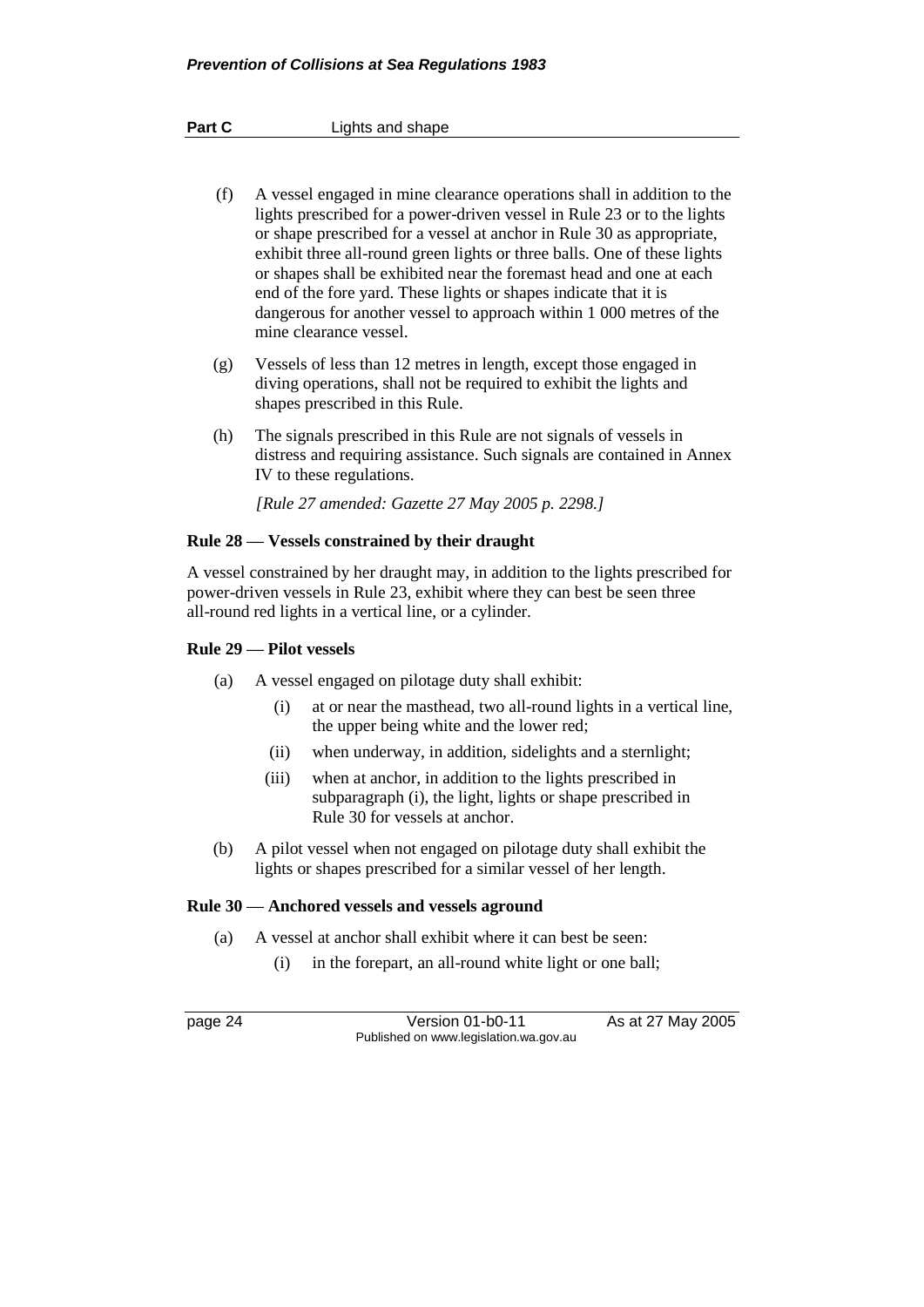- (ii) at or near the stern and at a lower level than the light prescribed in subparagraph (i), an all-round white light.
- (b) A vessel of less than 50 metres in length may exhibit an all-round white light where it can best be seen instead of the lights prescribed in paragraph (a) of this Rule.
- (c) A vessel at anchor may, and a vessel of 100 metres and more in length shall, also use the available working or equivalent lights to illuminate her decks.
- (d) A vessel aground shall exhibit the lights prescribed in paragraph (a) or (b) of this Rule and in addition, where they can best be seen;
	- (i) two all-round red lights in a vertical line;
	- (ii) three balls in a vertical line.
- (e) A vessel of less than 7 metres in length, when at anchor, not in or near a narrow channel, fairway or anchorage, or where other vessels normally navigate, shall not be required to exhibit the lights or shape prescribed in paragraphs (a) and (b) of this Rule.
- (f) A vessel of less than 12 metres in length, when aground, shall not be required to exhibit the lights or shapes prescribed in subparagraphs  $(d)(i)$  and  $(ii)$  of this Rule.

#### **Rule 31 — Seaplanes**

Where it is impracticable for a seaplane or a WIG craft to exhibit the lights and shapes of the characteristics or in the position prescribed in the Rules of this Part she shall exhibit lights and shapes as closely similar in characteristics and position as is possible.

> *[Rule 31 amended: Gazette 14 Oct 1983 p. 4163; 27 May 2005 p. 2298.]*

As at 27 May 2005 Version 01-b0-11 page 25 Published on www.legislation.wa.gov.au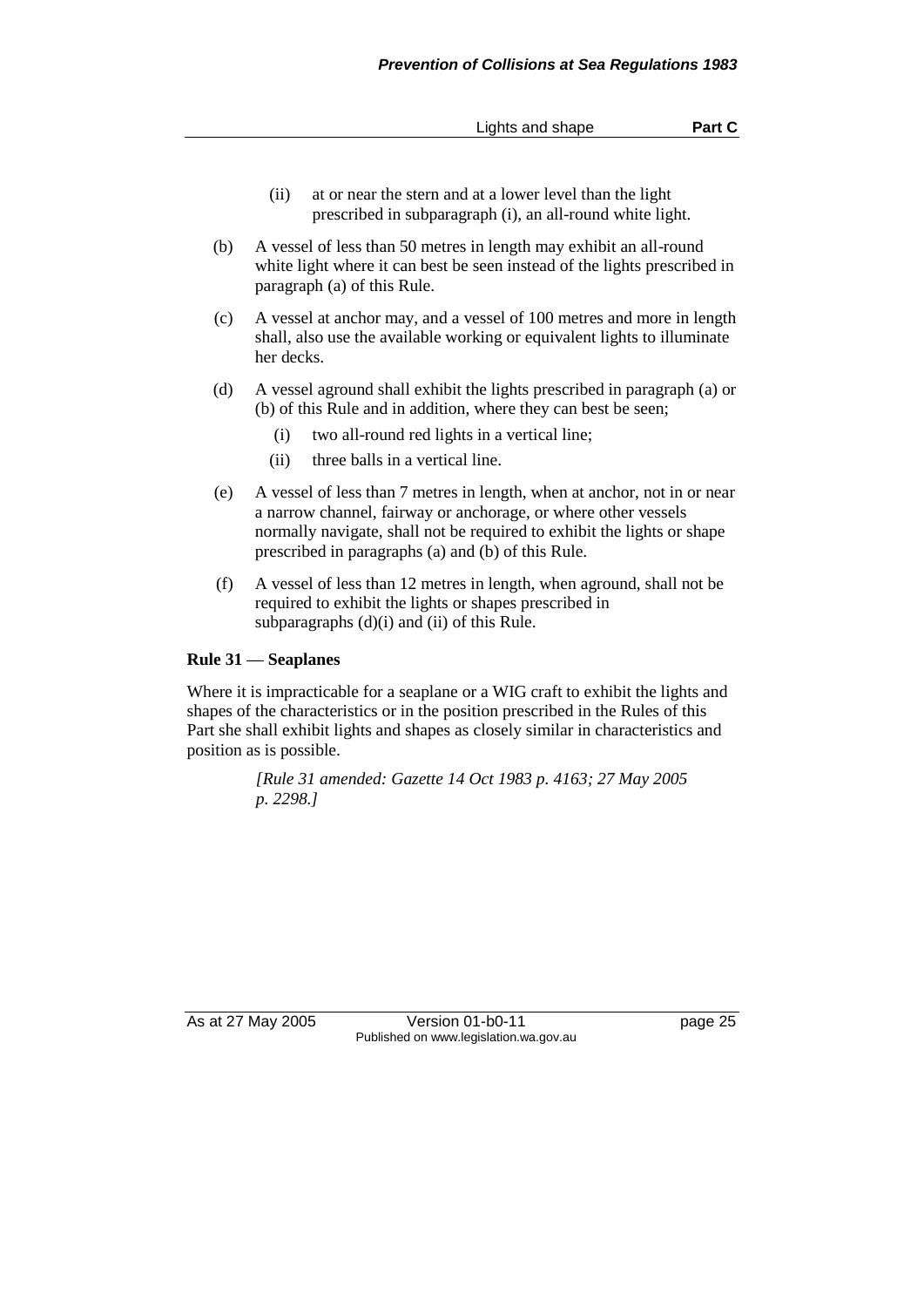**Part D** Sound and light signals

## **Part D — Sound and light signals**

*[Heading amended: Gazette 14 Oct 1983 p. 4163.]*

#### **Rule 32 — Definitions**

- (a) The word "whistle" means any sound signalling appliance capable of producing the prescribed blasts and which complies with the specifications in Annex III to these regulations.
- (b) The term "short blast" means a blast of about one second's duration.
- (c) The term "prolonged blast" means a blast from four to six seconds' duration.

#### **Rule 33 — Equipment for sound signals**

- (a) A vessel of 12 metres or more in length shall be provided with a whistle, a vessel of 20 metres or more in length shall be provided with a whistle and a bell, and a vessel of 100 metres or more in length shall, in addition, be provided with a gong, the tone and sound of which cannot be confused with that of the bell. The whistle, bell and gong shall comply with the specifications in Annex III to these regulations. The bell or gong or both may be replaced by other equipment having the same respective sound characteristics, provided that manual sounding of the prescribed signals shall always be possible.
- (b) A vessel of less than 12 metres in length shall not be obliged to carry the sound signalling appliances prescribed in paragraph (a) of this Rule but if she does not, she shall be provided with some other means of making an efficient sound signal.

*[Rule 33 amended: Gazette 27 May 2005 p. 2298.]* 

#### **Rule 34 — Manoeuvring and warning signals**

- (a) When vessels are in sight of one another, a power-driven vessel underway, when manoeuvring as authorized or required by these Rules, shall indicate that manoeuvre by the following signals on her whistle:
	- one short blast to mean "I am altering my course to starboard";

page 26 Version 01-b0-11 As at 27 May 2005 Published on www.legislation.wa.gov.au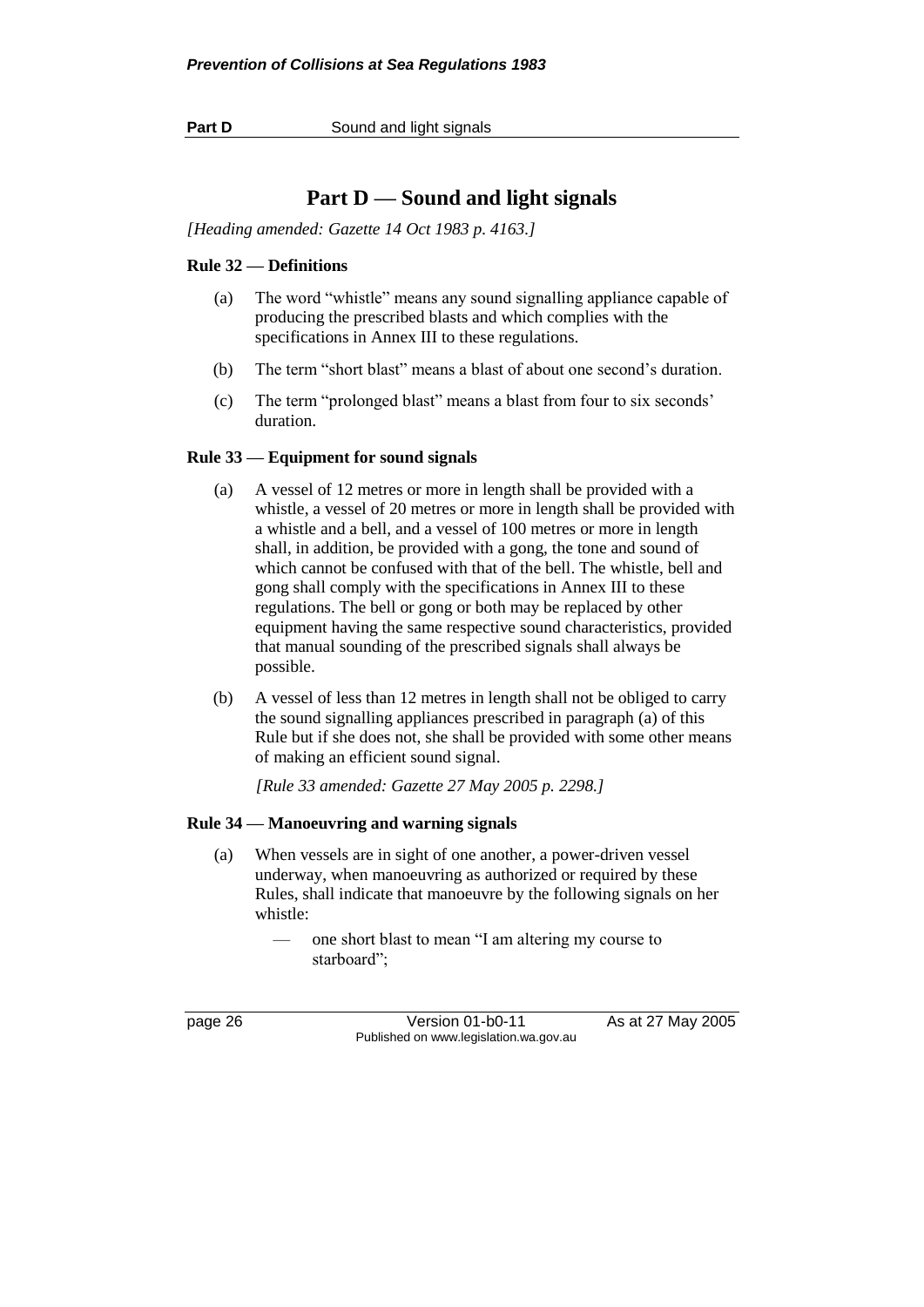- two short blasts to mean "I am altering my course to port";
- three short blasts to mean "I am operating astern propulsion".
- (b) Any vessel may supplement the whistle signals prescribed in paragraph (a) of this Rule by light signals, repeated as appropriate, whilst the manoeuvre is being carried out:
	- (i) these light signals shall have the following significance:
		- one flash to mean "I am altering my course to starboard";
		- two flashes to mean "I am altering my course to port";
		- three flashes to mean "I am operating astern propulsion";
	- (ii) the duration of each flash shall be about one second, the interval between flashes shall be about one second, and the interval between successive signals shall not be less than ten seconds;
	- (iii) the light used for this signal shall, if fitted, be an all-round white light, visible at a minimum range of 5 miles, and shall comply with the provisions of Annex I to these regulations.
- (c) When in sight of one another in a narrow channel or fairway:
	- (i) a vessel intending to overtake another shall in compliance with Rule  $9(e)(i)$  indicate her intention by the following signals on her whistle:
		- two prolonged blasts followed by one short blast to mean "I intend to overtake you on your starboard side":
		- two prolonged blasts followed by two short blasts to mean "I intend to overtake you on your port side";
	- (ii) the vessel about to be overtaken when acting in accordance with Rule 9(e)(i) shall indicate her agreement by the following signal on her whistle:
		- one prolonged, one short, one prolonged and one short blast, in that order.
- (d) When vessels in sight of one another are approaching each other and from any cause either vessel fails to understand the intentions or

As at 27 May 2005 Version 01-b0-11 page 27 Published on www.legislation.wa.gov.au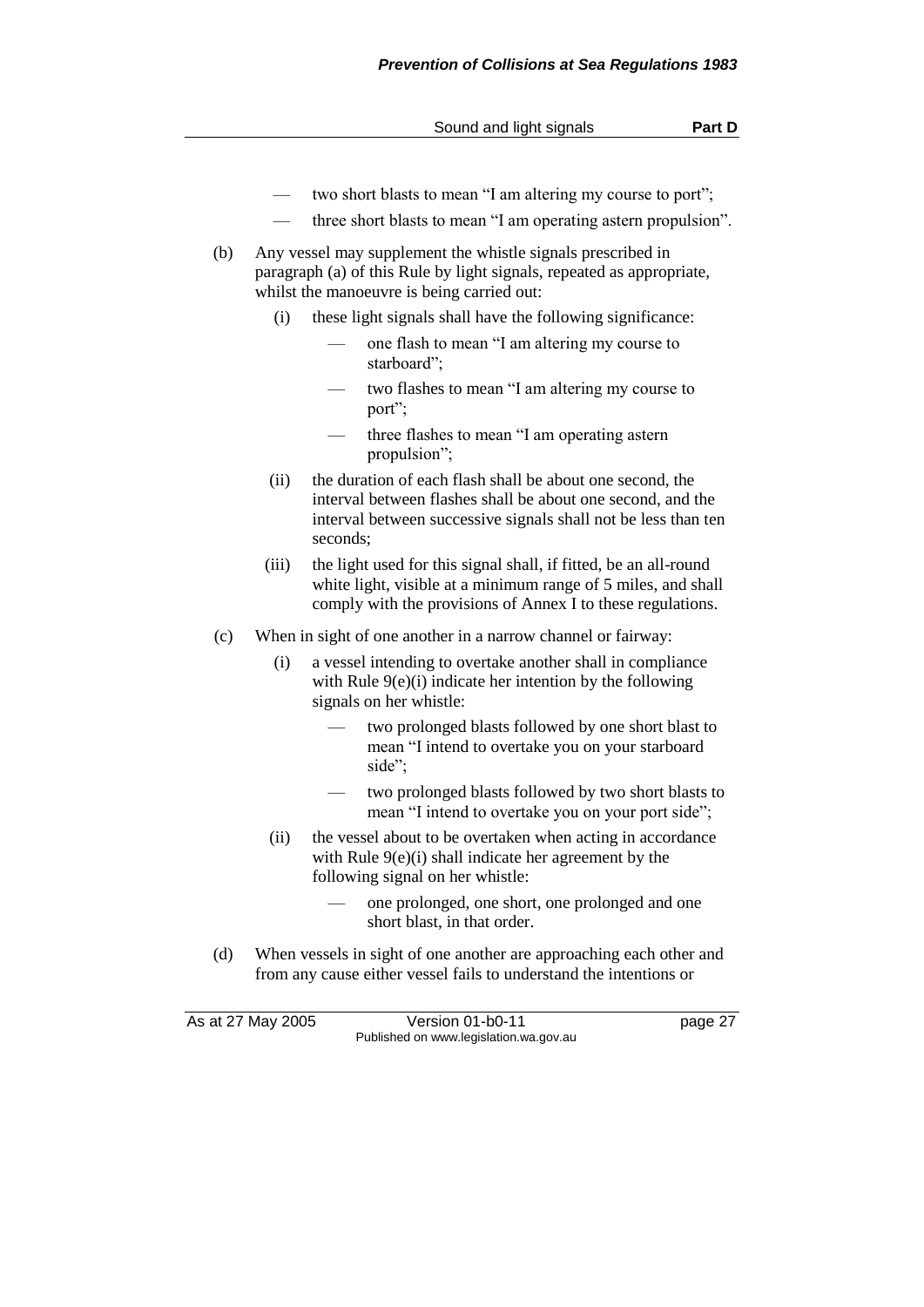#### **Part D** Sound and light signals

actions of the other, or is in doubt whether sufficient action is being taken by the other to avoid collision, the vessel in doubt shall immediately indicate such doubt by giving at least five short and rapid blasts on the whistle. Such signal may be supplemented by a light signal of at least five short and rapid flashes.

- (e) A vessel nearing a bend or an area of a channel or fairway where other vessels may be obscured by an intervening obstruction shall sound one prolonged blast. Such signal shall be answered with a prolonged blast by any approaching vessel that may be within hearing around the bend or behind the intervening obstruction.
- (f) If whistles are fitted on a vessel at a distance apart of more than 100 metres, one whistle only shall be used for giving manoeuvring and warning signals.

#### **Rule 35 — Sound signals in restricted visibility**

In or near an area of restricted visibility, whether by day or night, the signals prescribed in this Rule shall be used as follows:

- (a) A power-driven vessel making way through the water shall sound at intervals of not more than 2 minutes one prolonged blast.
- (b) A power-driven vessel under way but stopped and making no way through the water shall sound at intervals of not more than 2 minutes two prolonged blasts in succession with an interval of about 2 seconds between them.
- (c) A vessel not under command, a vessel restricted in her ability to manoeuvre, a vessel constrained by her draught, a sailing vessel, a vessel engaged in fishing and a vessel engaged in towing or pushing another vessel shall, instead of the signals prescribed in paragraphs (a) or (b) of this Rule, sound at intervals of not more than 2 minutes three blasts in succession, namely one prolonged followed by two short blasts.
- (d) A vessel engaged in fishing, when at anchor, and a vessel restricted in her ability to manoeuvre when carrying out her work at anchor, shall instead of the signals prescribed in paragraph (g) of this Rule sound the signal prescribed in paragraph (c) of this Rule.
- (e) A vessel towed or if more than one vessel is towed the last vessel of the two, if manned, shall at intervals of not more than 2 minutes

page 28 Version 01-b0-11 As at 27 May 2005 Published on www.legislation.wa.gov.au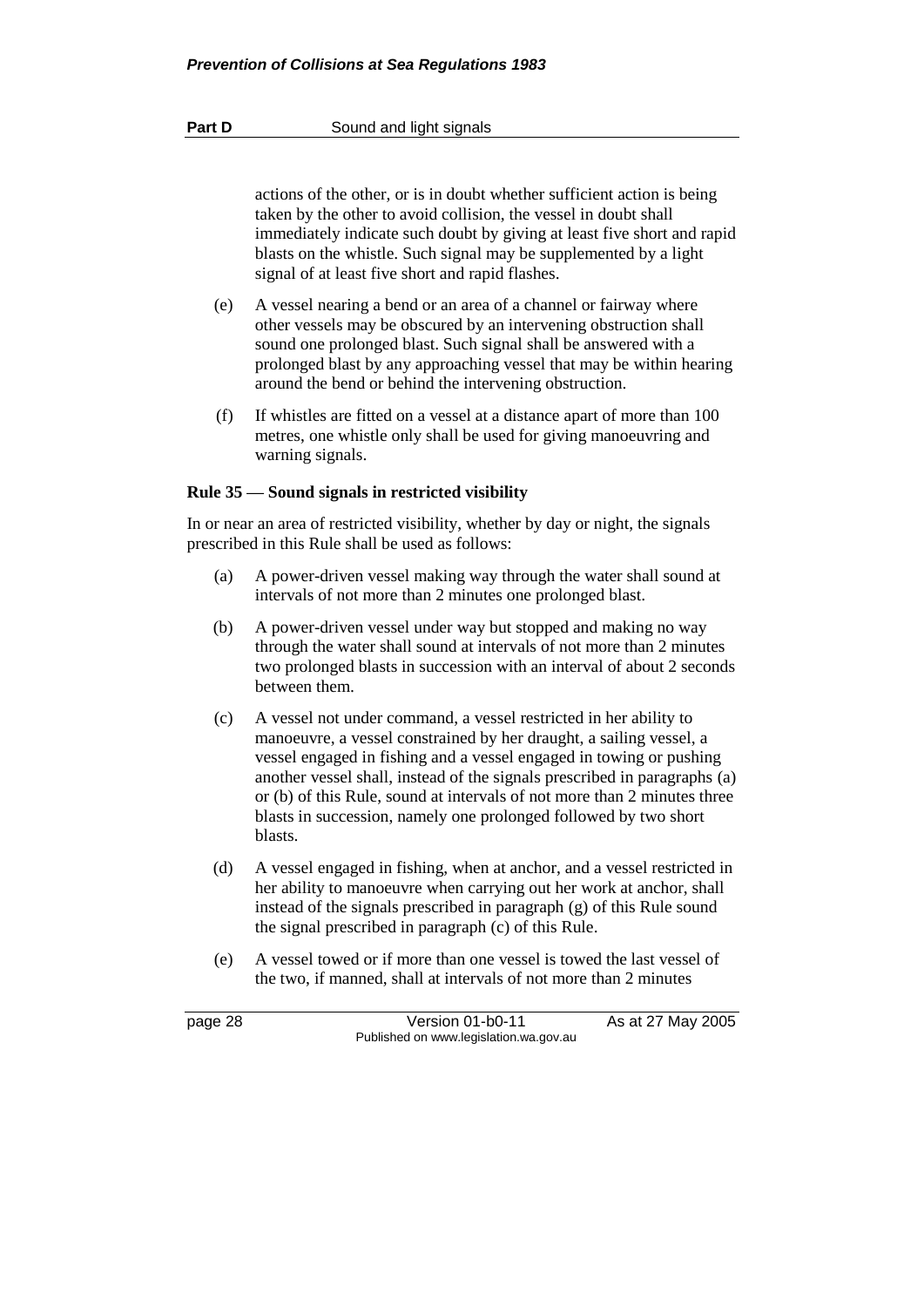sound four blasts in succession, namely one prolonged followed by three short blasts. When practicable, this signal shall be made immediately after the signal made by the towing vessel.

- (f) When a pushing vessel and a vessel being pushed ahead are rigidly connected in a composite unit they shall be regarded as a power-driven vessel and shall give the signals prescribed in paragraphs (a) or (b) of this Rule.
- (g) A vessel at anchor shall at intervals of not more than one minute ring the bell rapidly for about 5 seconds. In a vessel of 100 metres or more in length the bell shall be sounded in the forepart of the vessel and immediately after the ringing of the bell the gong shall be sounded rapidly for about 5 seconds in the after part of the vessel. A vessel at anchor may in addition sound three blasts in succession, namely one short, one prolonged and one short blast, to give warning of her position and of the possibility of collision to an approaching vessel.
- (h) A vessel aground shall give the bell signal and if required the gong signal prescribed in paragraph (g) of this Rule and shall, in addition, give three separate and distinct strokes on the bell immediately before and after the rapid ringing of the bell. A vessel aground may in addition sound an appropriate whistle signal.
- (i) A vessel of less than 20 metres in length may give the bell signals prescribed in paragraphs (g) and (h) of this Rule. If she does not, she shall make some other efficient sound signal at intervals of not more than 2 minutes.
- (j) A pilot vessel when engaged on pilotage duty may in addition to the signals prescribed in paragraphs (a), (b) or (g) of this Rule sound an identity signal consisting of four short blasts.

*[Rule 35 amended: Gazette 27 May 2005 p. 2298.]* 

#### **Rule 36 — Signals to attract attention**

If necessary to attract the attention of another vessel any vessel may make light or sound signals that cannot be mistaken for any signal authorized elsewhere in these Rules, or may direct the beam of her searchlight in the direction of the danger, in such a way as not to embarrass any vessel. Any light to attract the attention of another vessel shall be such that it cannot be mistaken for any aid to

As at 27 May 2005 Version 01-b0-11 page 29 Published on www.legislation.wa.gov.au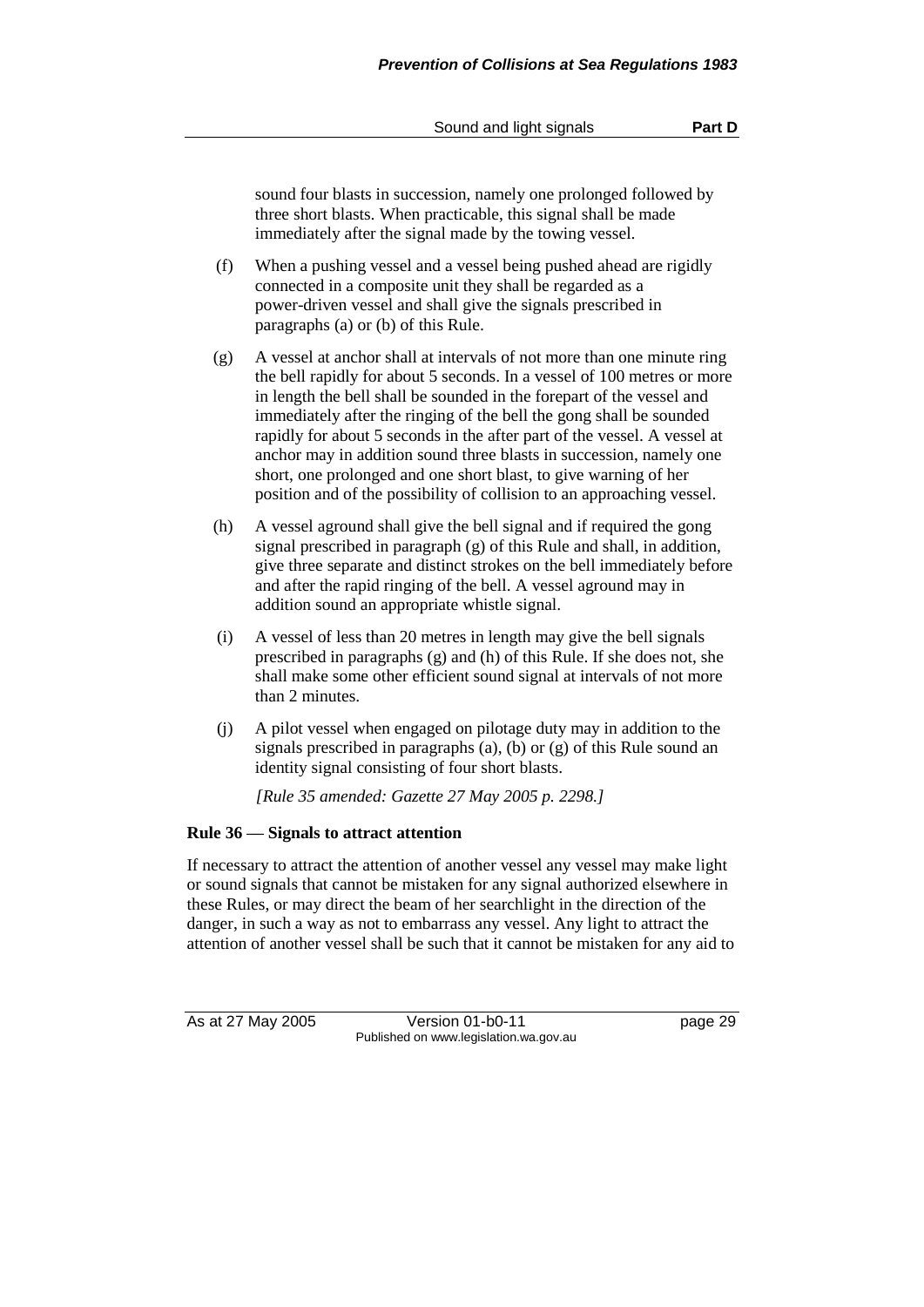**Part D** Sound and light signals

navigation. For the purpose of this Rule the use of high intensity intermittent or revolving lights, such as strobe lights, shall be avoided.

## **Rule 37 — Distress signals**

When a vessel is in distress and requires assistance she shall use or exhibit the signals described in Annex IV to these regulations.

page 30 Version 01-b0-11 As at 27 May 2005 Published on www.legislation.wa.gov.au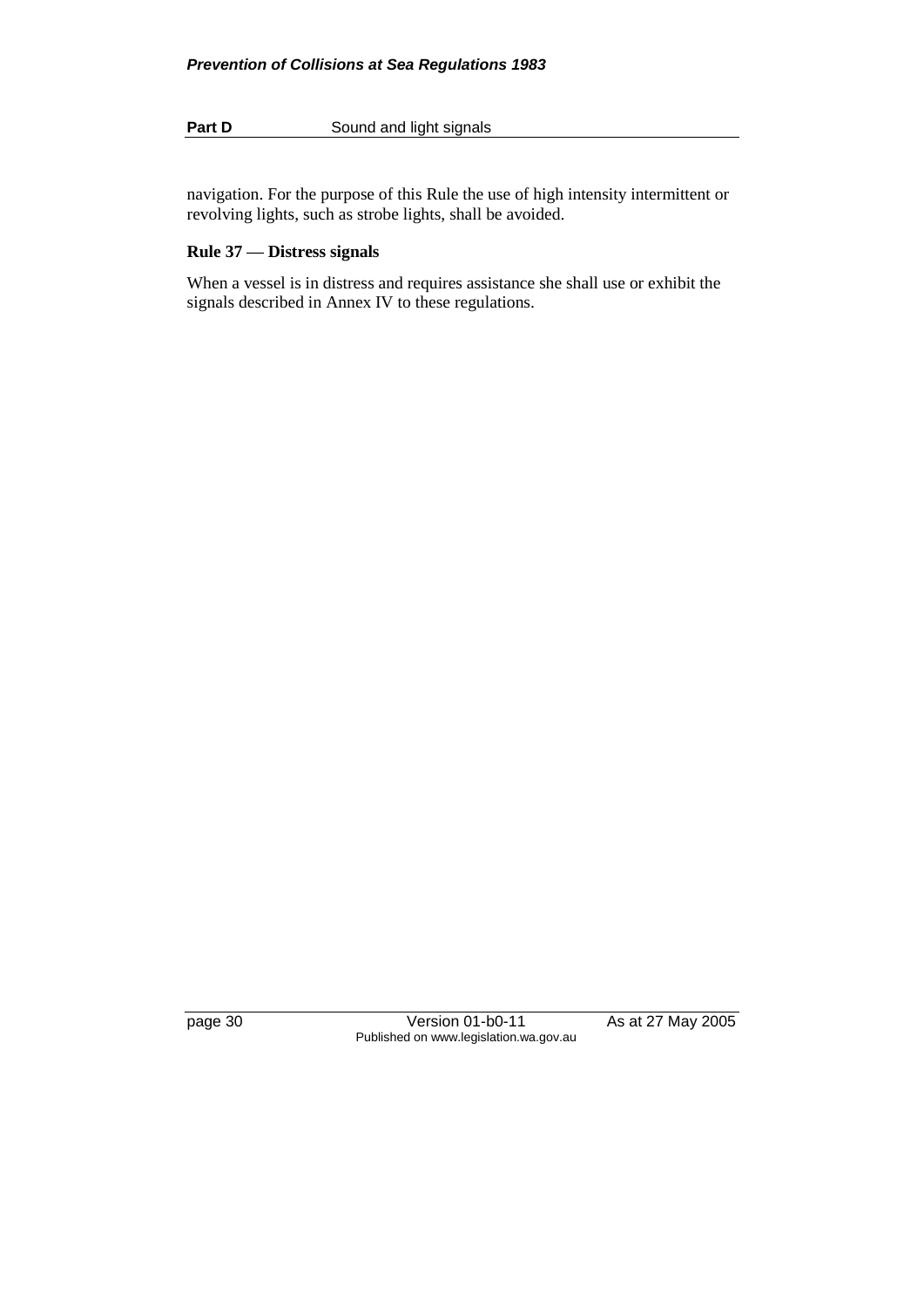Exemptions **Part E**

## **Part E — Exemptions**

#### **Rule 38 — Exemptions**

Any vessel (or class of vessels) provided that she complies with the requirements of the *International Regulations for Preventing Collisions at Sea 1960*, the keel of which is laid or which is at a corresponding stage of construction before the coming into operation of these regulations may be exempted from compliance therewith as follows:

- (a) The repositioning of lights as a result of conversion from imperial to metric units and rounding off measurement figures, permanent exemption.
- (b) (i) The repositioning of masthead lights on vessels of less than 150 metres in length, resulting from the prescriptions of Section 3(a) of Annex I to these regulations permanent exemption;
	- (ii) The repositioning of masthead lights on vessels of 150 metres or more in length, resulting from the prescriptions of Section 3(a) of Annex I to these regulations; until 9 years after the date of coming into operation of these regulations.
- (c) The repositioning of masthead lights resulting from the prescriptions of Section 2(b) of Annex I to these regulations until 9 years after the date of coming into operation of these regulations.
- (d) The repositioning of sidelights resulting from the prescriptions of Section  $2(g)$  and  $3(b)$  of Annex I to these regulations until 9 years after the date of coming into operation of these regulations.
- (e) The requirements for sound signal appliances prescribed in Annex III to these regulations, until 9 years after the date of the coming into operation of these regulations.
- (f) The repositioning of all-round lights resulting from the prescription of Section 9(b) of Annex I to these regulations, permanent exemption.
- (g) The installation of lights with ranges prescribed in Rule 22, until 4 years after the coming into operation of these regulations.

As at 27 May 2005 Version 01-b0-11 page 31 Published on www.legislation.wa.gov.au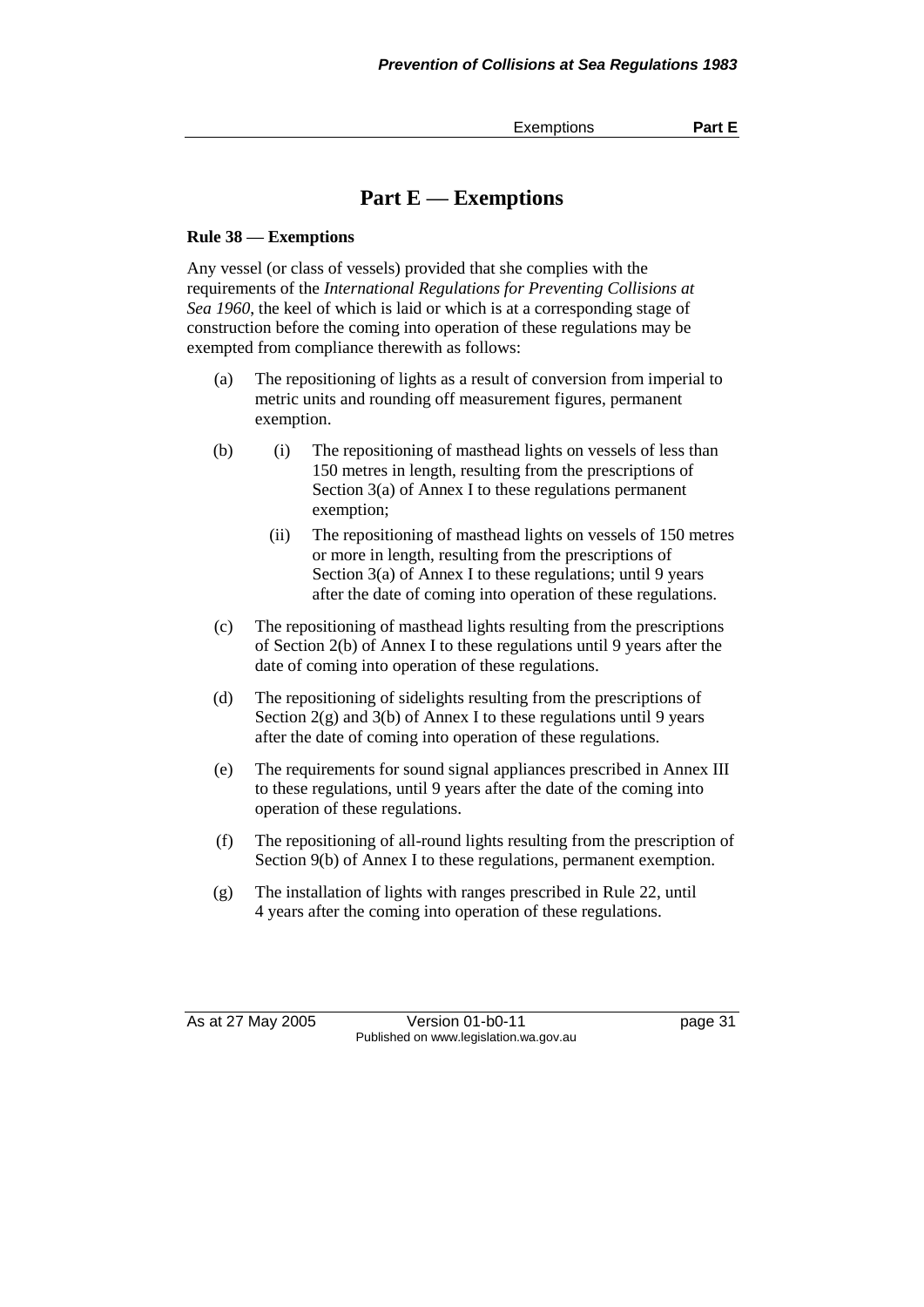| Part E | Exemptions |
|--------|------------|
|        |            |
|        |            |

(h) The installation of lights with colour specifications as prescribed in section 7 of Annex I to these regulations, until 4 years after the coming into operation of these regulations.

*[Rule 38 amended: Gazette 27 May 2005 p. 2299.]* 

page 32 Version 01-b0-11 As at 27 May 2005 Published on www.legislation.wa.gov.au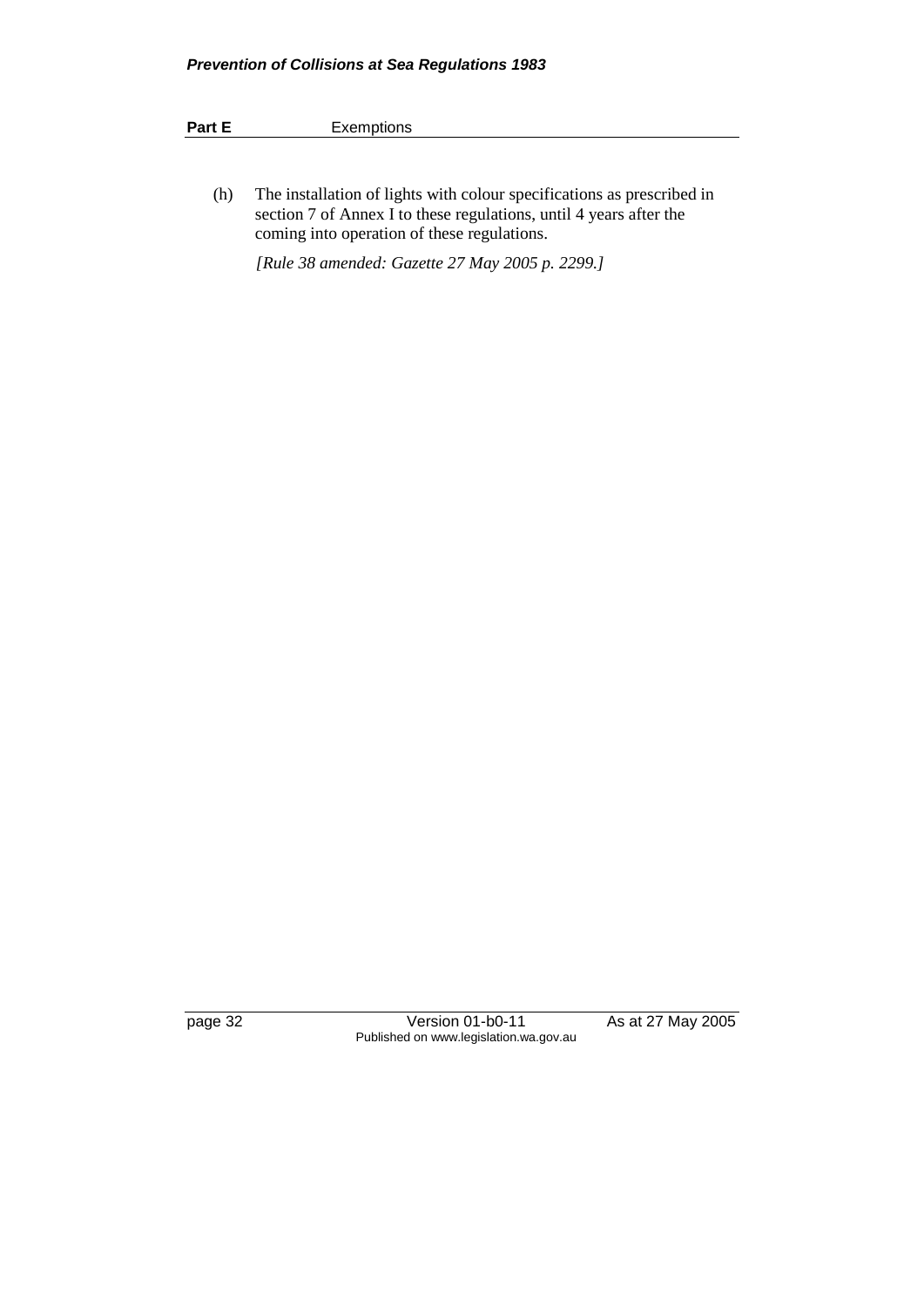## **Annex I**

#### **Positioning and technical details of lights and shapes**

### **1. Definition**

The term "height above the hull" means height above the uppermost continuous deck. This height shall be measured from the position vertically beneath the location of the light.

#### **2. Vertical positioning and spacing of lights**

- (a) On a power-driven vessel of 20 metres or more in length the masthead lights shall be placed as follows:
	- (i) the forward masthead light, or if only one masthead light is carried, then that light, at a height above the hull of not less than 6 metres, and if the breadth of the vessel exceeds 6 metres, then at a height above the hull not less than such breadth, so however that the light need not be placed at a greater height above the hull than 12 metres;
	- (ii) when two masthead lights are carried the after one shall be at least 4.5 metres vertically higher than the forward one.
- (b) The vertical separation of masthead lights of power-driven vessels shall be such that in all normal conditions of trim the after light will be seen over and separate from the forward light at a distance of 1 000 metres from the stem when viewed from sea level.
- (c) The masthead light of a power-driven vessel of 12 metres but less than 20 metres in length shall be placed at a height above the gunwale of not less than 2.5 metres.
- (d) A power-driven vessel of less than 12 metres in length may carry the uppermost light at a height of not less than 2.5 metres above the gunwale. When however a masthead light is carried in addition to sidelights and a sternlight or the all–round light prescribed in rule  $23(c)(i)$  is carried in addition to sidelights, then such masthead light or all-round light shall be carried at least 1 metre higher than the sidelights.

As at 27 May 2005 Version 01-b0-11 page 33 Published on www.legislation.wa.gov.au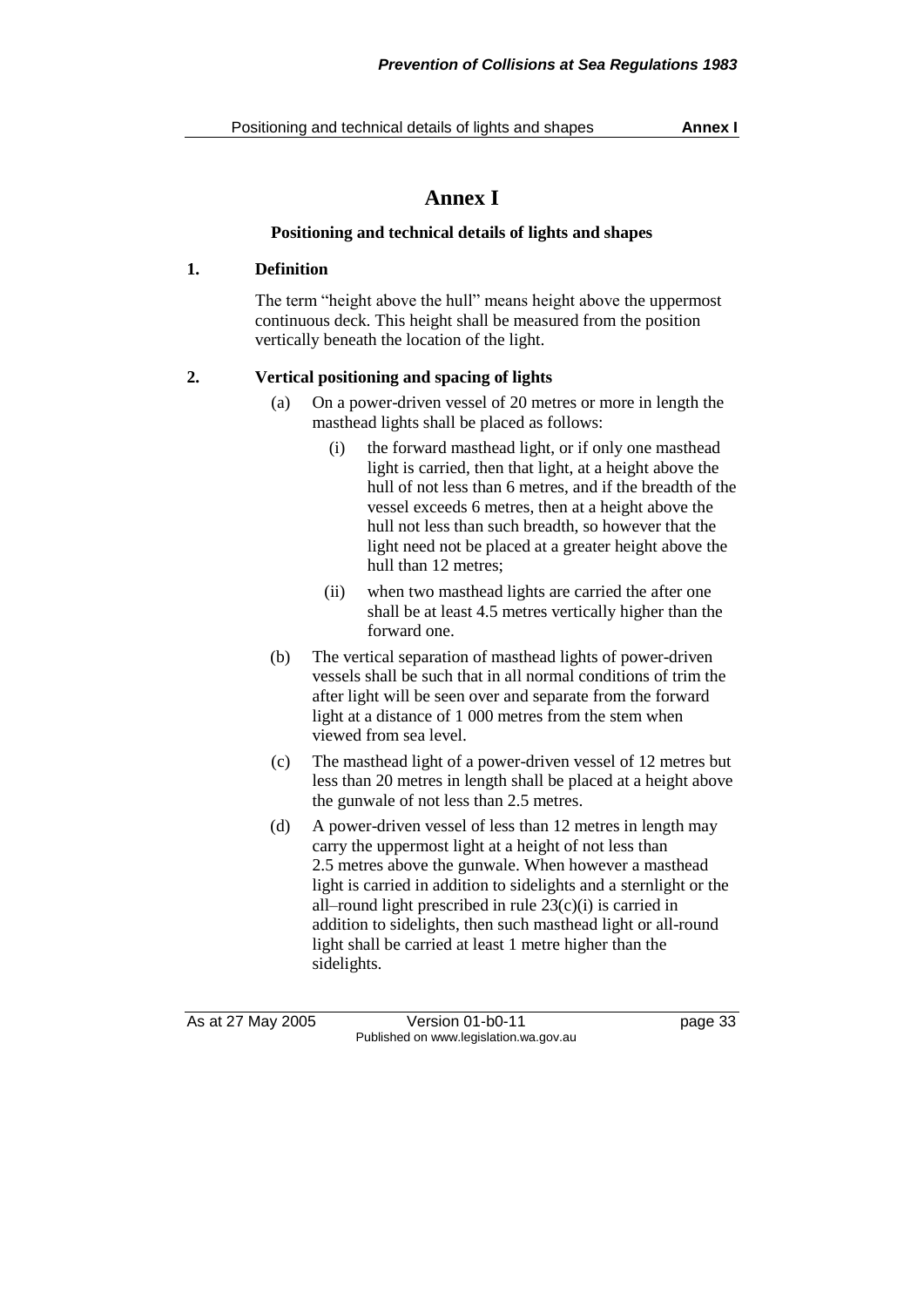| Annex I | Positioning and technical details of lights and shapes                                                                                                                                                                                                                                                                                                                                                  |  |
|---------|---------------------------------------------------------------------------------------------------------------------------------------------------------------------------------------------------------------------------------------------------------------------------------------------------------------------------------------------------------------------------------------------------------|--|
| (e)     | One of the two or three masthead lights prescribed for a<br>power-driven vessel when engaged in towing or pushing<br>another vessel shall be placed in the same position as either<br>the forward masthead light or the after masthead light, and if<br>carried on the aftermast, the lowest after masthead light shall<br>be at least 4.5 metres vertically higher than the forward<br>masthead light. |  |
| (f)     | The masthead light or lights prescribed in Rule $23(a)$ shall be<br>so placed as to be above and clear of all other lights and<br>obstructions except as described in paragraph (fa) of this<br>section.                                                                                                                                                                                                |  |
| (fa)    | When it is impracticable to carry the all-round lights<br>prescribed by Rule $27(b)(i)$ or Rule 28 below the masthead<br>lights, they may be carried above the after masthead lights or<br>vertically in between the forward masthead lights and after<br>masthead lights, and in the latter case the requirement of<br>Section $3(c)$ of this Annex shall be complied with.                            |  |
| (g)     | The sidelights of a power-driven vessel shall be placed at a<br>height above the hull not greater than the three-quarters of<br>that of the forward masthead light. They shall not be so low<br>as to be interfered with by deck lights.                                                                                                                                                                |  |
| (h)     | The sidelights, if in a combined lantern and carried on a<br>power-driven vessel of less than 20 metres in length, shall be<br>placed not less than 1 metre below the masthead light.                                                                                                                                                                                                                   |  |
| (i)     | When the Rules prescribe two or three lights to be carried in a<br>vertical line, they shall be spaced as follows —                                                                                                                                                                                                                                                                                     |  |
|         | (i)<br>on a vessel of 20 metres in length or more such lights<br>shall be spaced not less than 2 metres apart, and the<br>lowest of these lights shall, except where a towing<br>light is required, be placed at a height of not less than<br>4 metres above the hull;                                                                                                                                  |  |
|         | (ii)<br>on a vessel of less than 20 metres in length such<br>lights shall be spaced not less than 1 metre apart and<br>the lowest of these lights shall, except where a towing<br>light is required, be placed at a height of not less than<br>2 metres above the gunwale;                                                                                                                              |  |

page 34 Version 01-b0-11 As at 27 May 2005 Published on www.legislation.wa.gov.au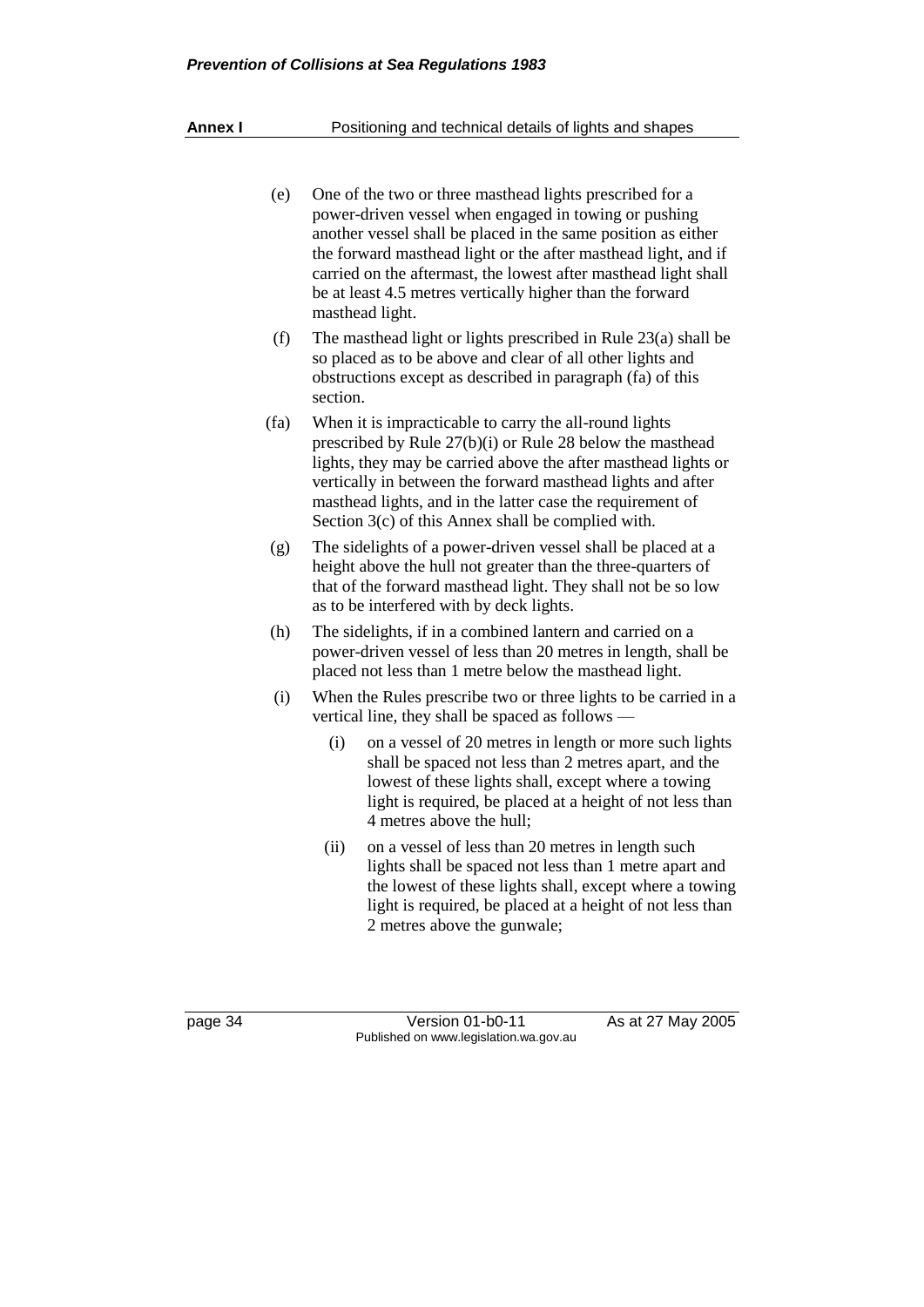- (iii) when three lights are carried they shall be equally spaced.
- (j) The lower of the two all-round lights prescribed for a vessel when engaged in fishing shall be at a height above the sidelights not less than twice the distance between the two vertical lights.
- (k) The forward anchor light prescribed in Rule  $30(a)(i)$ , when two are carried, shall not be less than 4.5 metres above the after one. On a vessel of 50 metres or more in length this forward anchor light shall be placed at a height of not less than 6 metres above the hull.

*[Section 2 amended: Gazette 27 May 2005 p. 2299.]*

#### **3. Horizontal positioning and spacing of lights**

- (a) When two masthead lights are prescribed for a power-driven vessel, the horizontal distance between them shall not be less than one half of the length of the vessel but need not be more than 100 metres. The forward light shall be placed not more than one quarter of the length of the vessel from the stem.
- (b) On a power-driven vessel of 20 metres or more in length the sidelights shall not be placed in front of the forward masthead lights. They shall be placed at or near the side of the vessel.
- (c) When the lights prescribed in Rule  $27(b)(i)$  or Rule 28 are placed vertically between the forward masthead lights and the after masthead lights, these all-round lights shall be placed at a horizontal distance of not less than 2 metres from the fore and aft centreline of the vessel in the athwartship direction.
- (d) When only one masthead light is prescribed for a power-driven vessel, this light shall be exhibited forward of amidships.
- (e) A vessel of less than 20 metres in length need not exhibit the masthead light referred to in paragraph (d) forward of amidships, but shall exhibit it as forward as is practicable.

*[Section 3 amended: Gazette 27 May 2005 p. 2300.]*

As at 27 May 2005 Version 01-b0-11 page 35 Published on www.legislation.wa.gov.au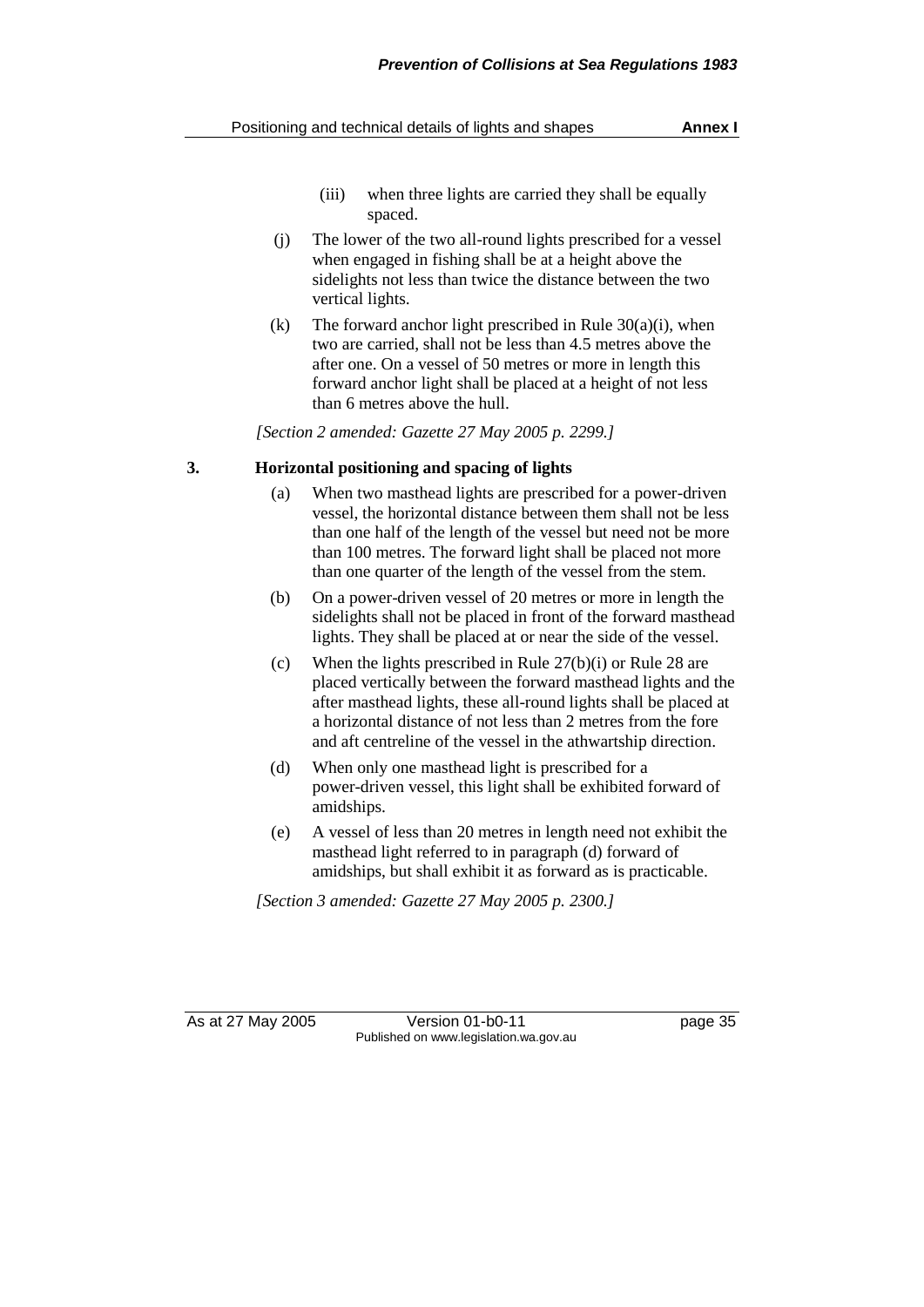| <b>Annex I</b> | Positioning and technical details of lights and shapes |  |
|----------------|--------------------------------------------------------|--|
|                |                                                        |  |

#### **4. Location of direction-indicating lights**

Details of location of direction-indicating lights for fishing vessels, dredgers and vessels engaged in underwater operations:

- (a) The light indicating the direction of the outlying gear from a vessel engaged in fishing as prescribed in Rule 26(c)(ii) shall be placed at a horizontal distance of not less than 2 metres and not more than 6 metres away from the two all-round red and white lights. This light shall be placed not higher than the all-round white light prescribed in Rule  $26(c)(i)$ .
- (b) The lights and shapes on a vessel engaged in dredging or underwater operations to indicate the obstructed side and/or the side on which it is safe to pass, as prescribed in Rule  $27(d)(i)$  and (ii), shall be placed at the maximum practical horizontal distance, but in no case less than 2 metres, from the lights or shapes prescribed in Rule 27(b)(i) and (ii). In no case shall the upper of these lights or shapes be at a greater height than the lower of the three lights or shapes prescribed in Rule 27(b)(i) and (ii).

*[Item 4 amended: Gazette 14 Oct 1983 p. 4163.]*

#### **5. Screens for sidelights**

The sidelights of vessels of 20 metres or more in length shall be fitted with inboard screens painted matt black, and meeting the requirements of Section 9 of this Annex. On vessels of less than 20 metres in length the sidelights, if necessary to meet the requirements of Section 9 of this Annex, shall be fitted with inboard matt black screens. With a combined lantern, using a single, vertical filament and a very narrow division between the green and red sections, external screens need not be fitted.

#### **6. Shapes**

- (a) Shapes shall be black and of the following sizes:
	- (i) a ball shall have a diameter of not less than 0.6 metre;
	- (ii) a cone shall have a base diameter of not less than 0.6 metre and a height equal to its diameter;
	- (iii) a cylinder shall have a diameter of at least 0.6 metre and a height of twice its diameter;

page 36 Version 01-b0-11 As at 27 May 2005 Published on www.legislation.wa.gov.au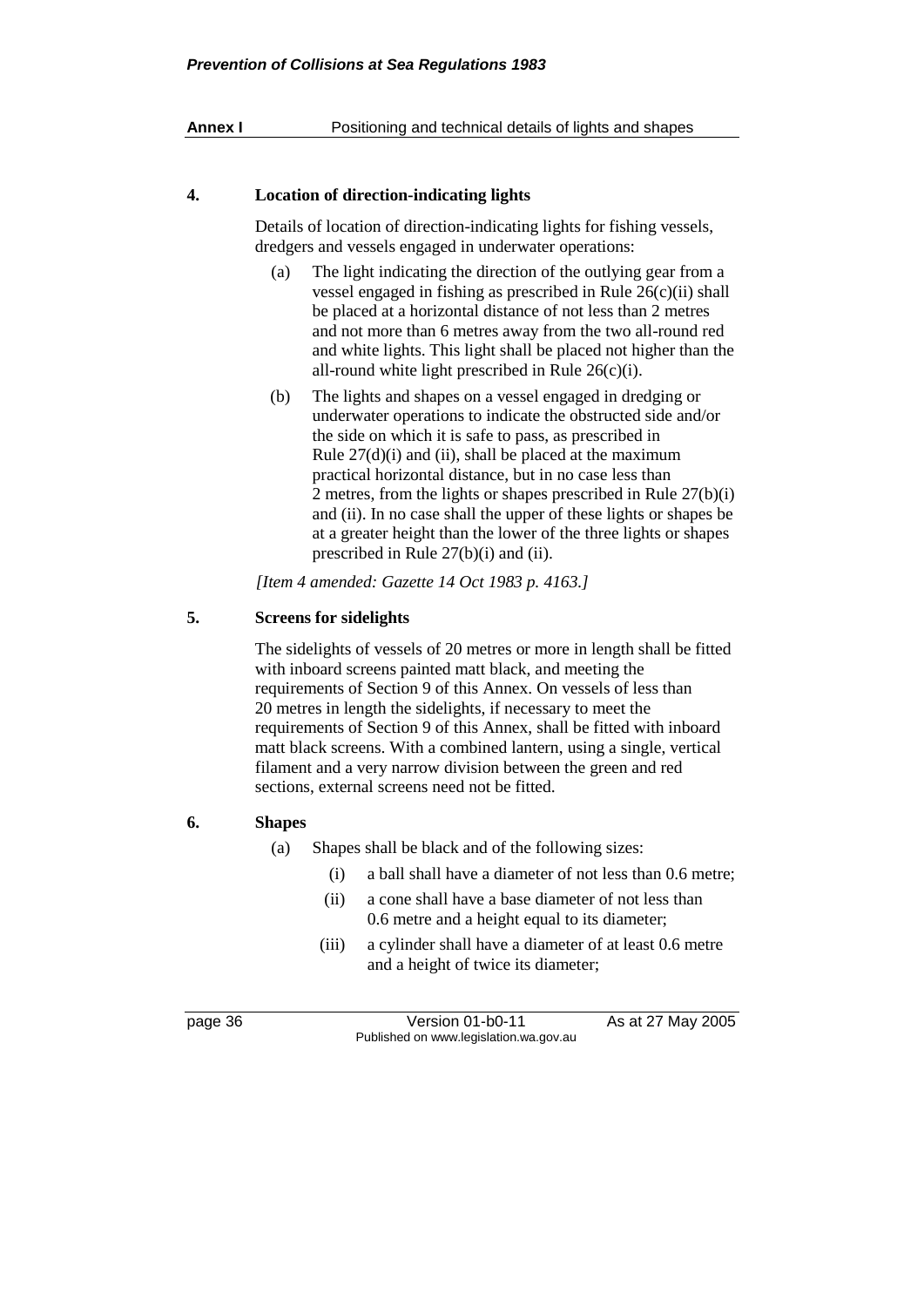- (iv) a diamond shape shall consist of two cones as defined in (ii) above having a common base.
- (b) The vertical distance between shapes shall be at least 1.5 metres.
- (c) In a vessel of less than 20 metres in length shapes of lesser dimensions but commensurate with the size of the vessel may be used and the distance apart may be correspondingly reduced.

#### **7. Colour specification of lights**

The chromaticity of all navigation lights shall conform to the following standards, which lie within the boundaries of the area of the diagram specified for each colour by the International Commission on Illumination (CIE). The boundaries of the area for each colour are given by indicating the corner co-ordinates, which are as follows:

| (i)   |              | White —     |       |       |       |       |       |
|-------|--------------|-------------|-------|-------|-------|-------|-------|
|       | $\mathbf{x}$ | 0.525       | 0.525 | 0.452 | 0.310 | 0.310 | 0.443 |
|       | y            | 0.382       | 0.440 | 0.440 | 0.348 | 0.283 | 0.382 |
| (ii)  |              | $Green -$   |       |       |       |       |       |
|       | $\mathbf{x}$ | 0.028       | 0.009 | 0.300 | 0.203 |       |       |
|       | V            | 0.385       | 0.723 | 0.511 | 0.356 |       |       |
| (iii) |              | $Red -$     |       |       |       |       |       |
|       | $\mathbf{x}$ | 0.680       | 0.660 | 0.735 | 0.721 |       |       |
|       | V            | 0.320       | 0.320 | 0.265 | 0.259 |       |       |
| (iv)  |              | $Y$ ellow — |       |       |       |       |       |
|       | $\mathbf x$  | 0.612       | 0.618 | 0.575 | 0.575 |       |       |
|       | y            | 0.382       | 0.382 | 0.425 | 0.406 |       |       |
|       |              |             |       |       |       |       |       |

#### **8. Intensity of lights**

(a) The minimum luminous intensity of lights shall be calculated by using the formula:

 $I = 3.43 \times 10^6 \times T \times D^2 \times K^{-D}$ 

- where I is luminous intensity in candelas under service conditions,
	- T is threshold factor  $2 \times 10^{-7}$  lux.

As at 27 May 2005 Version 01-b0-11 page 37 Published on www.legislation.wa.gov.au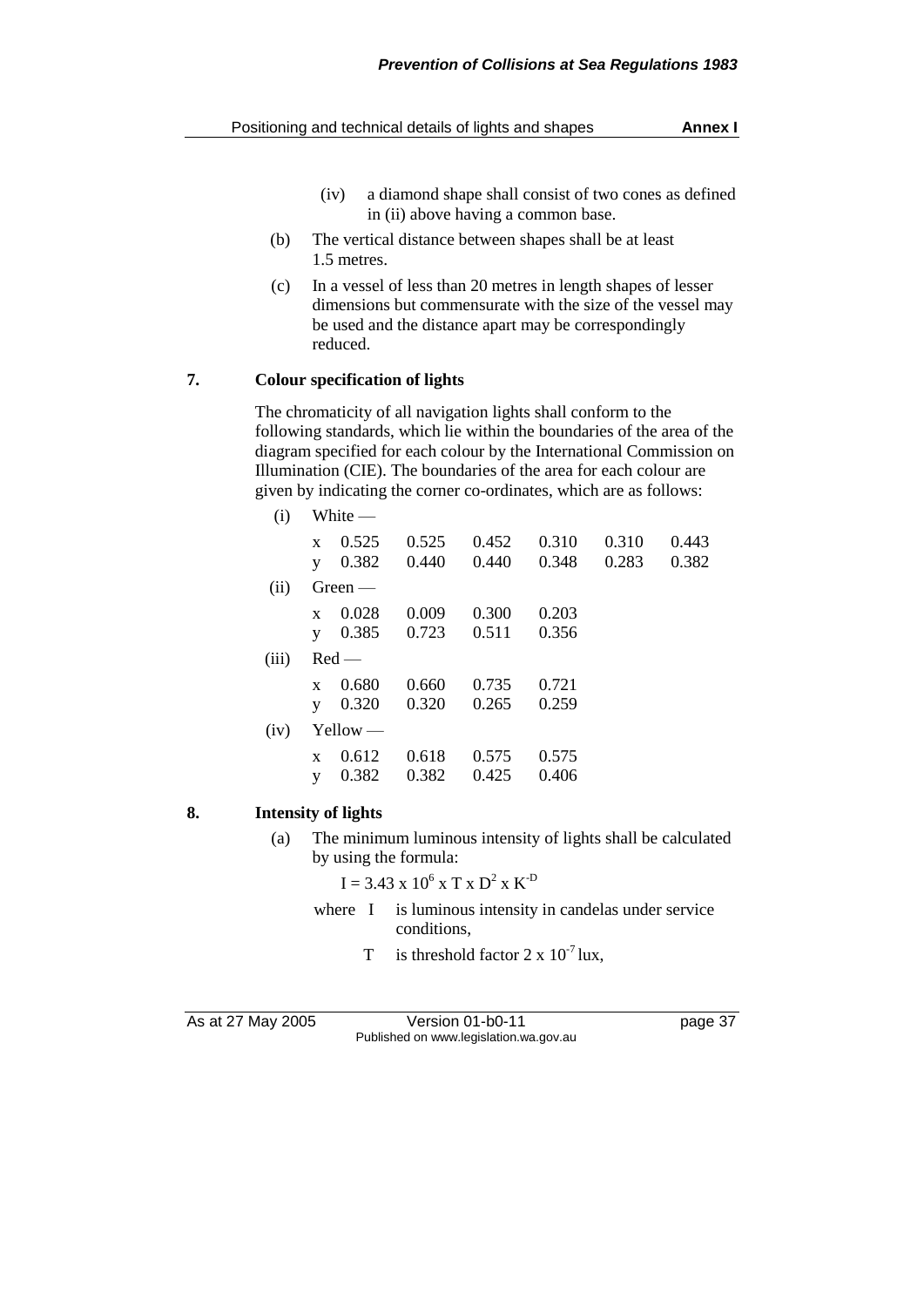| Annex I | Positioning and technical details of lights and shapes |                  |                         |                                                                                                                                              |
|---------|--------------------------------------------------------|------------------|-------------------------|----------------------------------------------------------------------------------------------------------------------------------------------|
|         |                                                        |                  |                         |                                                                                                                                              |
|         |                                                        | D                | in nautical miles,      | is range of visibility (luminous range) of the light                                                                                         |
|         |                                                        | K                |                         | is atmospheric transmissivity.                                                                                                               |
|         |                                                        |                  |                         | For prescribed lights the value of K shall be $0.8$ ,<br>corresponding to a meteorological visibility of<br>approximately 13 nautical miles. |
|         | (b)                                                    | following table: |                         | A selection of figures derived from the formula is given in the                                                                              |
|         |                                                        |                  | Range of visibility     | Luminous intensity of                                                                                                                        |
|         |                                                        |                  | (luminous range) of     | light in candelas for                                                                                                                        |
|         |                                                        |                  | light in nautical miles | $K=0.8$                                                                                                                                      |
|         |                                                        |                  | D                       | I                                                                                                                                            |
|         |                                                        |                  | 1                       | 0.9                                                                                                                                          |
|         |                                                        |                  | $\overline{c}$          | 4.3                                                                                                                                          |
|         |                                                        |                  | $\overline{3}$          | 12                                                                                                                                           |
|         |                                                        |                  | $\overline{4}$          | 27                                                                                                                                           |
|         |                                                        |                  | 5                       | 52                                                                                                                                           |
|         |                                                        |                  | 6                       | 94                                                                                                                                           |
|         | Note:                                                  |                  |                         | The maximum luminous intensity of navigation lights should                                                                                   |

be limited to avoid undue glare. This shall not be achieved by a variable control of the luminous intensity.

*[Section 8 amended: Gazette 27 May 2005 p. 2300.]*

#### **9. Horizontal sectors**

- (a) (i) In the forward direction, sidelights as fitted in the vessel shall show the minimum required intensities. The intensities shall decrease to reach practical cut-off between 1 degree and 3 degrees outside the prescribed sectors;
	- (ii) For sternlights and masthead lights and at 22.5 degrees abaft the beam for sidelights, the minimum required intensities shall be maintained over the arc of the horizon up to 5 degrees within the limits of the sectors prescribed in Rule 21. From 5 degrees within the prescribed sectors the intensity may decrease by 50 per cent up to the prescribed limits; it shall decrease steadily to reach practical

page 38 Version 01-b0-11 As at 27 May 2005 Published on www.legislation.wa.gov.au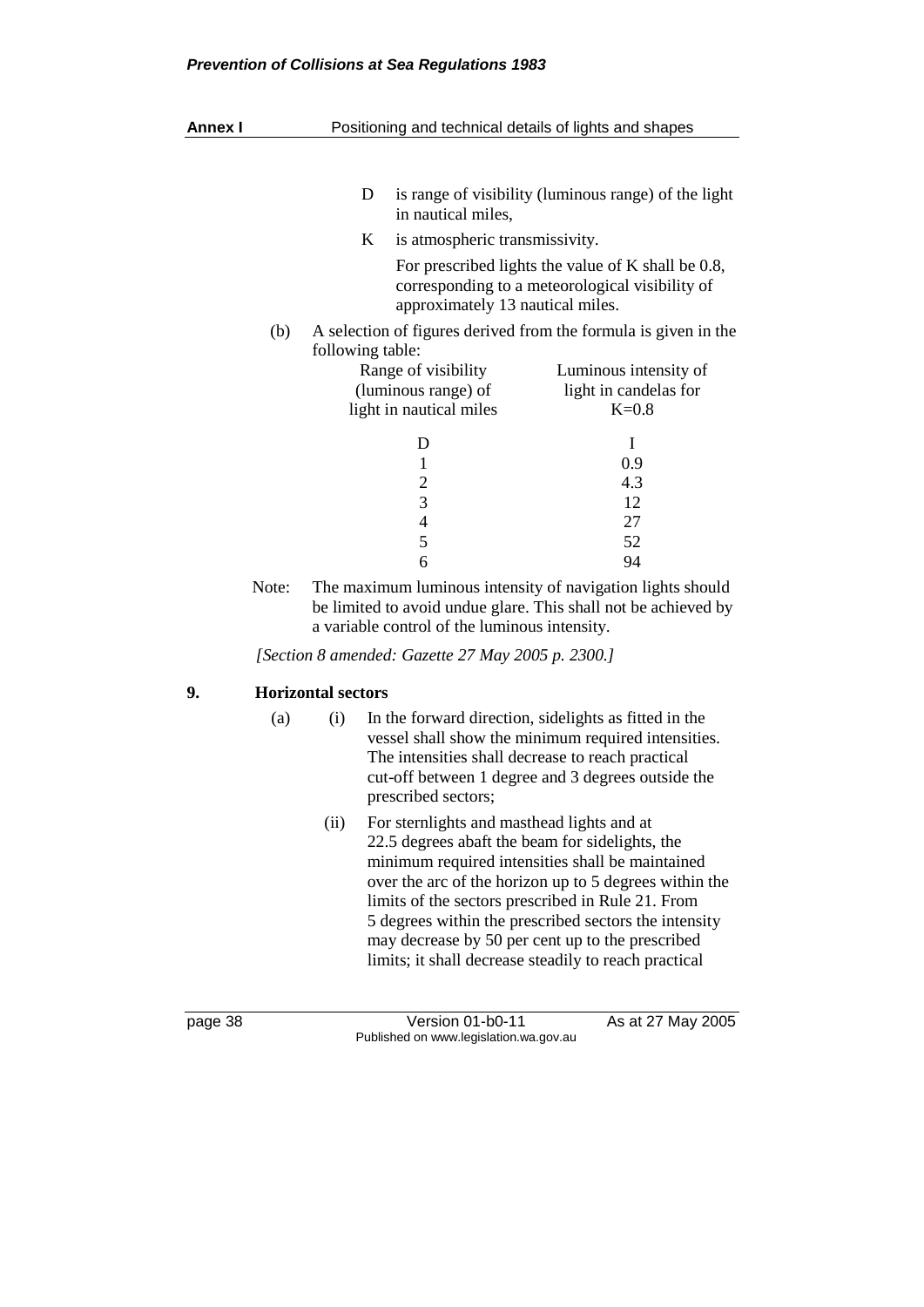cut-off at not more than 5 degrees outside the prescribed sectors.

- (b) All-round lights shall be so located as not to be obscured by masts, topmasts or structures within angular sectors of more than 6 degrees, except anchor lights prescribed in Rule 30, which need not be placed at an impractical height above the hull.
- (c) If it is impracticable to comply with paragraph (b) by exhibiting only one all-round light, 2 all-round lights shall be used suitably positioned or screened so that they appear, as far as practicable, as one light at a distance of one mile.

*[Section 9 amended: Gazette 27 May 2005 p. 2300.]*

#### **10. Vertical sectors**

- (a) The vertical sectors of electric lights as fitted, with the exception of lights on sailing vessels shall ensure that:
	- (i) at least the required minimum intensity is maintained at all angles from 5 degrees above to 5 degrees below the horizontal;
	- (ii) at least 60 per cent of the required minimum intensity is maintained from 7.5 degrees above to 7.5 degrees below the horizontal.
- (b) In the case of sailing vessels the vertical sectors of electric lights as fitted, shall ensure that —
	- (i) at least the required minimum intensity is maintained at all angles from 5 degrees above to 5 degrees below the horizontal;
	- (ii) at least 50 per cent of the required minimum intensity is maintained from 25 degrees above to 25 degrees below the horizontal.
- (c) In the case of lights other than electric these specifications shall be met as closely as possible.

#### **11. Intensity of non-electric lights**

Non-electric lights shall so far as practicable comply with the minimum intensities, as specified in the Table given in Section 8 of this Annex.

As at 27 May 2005 Version 01-b0-11 page 39 Published on www.legislation.wa.gov.au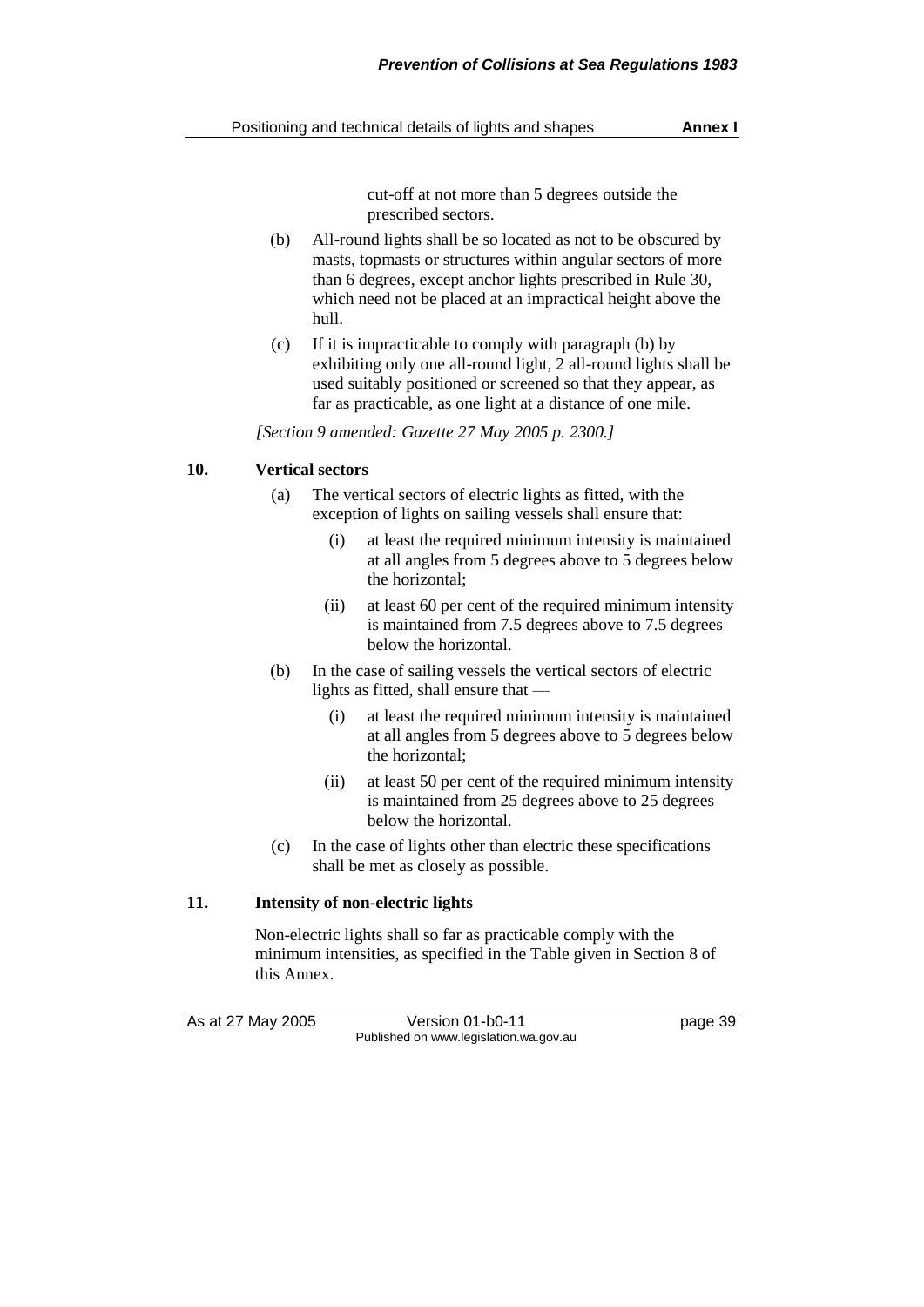#### **Annex I** Positioning and technical details of lights and shapes

#### **12. Manoeuvring light**

Notwithstanding the provisions of paragraphs  $2(f)$  and  $2(fa)$  of this Annex the manoeuvring light described in Rule 34(b) shall be placed in the same fore and aft vertical plane as the masthead light or lights and, where practicable, at a minimum height of 2 metres vertically above the forward masthead light, provided that it shall be carried not less than 2 metres vertically above or below the after masthead light. On a vessel where only one masthead light is carried the manoeuvring light, if fitted, shall be carried where it can best be seen, not less than 2 metres vertically apart from the masthead light.

#### **13. Approval**

The construction of lights and shapes and the installation of lights on board the vessel shall be to the satisfaction of the appropriate authority of the State the flag of which the vessel is entitled to fly.

#### **13A. High speed craft**

- (a) The masthead light of high-speed craft may be placed at a height related to the breadth of the craft lower than that prescribed in paragraph 2(a)(i) of this Annex, provided that the base angle of the isosceles triangles formed by the sidelights and masthead light, when seen in end elevation, is not less than 27º.
- (b) On high-speed craft of 50 metres or more in length, the vertical separation between foremast and mainmast light of 4.5 metres required by paragraph  $2(a)(ii)$  of this Annex may be modified provided that such distance shall not be less than the value determined by the following formula:

$$
Y = \frac{(A + 17 \Psi)C}{1000} + 2
$$

where:

- y is the height of the mainmast light above the fore mast light in metres;
- a is the height of the foremast light above the water surface in service condition in metres;
- $\psi^*$  is the trim in service condition in degrees;

page 40 Version 01-b0-11 As at 27 May 2005 Published on www.legislation.wa.gov.au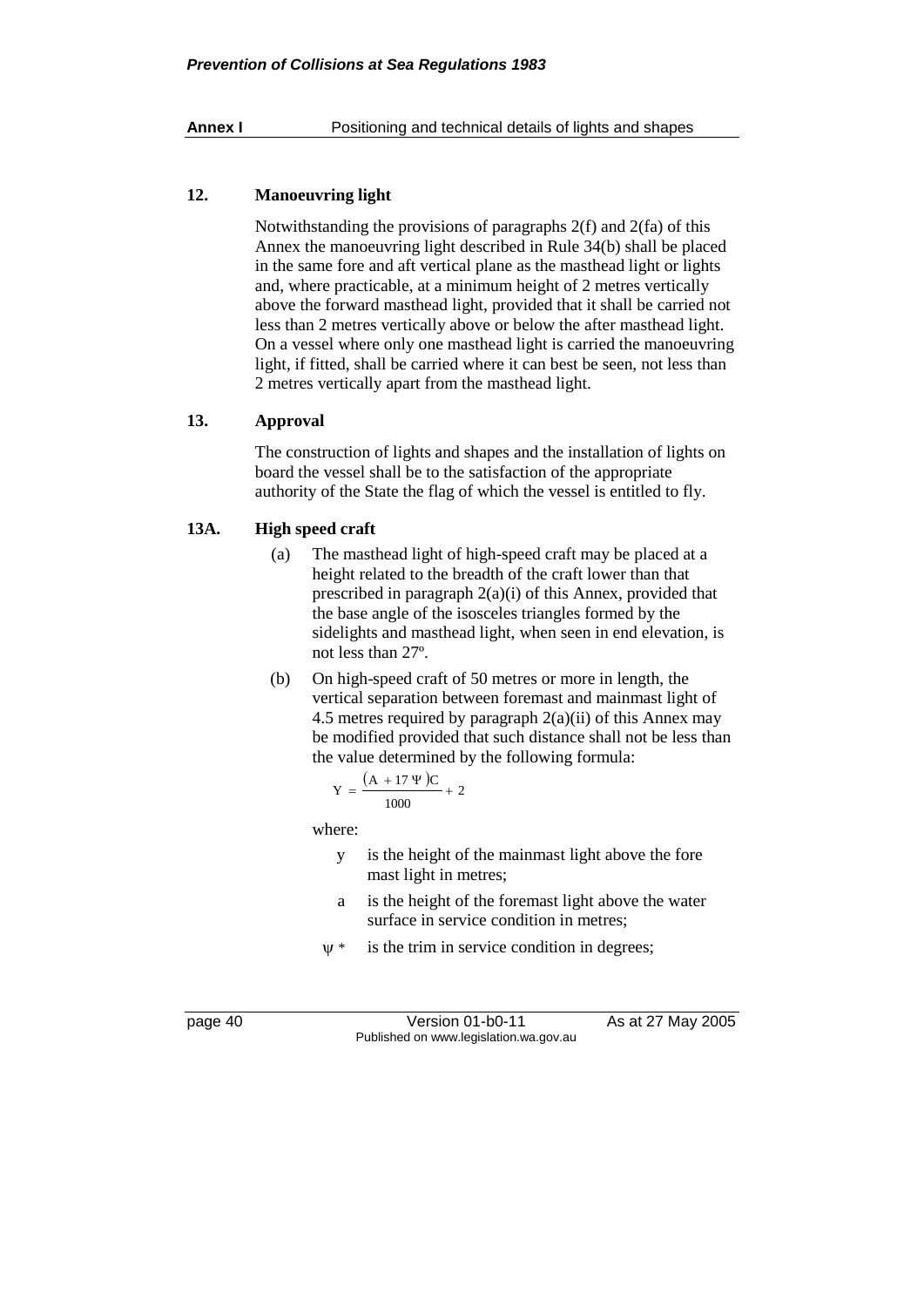C is the horizontal separation of masthead lights in metres.

\* Refer to the International Code of Safety for High-Speed Craft, 1994 or the International Code of Safety for High-Speed Craft, 2000.

*[Section 13A inserted: Gazette 27 May 2005 p. 2300-1.]*

As at 27 May 2005 Version 01-b0-11 page 41 Published on www.legislation.wa.gov.au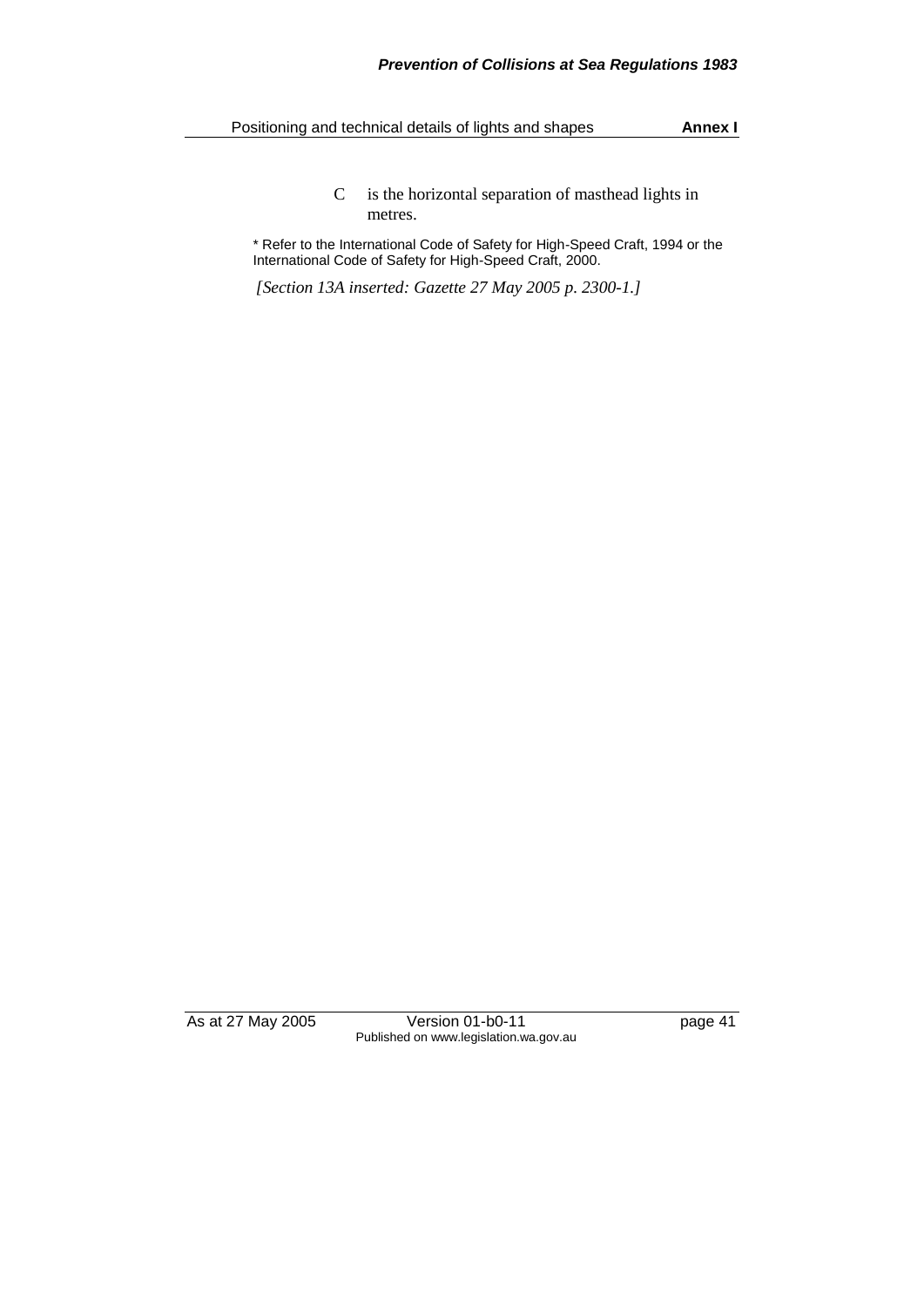**Annex II** Additional signals for fishing vessels fishing in close proximity

## **Annex II**

#### **Additional signals for fishing vessels fishing in close proximity**

#### **1. General**

The lights mentioned herein shall, if exhibited in pursuance of Rule 26(d), be placed where they can best be seen. They shall be at least 0.9 metre apart but at a lower level than lights prescribed in Rule  $26(b)(i)$  and  $(c)(i)$ . The lights shall be visible all round the horizon at a distance of at least 1 mile but at a lesser distance than the lights prescribed by these Rules for fishing vessels.

#### **2. Signals for trawlers**

- (a) Vessels of 20 metres or more in length when engaged in trawling, whether using demersal or pelagic gear, shall exhibit;
	- (i) when shooting their nets: two white lights in a vertical line;
	- (ii) when hauling their nets: one white light over one red light in a vertical line;
	- (iii) when the net has come fast upon an obstruction: two red lights in a vertical line.
- (b) Each vessel 20 metres or more in length engaged in pair trawling shall exhibit:
	- (i) by night, a searchlight directed forward and in the direction of the other vessel of the pair;
	- (ii) when shooting or hauling their nets or when their nets have come fast upon an obstruction, the lights prescribed in 2(a) above.
- (c) A vessel less than 20 metres in length engaged in trawling, whether using demersal or pelagic gear or engaged in pair trawling shall exhibit the lights prescribed in paragraph (a) or (b), as appropriate.

*[Section 2 amended: Gazette 27 May 2005 p. 2301.]*

page 42 Version 01-b0-11 As at 27 May 2005 Published on www.legislation.wa.gov.au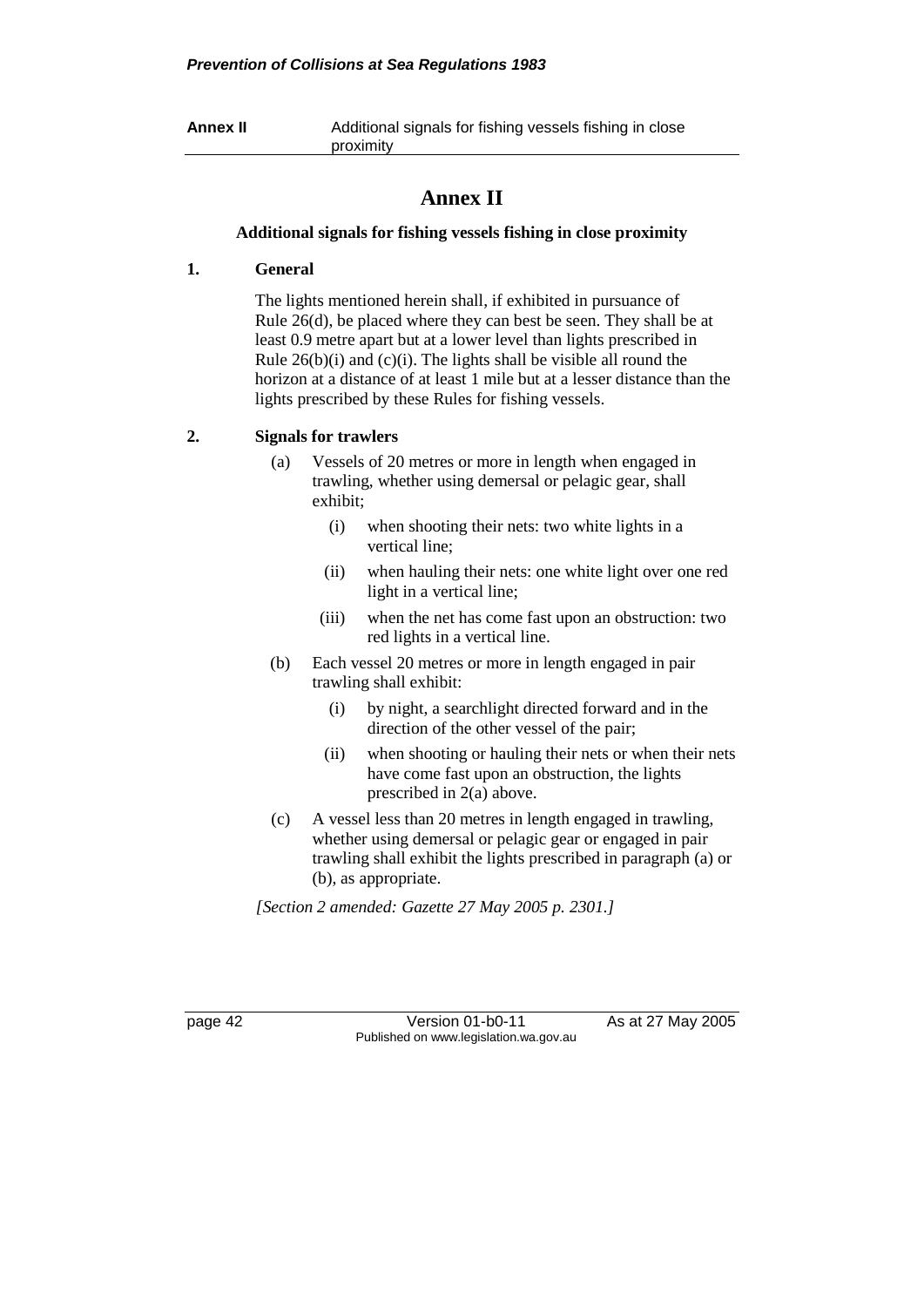| Additional signals for fishing vessels fishing in close | Annex II |
|---------------------------------------------------------|----------|
| proximity                                               |          |

#### **3. Signals for purse seiners**

Vessels engaged in fishing with purse seine gear may exhibit two yellow lights in a vertical line. These lights shall flash alternately every second and with equal light and occultation duration. These lights may be exhibited only when the vessel is hampered by its fishing gear.

*[Item 3 amended: Gazette 14 Oct 1983 p. 4163.]* 

As at 27 May 2005 Version 01-b0-11 page 43 Published on www.legislation.wa.gov.au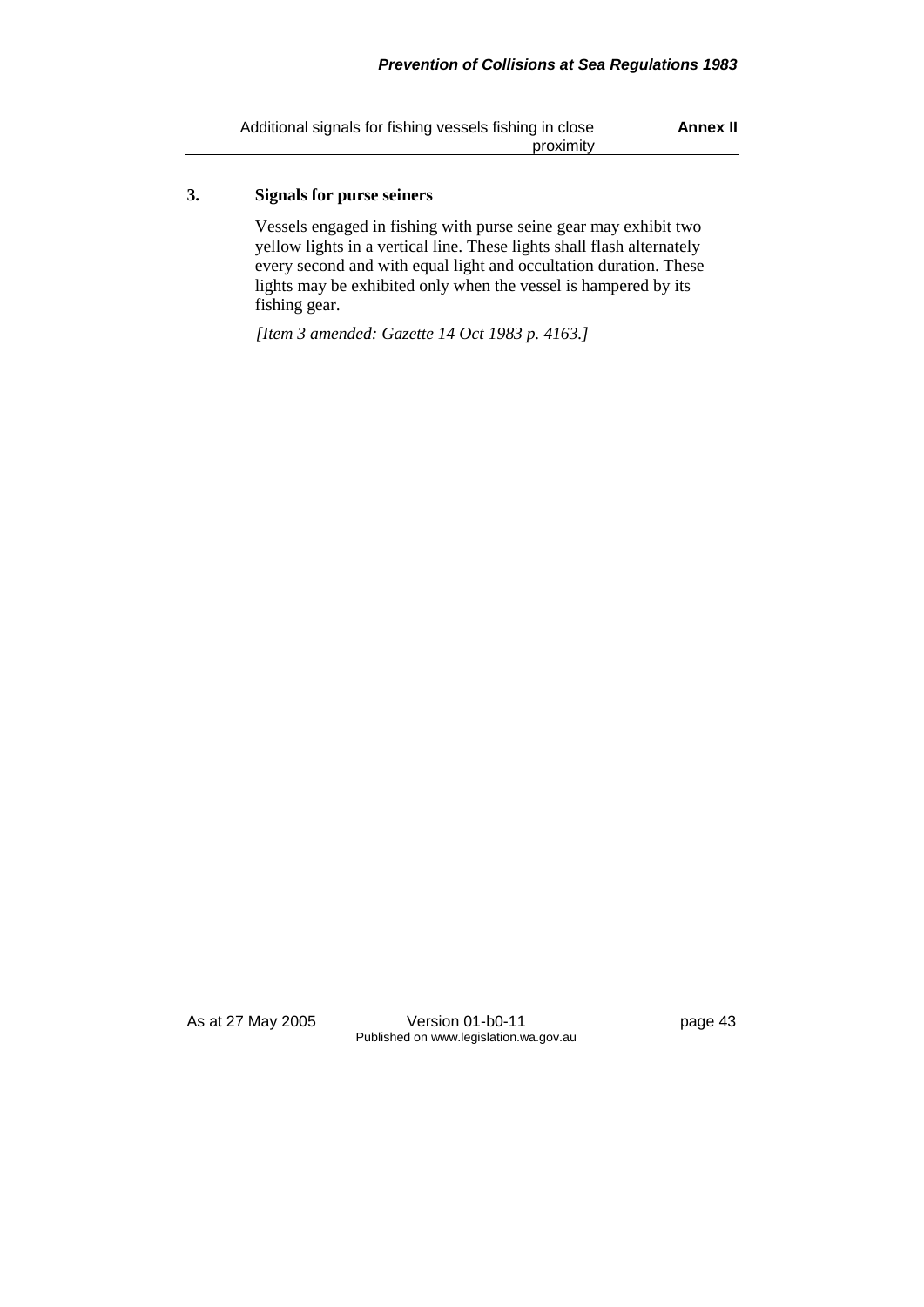**Annex III** Technical details of sound signal appliances

## **Annex III**

## **Technical details of sound signal appliances**

## **1. Whistles**

| page 44                  |                   | Version 01-b0-11<br>Published on www.legislation.wa.gov.au                                                                                                                                                                                                                                                                     | As at 27 May 2005          |  |
|--------------------------|-------------------|--------------------------------------------------------------------------------------------------------------------------------------------------------------------------------------------------------------------------------------------------------------------------------------------------------------------------------|----------------------------|--|
| 20 but less than 75      |                   | 130                                                                                                                                                                                                                                                                                                                            | 1.0                        |  |
| 75 but not less than 200 |                   | 138                                                                                                                                                                                                                                                                                                                            | 1.5                        |  |
| 200 or more              |                   | 143                                                                                                                                                                                                                                                                                                                            | 2.0                        |  |
| metres                   |                   | 1 metre in dB referred to<br>$2 \times 10^{-5}$ N/m <sup>2</sup>                                                                                                                                                                                                                                                               | range in<br>nautical miles |  |
| Length of vessel in      |                   | $1/3rd$ -octave band level at                                                                                                                                                                                                                                                                                                  | <b>Audibility</b>          |  |
|                          |                   | cent) for a vessel less than 20 metres in length of not less than<br>the appropriate figure given in the table below.                                                                                                                                                                                                          |                            |  |
|                          |                   | band within the range of frequencies 180-700 Hz $(\pm 1$ per                                                                                                                                                                                                                                                                   |                            |  |
|                          |                   | maximum intensity of the whistle and at a distance of 1 metre<br>from it, a sound pressure level in at least one 1/3rd-octave                                                                                                                                                                                                  |                            |  |
|                          |                   | A whistle fitted in a vessel shall provide, in the direction of                                                                                                                                                                                                                                                                |                            |  |
| (c)                      |                   | Sound signal intensity and range of audibility —                                                                                                                                                                                                                                                                               |                            |  |
|                          | (iii)             | 250-700 Hz, for a vessel less than 75 metres in<br>length.                                                                                                                                                                                                                                                                     |                            |  |
|                          |                   | 200 metres in length;                                                                                                                                                                                                                                                                                                          |                            |  |
|                          | (ii)              | 130-350 Hz, for a vessel 75 metres but less than                                                                                                                                                                                                                                                                               |                            |  |
|                          | (i)               | 70-200 Hz, for a vessel 200 metres or more in length;                                                                                                                                                                                                                                                                          |                            |  |
|                          | following limits: | To ensure a wide variety of whistle characteristics, the<br>fundamental frequency of a whistle shall be between the                                                                                                                                                                                                            |                            |  |
| (b)                      |                   | Limits of fundamental frequencies —                                                                                                                                                                                                                                                                                            |                            |  |
|                          |                   | fundamental and/or one or more higher frequencies which lie<br>within the range 180-700 Hz $(\pm 1$ per cent) for a vessel of 20<br>metres or more in length, or 180-2100Hz $(\pm 1$ per cent) for a<br>vessel less than 20 metres in length and which provide the<br>sound pressure levels specified in paragraph 1(c) below. |                            |  |
|                          |                   | The range of audibility of the signal from a whistle shall be<br>determined by those frequencies, which may include the                                                                                                                                                                                                        |                            |  |
|                          | range 70-700 Hz.  | The fundamental frequency of the signal shall lie within the                                                                                                                                                                                                                                                                   |                            |  |
| (a)                      |                   | Frequencies and range of audibility —                                                                                                                                                                                                                                                                                          |                            |  |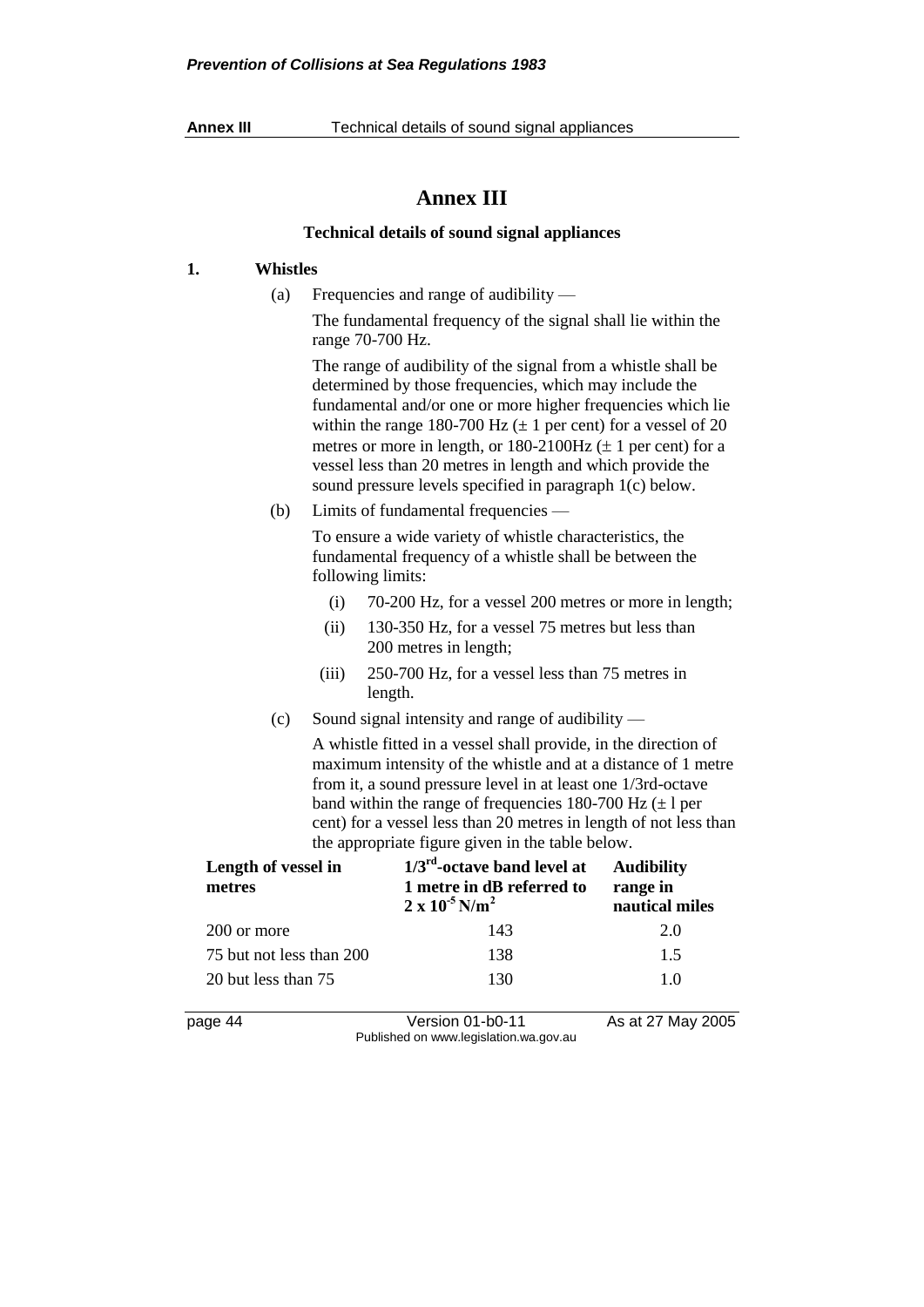|                  | Technical details of sound signal appliances                                                                                                                                                                                                                                                                                                                                                                                                                                                                                                                                                                 | <b>Annex III</b> |
|------------------|--------------------------------------------------------------------------------------------------------------------------------------------------------------------------------------------------------------------------------------------------------------------------------------------------------------------------------------------------------------------------------------------------------------------------------------------------------------------------------------------------------------------------------------------------------------------------------------------------------------|------------------|
|                  |                                                                                                                                                                                                                                                                                                                                                                                                                                                                                                                                                                                                              |                  |
| Less than 20     | $120^{*1}$<br>$115^{*2}$<br>$111^{*3}$                                                                                                                                                                                                                                                                                                                                                                                                                                                                                                                                                                       | 0.5              |
| 1.               | When the measured frequencies lie within the range 180-450Hz.                                                                                                                                                                                                                                                                                                                                                                                                                                                                                                                                                |                  |
| 2.               | When the measured frequencies lie within the range 450-800Hz.                                                                                                                                                                                                                                                                                                                                                                                                                                                                                                                                                |                  |
| $\mathfrak{Z}$ . | When the measured frequencies lie within the range 800-2100Hz.                                                                                                                                                                                                                                                                                                                                                                                                                                                                                                                                               |                  |
|                  | The range of audibility in the table above is for information<br>and is approximately the range at which a whistle may be<br>heard on its forward axis with 90 per cent probability in<br>conditions of still air on board a vessel having average<br>background noise level at the listening posts (taken to be<br>68 dB in the octave band centred on 250 Hz and 63 dB in the<br>octave band centred on 500 Hz).                                                                                                                                                                                           |                  |
|                  | In practice the range at which a whistle may be heard is<br>extremely variable and depends critically on weather<br>conditions; the values given can be regarded as typical but<br>under conditions of strong wind or high ambient noise level<br>at the listening post the range may be much reduced.                                                                                                                                                                                                                                                                                                       |                  |
|                  | (d)<br>Directional properties —                                                                                                                                                                                                                                                                                                                                                                                                                                                                                                                                                                              |                  |
|                  | The sound pressure level of a directional whistle shall be not<br>more than 4 dB below the prescribed sound pressure level on<br>the axis at any direction in the horizontal plane within<br>$\pm$ 45 degrees of the axis. The sound pressure level at any<br>other direction in the horizontal plane shall be not more than<br>10 dB below the prescribed sound pressure level on the axis,<br>so that the range in any direction will be at least half the<br>range on the forward axis. The sound pressure level shall be<br>measured in that 1/3rd-octave band which determines the<br>audibility range. |                  |
|                  | Positioning of whistles -<br>(e)                                                                                                                                                                                                                                                                                                                                                                                                                                                                                                                                                                             |                  |
|                  | When a directional whistle is to be used as the only whistle<br>on a vessel it shall be installed with its maximum intensity<br>directed straight ahead.<br>A whistle shall be placed as high as practicable on a vessel, in<br>order to reduce interception of the emitted sound by<br>obstructions and also to minimize hearing damage risk to<br>personnel. The sound pressure level of the vessel's own                                                                                                                                                                                                  |                  |

As at 27 May 2005 Version 01-b0-11 page 45 Published on www.legislation.wa.gov.au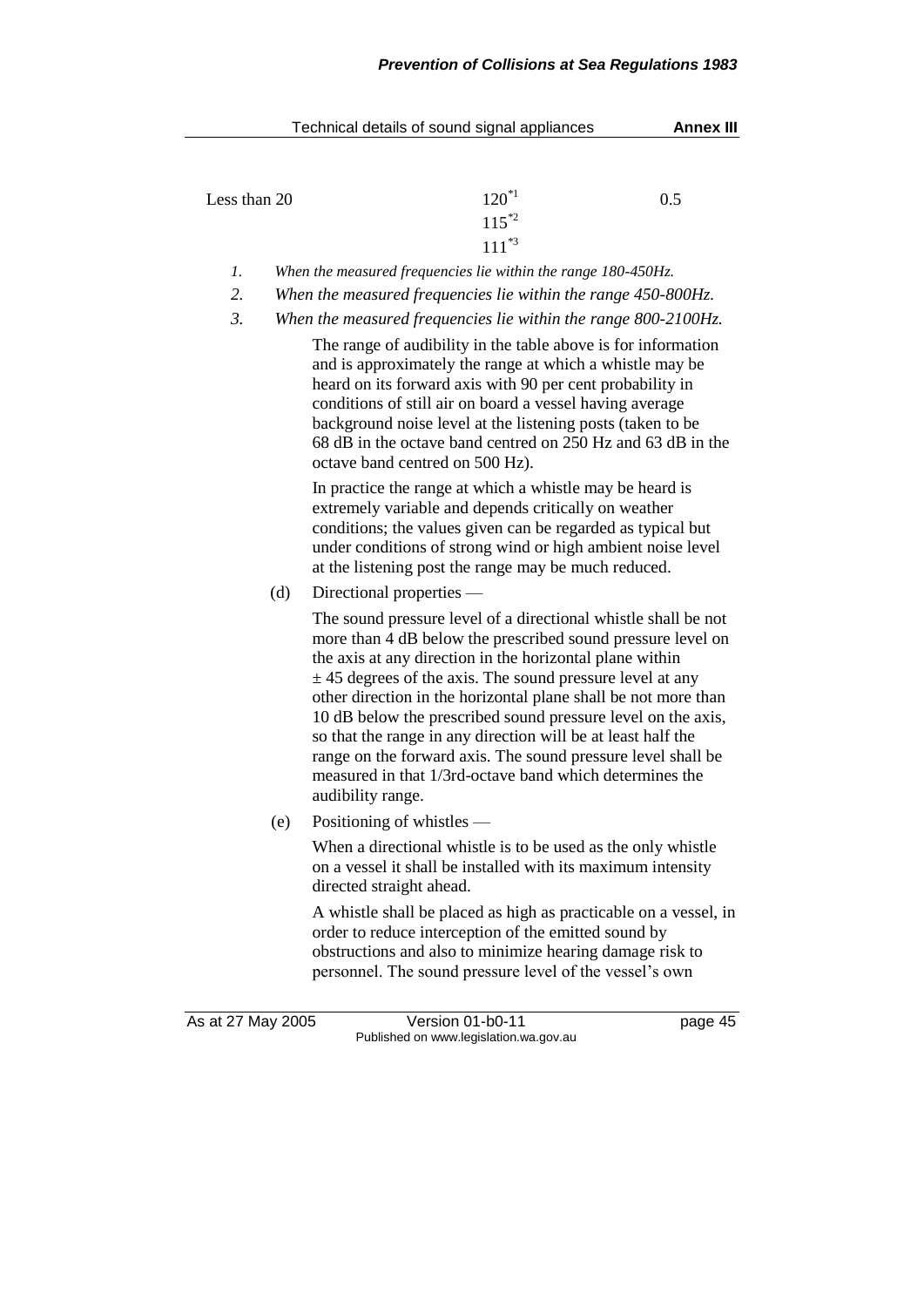| <b>Annex III</b> |                                                   | Technical details of sound signal appliances                                                                                                                                                                                                                                                                                                                                                                                                                                                                                                                                                                                                                         |  |  |  |  |
|------------------|---------------------------------------------------|----------------------------------------------------------------------------------------------------------------------------------------------------------------------------------------------------------------------------------------------------------------------------------------------------------------------------------------------------------------------------------------------------------------------------------------------------------------------------------------------------------------------------------------------------------------------------------------------------------------------------------------------------------------------|--|--|--|--|
|                  |                                                   |                                                                                                                                                                                                                                                                                                                                                                                                                                                                                                                                                                                                                                                                      |  |  |  |  |
|                  |                                                   | signal at listening posts shall not exceed 110 dB (A) and so<br>far as practicable should not exceed 100 dB (A).                                                                                                                                                                                                                                                                                                                                                                                                                                                                                                                                                     |  |  |  |  |
|                  | (f)                                               | Fitting of more than one whistle —                                                                                                                                                                                                                                                                                                                                                                                                                                                                                                                                                                                                                                   |  |  |  |  |
|                  |                                                   | If whistles are fitted at a distance apart of more than<br>100 metres, it shall be so arranged that they are not sounded<br>simultaneously.                                                                                                                                                                                                                                                                                                                                                                                                                                                                                                                          |  |  |  |  |
|                  | (g)                                               | Combined whistle systems -                                                                                                                                                                                                                                                                                                                                                                                                                                                                                                                                                                                                                                           |  |  |  |  |
|                  |                                                   | If due to the presence of obstructions the sound field of a<br>single whistle or of one of the whistles referred to in<br>paragraph 1(f) above is likely to have a zone of greatly<br>reduced signal level, it is recommended that a combined<br>whistle system be fitted so as to overcome this reduction. For<br>the purposes of the Rules a combined whistle system is to be<br>regarded as a single whistle. The whistles of a combined<br>system shall be located at a distance apart of not more than<br>100 metres and arranged to be sounded simultaneously. The<br>frequency of any one whistle shall differ from those of the<br>others by at least 10 Hz. |  |  |  |  |
|                  |                                                   | [Section 1 amended: Gazette 27 May 2005 p. 2301-2.]                                                                                                                                                                                                                                                                                                                                                                                                                                                                                                                                                                                                                  |  |  |  |  |
| $\overline{2}$ . | <b>Bell or gong</b>                               |                                                                                                                                                                                                                                                                                                                                                                                                                                                                                                                                                                                                                                                                      |  |  |  |  |
|                  | (a)                                               | Intensity of signal —                                                                                                                                                                                                                                                                                                                                                                                                                                                                                                                                                                                                                                                |  |  |  |  |
|                  |                                                   | A bell or gong, or other device having similar sound<br>characteristics shall produce a sound pressure level of not less<br>than 110 dB at a distance of 1 metre from it.                                                                                                                                                                                                                                                                                                                                                                                                                                                                                            |  |  |  |  |
|                  | (b)                                               | $Construction$ —                                                                                                                                                                                                                                                                                                                                                                                                                                                                                                                                                                                                                                                     |  |  |  |  |
|                  |                                                   | Bells and gongs shall be made of corrosion-resistant material<br>and designed to give a clear tone. The diameter of the mouth<br>of the bell shall be not less than 300 mm for vessels of<br>20 metres or more in length. Where practicable, a<br>power-driven bell striker is recommended to ensure constant<br>force but manual operation shall be possible. The mass of the<br>striker shall be not less than 3 per cent of the mass of the bell.                                                                                                                                                                                                                 |  |  |  |  |
|                  | [Section 2 amended: Gazette 27 May 2005 p. 2302.] |                                                                                                                                                                                                                                                                                                                                                                                                                                                                                                                                                                                                                                                                      |  |  |  |  |
|                  |                                                   |                                                                                                                                                                                                                                                                                                                                                                                                                                                                                                                                                                                                                                                                      |  |  |  |  |
| page 46          |                                                   | Version 01-b0-11<br>As at 27 May 2005<br>Published on www.legislation.wa.gov.au                                                                                                                                                                                                                                                                                                                                                                                                                                                                                                                                                                                      |  |  |  |  |
|                  |                                                   |                                                                                                                                                                                                                                                                                                                                                                                                                                                                                                                                                                                                                                                                      |  |  |  |  |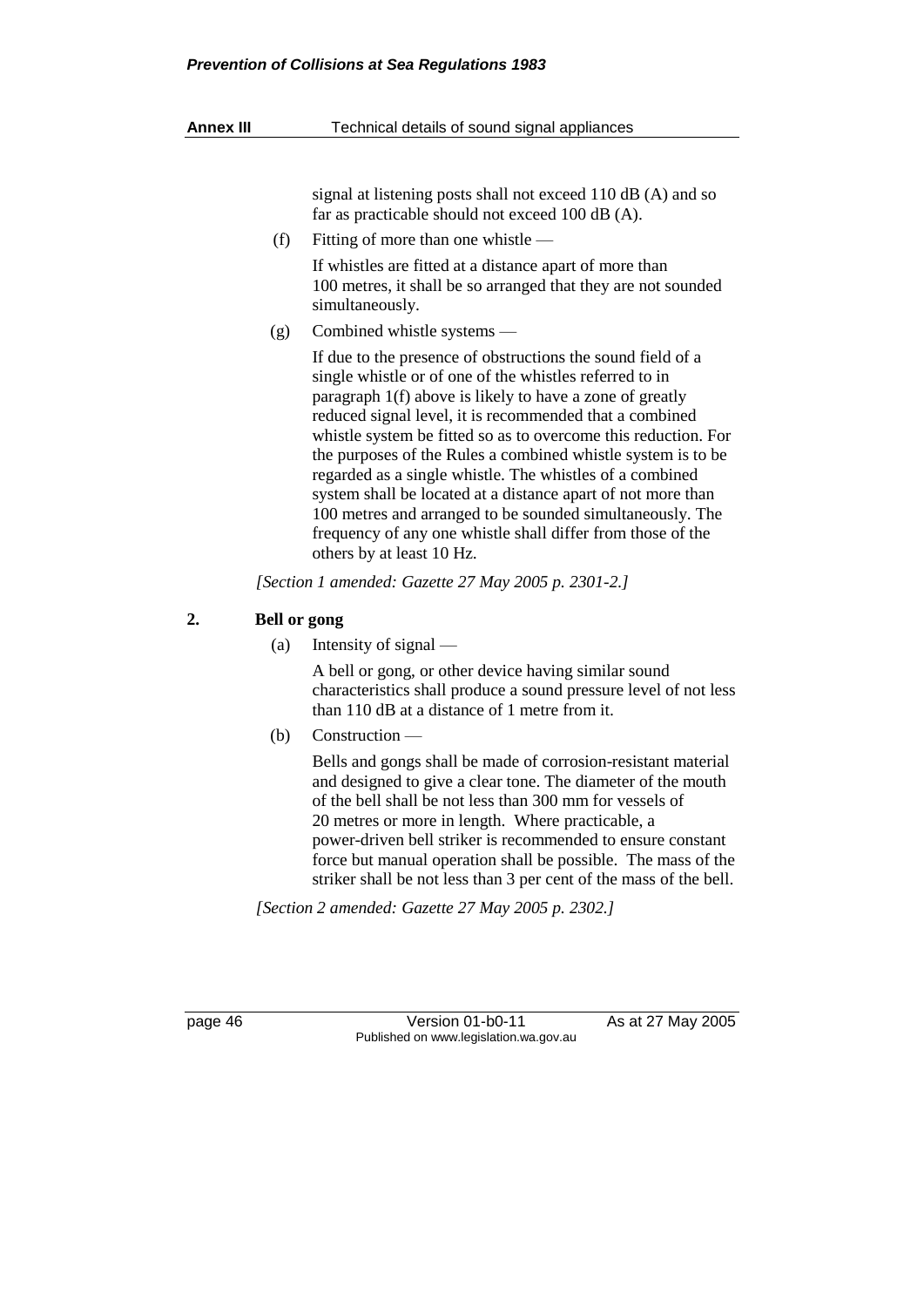Technical details of sound signal appliances **Annex III**

## **3. Approval**

The construction of sound signal appliances, their performance and their installation on board the vessel shall be to the satisfaction of the appropriate authority of the State the flag of which the vessel is entitled to fly.

As at 27 May 2005 Version 01-b0-11 page 47 Published on www.legislation.wa.gov.au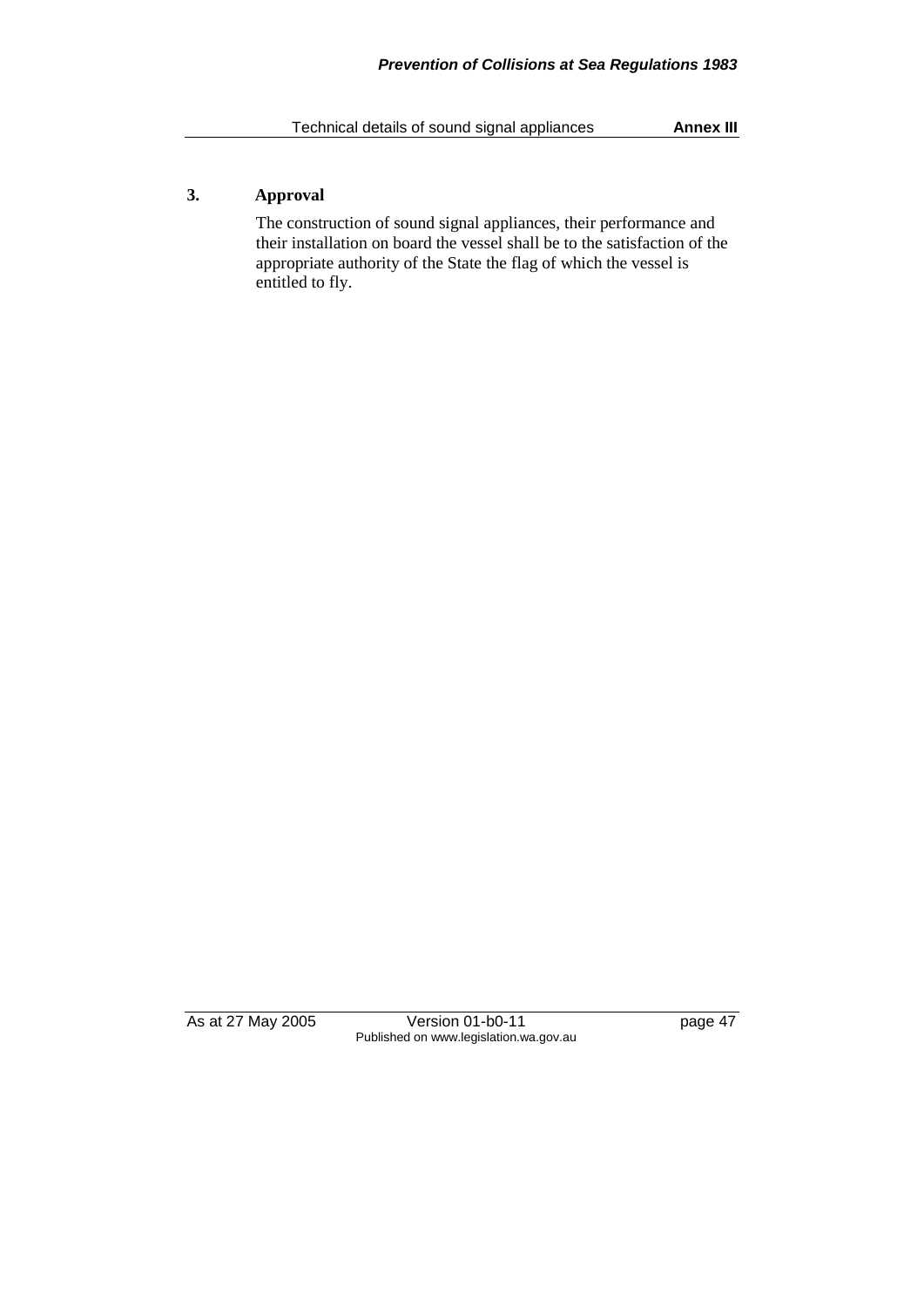**Annex IV** Distress signals

## **Annex IV**

#### **Distress signals**

- 1. The following signals, used or exhibited either together or separately, indicate distress and need of assistance:
	- (a) a gun or other explosive signal fired at intervals of about a minute;
	- (b) a continuous sounding with any fog-signalling apparatus;
	- (c) rockets or shells, throwing red stars fired one at a time at short intervals;
	- (d) a signal made by radiotelegraphy or by any other signalling method consisting of the group  $\ldots$  — —  $\ldots$  (SOS) in the Morse Code;
	- (e) a signal sent by radiotelephony consisting of the spoken word "Mayday";
	- (f) the International Code Signal of distress indicated by N. C.;
	- (g) a signal consisting of a square flag having above or below it a ball or anything resembling a ball;
	- (h) flames on the vessel (as from a burning tar barrel, oil barrel, etc.);
	- (i) a rocket parachute flare or a hand flare showing a red light;
	- (j) a smoke signal giving off orange-coloured smoke;
	- (k) slowly and repeatedly raising and lowering arms outstretched to each side;
	- (l) the radiotelegraph alarm signal;
	- (m) the radiotelephone alarm signal;
	- (n) signals transmitted by emergency position-indicating radio beacons;
	- (o) approved signals transmitted by radio-communication systems, including survival craft radar transponders.

*[Section 1 amended: Gazette 27 May 2005 p. 2302.]*

2. The use or exhibition of any of the foregoing signals except for the purpose of indicating distress and need of assistance and the use of

page 48 Version 01-b0-11 As at 27 May 2005 Published on www.legislation.wa.gov.au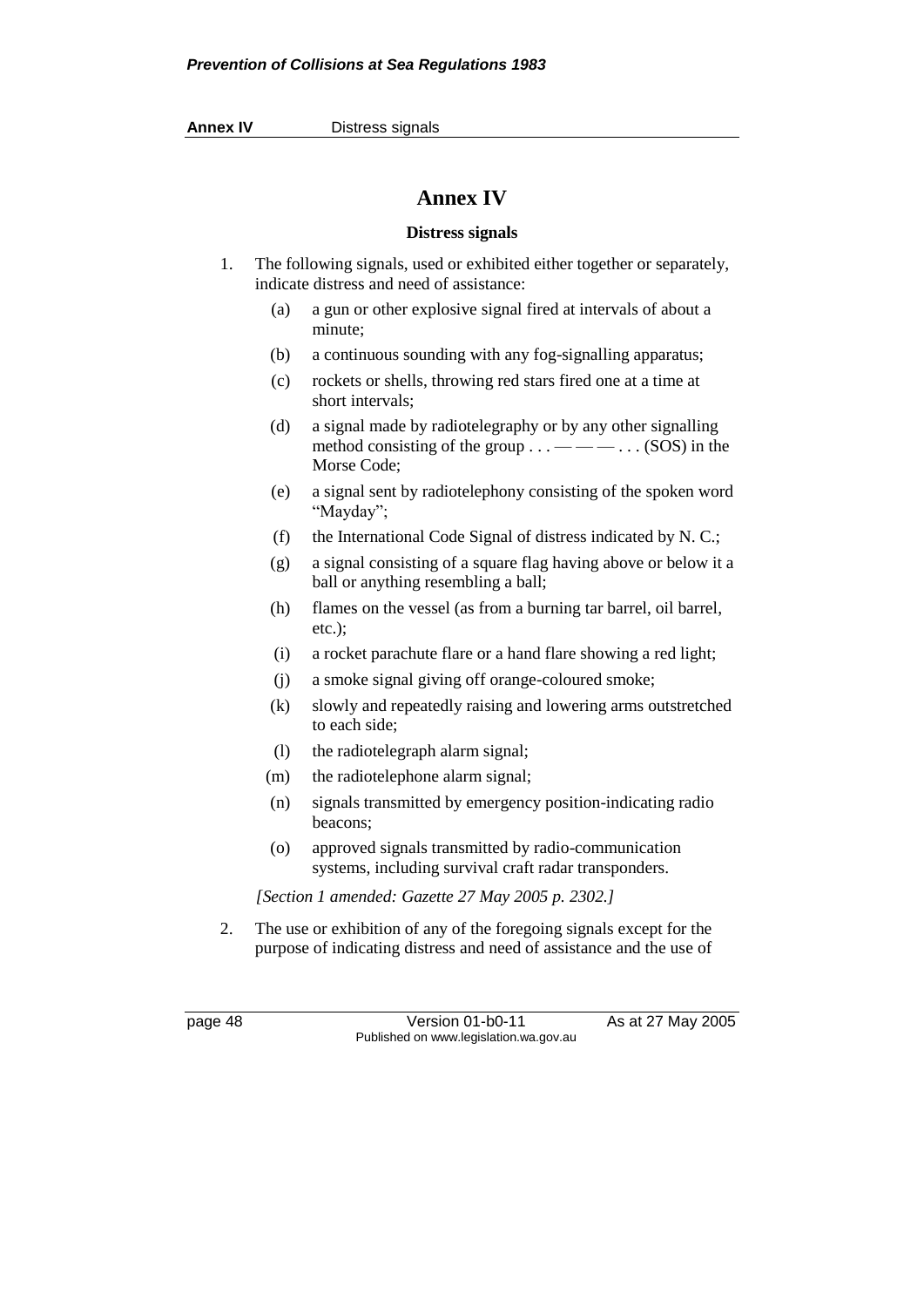| <b>Annex IV</b><br>Distress signals |
|-------------------------------------|
|-------------------------------------|

other signals which may be confused with any of the above signals is prohibited.

- 3. Attention is drawn to the relevant sections of the International Code of Signals, the Merchant Ship Search and Rescue Manual and the following signals:
	- (a) a piece of orange-coloured canvas with either a black square and circle or other appropriate symbol (for identification from the air);
	- (b) a dye marker.

As at 27 May 2005 Version 01-b0-11 Page 49 Published on www.legislation.wa.gov.au